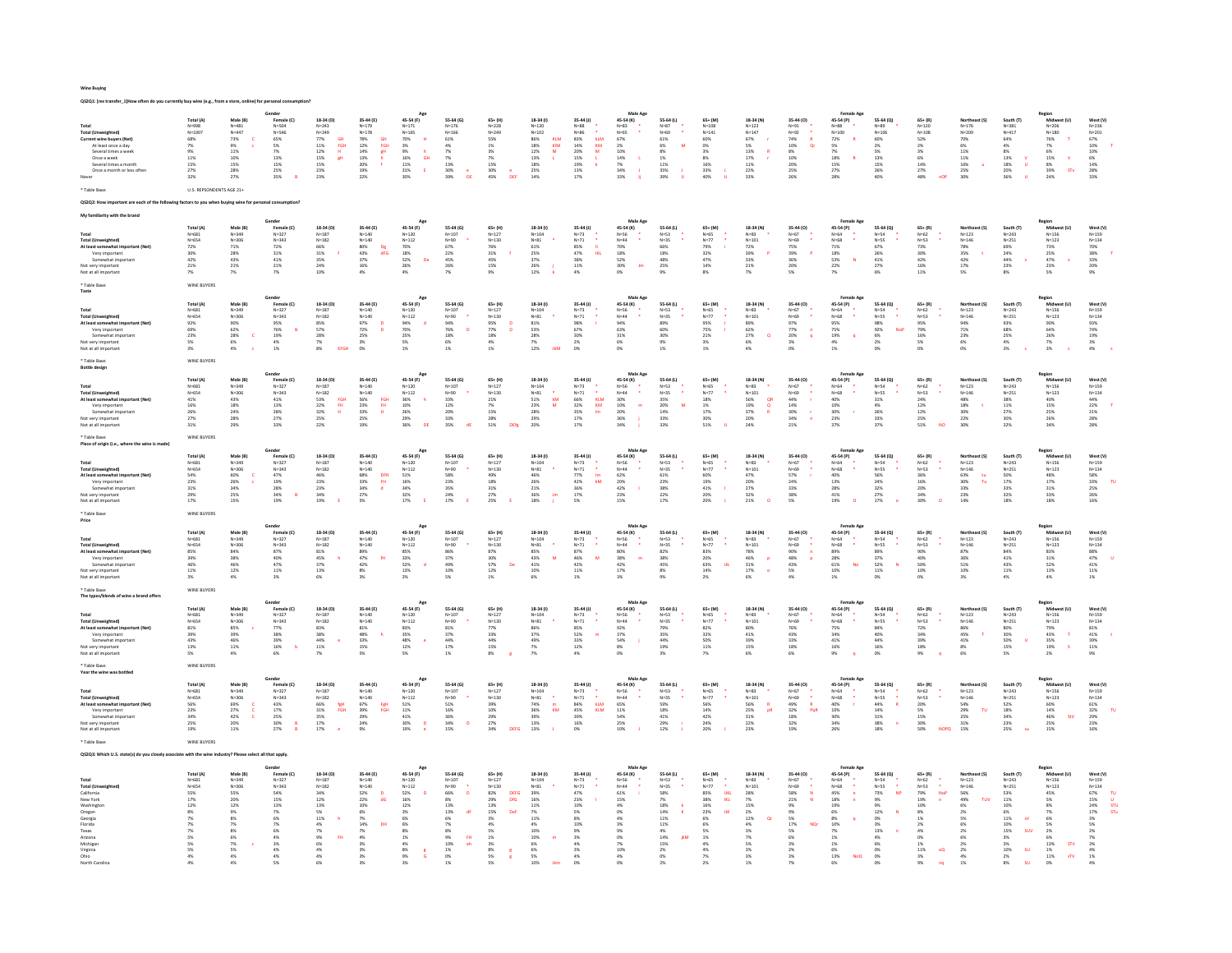| Pennsylvania                                                                                                                                                                          | 4%                     | 4%                       |                         | 3%                          | 5%                               | 4%                     | 4%                     | 4%                       | 4%                     | 6%                    | 6%                       | 2%                    | 2%                     | 2%                    |                       | 2%                      | 5%                          | 5%                        | 13%<br>TUV                 | 2%                     | 1%                       | 2%                    |
|---------------------------------------------------------------------------------------------------------------------------------------------------------------------------------------|------------------------|--------------------------|-------------------------|-----------------------------|----------------------------------|------------------------|------------------------|--------------------------|------------------------|-----------------------|--------------------------|-----------------------|------------------------|-----------------------|-----------------------|-------------------------|-----------------------------|---------------------------|----------------------------|------------------------|--------------------------|-----------------------|
| Illinois                                                                                                                                                                              | 4%                     | 3%                       | 5%                      | 7%                          | 4%                               | 4%                     | 2%                     | 0%                       | 2%                     | 6%                    | 4%                       | 1%                    | 0%                     | 13%<br>Oar            | 1%                    | 4%                      | 2%                          | 1%                        | 1%                         | 0%                     | 13%<br><b>STV</b>        | 2%                    |
| South Carolina                                                                                                                                                                        | 3%                     | 4%                       | 3%                      | $3\%$                       | 1%                               | 8%                     | 3%                     | 3%                       | 3%                     | 1%                    | 8%                       | 5%                    | 4%                     | 4%                    | 1%                    | 7%                      | 2%                          | 1%                        | 3%                         | 7%<br><b>TIM</b>       | 1%                       | 0%                    |
| Delaware                                                                                                                                                                              | 3%                     | 4%                       | 2%                      | 4%                          | 3%                               | 0%                     | 8%                     | 2%                       | 5%                     | 3%                    | 0%                       | 13%<br><b>IN</b>      | ON                     | 3%                    | 2%                    | 0%                      | 2%                          | 4%                        | 3%                         | 4%                     | 3%                       | 2%                    |
| Alahama                                                                                                                                                                               | 3%                     | 5%                       | 1%                      | 5%                          | 3%                               | 4%                     | 3%                     | 0%                       | 8%                     | 6%                    | 1%                       | 5%<br><b>CONT</b>     | CMG.                   | 1%                    | m                     | 7%<br>no                | 0%                          | 0%                        | 2%                         | 3%                     | 0%                       | 6%                    |
| Colorado                                                                                                                                                                              | 3%                     | 4%                       | 2%                      | 1%                          | 3%                               | 2%                     | 8%                     | 2%                       | $1\%$<br>4%            | 3%<br>O%              | 1%                       | 14%<br><b>Biker</b>   | 3%                     | 2%                    | 4%                    | 3%                      | 3%                          | 0%                        | 2%                         | 2%                     | 5%                       | $3\%$<br>1%           |
| Tennessee<br>Kentucky                                                                                                                                                                 | 3%<br>3%               | 3%<br>3%                 | 3%<br>2%                | 4%<br>4%                    | 2%<br>1%                         | 3%<br>2%               | 3%<br>4%               | 2%<br>2%                 | 4%                     | 1%                    | 1%<br>2%                 | 6%<br>8%              | 3%<br>0%               | 3%<br>2%              | 4%<br>2%              | 4%<br>2%                | 0%<br>0%                    | 1%<br>5%                  | 3%<br>2%                   | 4%<br>2%               | 2%<br>4%                 | 2%                    |
| Connecticut                                                                                                                                                                           | 2%                     | 4%                       | 1%                      | 5%                          | 4%                               | 1%                     | 0%                     | 1%                       | 8%                     | 5%                    | 2%                       | 0%                    | 1%                     | 1%                    | 2%                    | 0%                      | 0%                          | 0%                        | 4%                         | 1%                     | 0%                       | 6%                    |
| Marvland                                                                                                                                                                              | 2%                     | 2 <sub>N</sub>           | 2%                      | 2 <sub>N</sub>              | 1%                               | 1%                     | 2 <sub>N</sub>         | 3%                       | 2 <sub>N</sub>         | 190                   | 3%                       | 1%                    | 256                    | 1%                    | 2%                    | n%                      | 5%                          | 3%                        | CHS.                       | 5%                     | 0%                       | 2%                    |
| Indiana                                                                                                                                                                               | 2%                     | 2 <sub>N</sub>           | 1%                      | 2 <sub>N</sub>              | 3%                               | 2%                     | 2 <sub>N</sub>         | 1%                       | 2%                     | S%                    | 1%                       | 6%                    | 1%                     | 2 <sub>N</sub>        | 1%                    | 2%                      | <b>ON</b>                   | n%                        | 1%                         | 1%                     | 5%                       | 2%                    |
| Missouri                                                                                                                                                                              | 2%                     | 3%                       | 1%                      | $3\%$                       | O%                               | 0%                     | 5%                     | 2%                       | 4%                     | 0%                    | 0%                       | $8\%$                 | 3%                     | 2%                    | 0%                    | 1%                      | 3%                          | 1%                        | 0%                         | 2%                     | 6%                       | $1\%$                 |
| Idaho<br>New Jersey                                                                                                                                                                   | 2%<br>2%               | 3%<br>$2\%$              | 1%                      | 1%<br>A%                    | $3\%$                            | 0%<br>1%               | 5%<br>1%               | 1%<br>3%                 | 1%<br>2 <sub>N</sub>   | 5%<br>1%              | 0%<br>0%                 | 6%<br>1%              | 3%<br>4%               | 2%<br>S%              | 2%<br>1%              | 0%<br>2 <sub>5</sub>    | 3%                          | 0%<br>1%                  | 2%<br>7%<br><b>HIN</b>     | 1%                     | 1%                       | 5%<br>0%              |
| Arkansas                                                                                                                                                                              | 2%                     | 2 <sub>N</sub>           | 2%<br>1%                | 2%                          | 1%<br>5%                         | 2%                     | 0%                     | 1%                       | 1%                     | 8%                    | 2%                       | 0%                    | 2 <sup>5</sup>         | 2 <sub>N</sub>        | 2%                    | 2%                      | 1%<br>0%                    | 0%                        | 0%                         | 2%<br>1%               | 0%<br>1%                 | 6%                    |
| Vermont                                                                                                                                                                               | 2%                     | $2\%$                    | 2%                      | CON.                        | 2%                               | 1%                     | <b>AN</b><br>Df.       | 1%                       | ON.                    | 1%                    | 2%                       | 8%<br><b>IN</b>       | CMG.                   | 1%                    | 4%                    | 0%                      | 5%                          | 2%                        | $1\%$                      | 3%                     | 3%                       | 0%                    |
| Hawaii                                                                                                                                                                                | 2%                     | 1%                       | 2%                      | $1\%$                       | 1%                               | 5%<br>de               | $2\%$                  | 1%                       | $1\%$                  | $1\%$                 | 0%                       | 4%                    | $2\%$                  | $0\%$                 | ms                    | 10%<br>NOr              | $1\%$                       | 1%                        | $2\%$                      | $2\%$                  | 0%                       | 4%                    |
| Minnesota                                                                                                                                                                             | 2%                     | 3%                       | 1%                      | $2\%$                       | O%                               | 5%                     | 2%                     | 1%                       | 3%                     | 0%                    | 6%                       | 4%                    | ON                     | 0%                    | 0%                    | 4%                      | 0%                          | 2%                        | 3%                         | 1%                     | 4%                       | $1\%$                 |
| Alaska<br>Wisconsin                                                                                                                                                                   | 2%<br>2%               | 2%                       | 2%<br>2%                | 2%<br>3%                    | 2%<br>0%                         | 2%<br>1%               | 0%<br>3%               | 2%                       | 4%<br>3%               | 0%<br>1%              | 3%<br>0%                 | 0%<br>0%              | 0%                     | 0%                    | 5%                    | 1%<br>1%                | 0%<br>7%                    | 4%<br>0%                  | 4%<br><b>THE</b>           | 1%<br>O%               | 0%<br>6%<br>STv          | 3%<br>$1\%$           |
| Montana                                                                                                                                                                               | 2%                     | 1%<br>2%                 | 1%                      | 1%                          | 5%                               | 0%                     | 2%                     | 1%<br>1%                 | 1%                     | 4%                    | 0%                       | 4%                    | 2%<br>2%               | 3%<br>0%              | 0%<br>6%              | 0%                      | 0%                          | 0%                        | $0\%$<br>2%                | O%                     | 0%                       | 6%<br>T1              |
| New Mexico                                                                                                                                                                            | 2%                     | 2%                       | 2%                      | 2 <sub>N</sub>              | 3%                               | 0%                     | <b>ON</b>              | 1%                       | 5%                     | CON.                  | n%                       | C <sub>N</sub>        | n%                     | O <sup>N</sup>        | 6%<br>no              | n%                      | <b>ON</b>                   | 1%                        | 2%                         | 1%                     | n%                       | 4%<br>$\mathbf{f}$    |
| West Virginia                                                                                                                                                                         | 1%                     | 2%                       | 1%                      | 2%                          | 1%                               | 0%                     | 4%                     | 0%                       | 2%                     | 0%                    | 0%                       | 8%                    | 0%                     | 2%                    | 1%                    | 0%                      | 0%                          | 0%                        | $3\%$                      | O%                     | 3%                       | 0%                    |
| Mississippi                                                                                                                                                                           | 1%                     | 2%                       | 1%                      | 2%                          | 3%                               | 0%                     | 0%                     | 0%                       | 3%                     | 4%                    | 0%                       | 0%                    | ON                     | 1%                    | 2%                    | 0%                      | 0%                          | 0%                        | 1%                         | 2%                     | 0%                       | 2%                    |
| Kansas                                                                                                                                                                                | 1%                     | 2 <sup>5</sup>           | 1%                      | 1%                          | 1%                               | 4%                     | 1%                     | 1%                       | 1%                     | 2%                    | $8\%$                    | C <sub>N</sub>        | m                      | CON.                  | ms                    | n%                      | 2%                          | 1%                        | O <sup>N</sup>             | ms                     | 4%                       | $1\%$                 |
| Rhode Island<br>lowa                                                                                                                                                                  | 1%<br>1%               | 2%<br>1%                 | 1%<br>1%                | 1%<br>1%                    | 1%<br>5%<br>dfeh                 | 0%<br>0%               | 2%<br>0%               | 1%<br>0%                 | 2%<br>1%               | 1%<br>4%              | 0%<br>0%                 | 4%<br>0%              | 1%<br>m                | 0%<br>CHG.            | 1%<br>6%              | 0%<br>0%                | $1\%$<br>0%                 | 1%<br>0%                  | 3%<br>0%                   | 2%<br>ms               | 0%<br>0%                 | 0%<br>4%<br>cT)       |
| Maine                                                                                                                                                                                 | 1%                     | 1%                       | 2%                      | 2 <sub>N</sub>              | 2%                               | 1%                     | n%                     | 1%                       | $1\%$                  | CON.                  | 1%                       | n%                    | 1%                     | 4%                    | 4%                    | n%                      | <b>ON</b>                   | CY6                       | 2 <sub>N</sub>             | 1%                     | O%                       | 1%                    |
| Oklahoma                                                                                                                                                                              | $1\%$                  | 2%                       | 0%                      | $2\%$                       | 1%                               | 1%                     | 3%                     | 0%                       | 2 <sub>N</sub>         | 1%                    | 0%                       | 5%                    | n%                     | C <sub>N</sub>        | ms                    | 1%                      | 0%                          | 0%                        | 1%                         | 2%                     | 0%                       | $1\%$                 |
| South Dakota                                                                                                                                                                          | $1\%$                  | 2%                       | 0%                      | 0%                          | 2%                               | 0%                     | 4%<br>n                | 1%                       | 0%                     | 1%                    | 0%                       | $8\%$                 | 2%                     | 0%                    | 2%                    | 0%                      | 0%                          | 0%                        | $1\%$                      | O%                     | 4%                       | 0%                    |
| Nevada                                                                                                                                                                                | 1%                     | 2%                       | 0%                      | 1%                          | 0%                               | 1%                     | 4%                     | 0%                       | 1%                     | 0%                    | 0%                       | $8\%$<br><b>IM</b>    | 0%                     | 0%                    | 0%                    | 1%                      | 0%                          | 0%                        | 2%                         | 0%                     | 0%                       | $3\%$                 |
| New Hampshire<br>North Dakota                                                                                                                                                         | 1%<br>1%               | 2%<br>1%                 | 0%<br>m                 | 2%<br>2%                    | 3%<br>1%                         | 0%<br>0%               | 0%<br>1%               | 0%<br>0%                 | 3%<br>3%               | 4%<br>CON.            | 0%<br>0%                 | 0%<br>2%              | 0%<br>n%               | 0%<br>CON.            | 1%<br>2%              | 0%<br>0%                | 0%<br>0%                    | 0%<br>0%                  | $2\%$<br>0%                | 0%<br>0%               | 0%<br>1%                 | $3\%$<br>2%           |
| Massachusetts                                                                                                                                                                         | 1%                     | 1%                       | 0%                      | 2%                          | 0%                               | 0%                     | $0\%$                  | 0%                       | 2%                     | 0%                    | 0%                       | 0%                    | 0%                     | 1%                    | 0%                    | 0%                      | $0\%$                       | 1%                        | 1%                         | 1%                     | 0%                       | $1\%$                 |
| Nebraska                                                                                                                                                                              | 0%                     | 1%                       | 0%                      | 0%                          | 2%                               | 0%                     | 0%                     | 0%                       | 0%                     | 4%                    | 0%                       | 0%                    | ON                     | 0%                    | 0%                    | 0%                      | 0%                          | 0%                        | 0%                         | 0%                     | 0%                       | $2\%$                 |
| Louisiana                                                                                                                                                                             | 0%                     | 0%                       | 0%                      | 0%                          | $1\%$                            | 0%                     | 0%                     | 1%                       | 0%                     | 1%                    | 0%                       | 0%                    | 2%                     | 0%                    | 1%                    | 0%                      | 0%                          | 0%                        | 1%                         | O%                     | 0%                       | $1\%$                 |
| Litah                                                                                                                                                                                 | n%                     | n <sub>N</sub>           | CMG.                    | CON.                        | cros.                            | ns                     | CON.                   | CMG.                     | ON.                    | 1%                    | 1%                       | COM                   | CMG.                   | 1%                    | CPK                   | n%                      | <b>ON</b>                   | 1%                        | CON.                       | ms                     | n%                       | $1\%$                 |
| Wyoming                                                                                                                                                                               | 0%<br>2%               | 0%                       | 0%                      | O%                          | 0%                               | 0%                     | 0%                     | 0%                       | 0%                     | 0%                    | 0%                       | 0%                    | ON<br>O%               | 0%                    | 0%                    | 0%                      | 0%                          | 0%                        | 0%                         | O%                     | 0%                       | 0%                    |
| None<br>Count                                                                                                                                                                         | 2.06                   | 1%<br>227                | 3%<br>1.84              | 6%<br>1.99                  | 2%<br>2.11                       | 0%<br>1.81             | 2%<br>230              | 1%<br>213                | 5%<br>2.32             | 0%<br>2.07            | 0%<br>1.66               | 0%<br>2.89            | 2.38                   | 7%<br>1.57            | 3%<br>2.16            | 0%<br>1.93              | 3%<br>1.71                  | 2%<br>1.86                | 2%<br>2.18                 | 3%<br>1.98             | 4%<br>1.82               | $1\%$<br>2.31         |
|                                                                                                                                                                                       |                        |                          |                         |                             |                                  |                        |                        |                          |                        |                       |                          |                       |                        |                       |                       |                         |                             |                           |                            |                        |                          |                       |
|                                                                                                                                                                                       |                        |                          |                         |                             |                                  |                        |                        |                          |                        |                       |                          |                       |                        |                       |                       |                         |                             |                           |                            |                        |                          |                       |
| * Table Base:                                                                                                                                                                         | WINE BUYERS            |                          |                         |                             |                                  |                        |                        |                          |                        |                       |                          |                       |                        |                       |                       |                         |                             |                           |                            |                        |                          |                       |
| Q\$2Q4: When buying a new brand of wine, assuming all prices are identical, would you rather buy a brand produced in California or a brand produced in a state other than California? |                        |                          |                         |                             |                                  |                        |                        |                          |                        |                       |                          |                       |                        |                       |                       |                         |                             |                           |                            |                        |                          |                       |
|                                                                                                                                                                                       |                        |                          | Gende                   |                             |                                  | App                    |                        |                          |                        |                       | Male Age                 |                       |                        |                       |                       | Female Age              |                             |                           |                            |                        | Region                   |                       |
|                                                                                                                                                                                       | Total (A)              | Male (B)                 | Female (C)              | 18-34 (D)                   | 35-44 (E)                        | 45-54 (F)              | 55-64 (G)              | $65+ (H)$                | 18-34 (1)              | 35-44 (J)             | 45-54 (K)                | 55-64 (L)             | $65 + (M)$             | 18-34 (N)             | 35-44 (O)             | 45-54 (P)               | 55-64 (Q)                   | $65+ (R)$                 | Northeast (S)              | South (T)              | Midwest (U)              | West (V)              |
| Total                                                                                                                                                                                 | $N = 681$              | $N = 349$                | $N = 227$               | $N=1.87$                    | $N = 1.40$                       | $N = 120$              | $N = 107$              | $N = 127$                | $N = 104$              | $N = 72$              | $N = 56$<br>$\mathbf{r}$ | $N = 53$              | $N=65$<br>$\bullet$    | $N = 83$              | $N = 67$              | $N = 64$                | $N = 54$<br>$\bullet$       | $N = 62$                  | $N = 123$                  | $N = 243$              | $N = 156$                | $N = 159$             |
| <b>Total (Unweighted)</b><br>A brand produced in California                                                                                                                           | $N = 654$<br>62%       | $N = 306$<br><b>GRNS</b> | $N = 343$<br>58%        | $N = 182$<br>56%            | $N = 140$<br>69%<br>df.          | $N = 112$<br>57%       | $N = 90$<br>61%        | $N = 130$<br>67%         | $N = 81$<br>59%        | $N = 71$<br>75%       | $N = 44$<br>66%          | $N=35$<br>55%         | $N = 77$<br>74%        | $N = 101$<br>52%      | $N=69$<br>64%         | $N = 68$<br>49%         | $N = 55$<br>68%<br><b>p</b> | $N = 53$<br>59%           | $N = 1.46$<br>65%          | $N = 251$<br>62%       | $N = 123$<br>56%         | $N = 134$<br>64%      |
| A brand produced in a state other than California                                                                                                                                     | 3.8%                   | 34%                      | 42%                     | 44%<br><b>P</b>             | 31%                              | 43%<br>$\sim$          | 39%                    | 33%                      | 41%                    | 25%                   | 34%                      | 45%                   | 26%                    | 48%                   | 36%                   | 51%<br>$\overline{a}$   | 32%                         | 41%                       | 35%                        | <b>28%</b>             | 44%                      | 36%                   |
| * Table Base:                                                                                                                                                                         | WINE BUYERS            |                          |                         |                             |                                  |                        |                        |                          |                        |                       |                          |                       |                        |                       |                       |                         |                             |                           |                            |                        |                          |                       |
| QS2Q5: Excluding Napa Valley, California, how familiar are you with other U.S. wine-producing regions?                                                                                |                        |                          |                         |                             |                                  |                        |                        |                          |                        |                       |                          |                       |                        |                       |                       |                         |                             |                           |                            |                        |                          |                       |
|                                                                                                                                                                                       |                        |                          |                         |                             |                                  |                        |                        |                          |                        |                       |                          |                       |                        |                       |                       |                         |                             |                           |                            |                        |                          |                       |
|                                                                                                                                                                                       |                        |                          | Gende                   |                             |                                  |                        |                        |                          |                        |                       | Male Age                 |                       |                        |                       |                       | Female Age              |                             |                           |                            |                        | Region                   |                       |
| Total                                                                                                                                                                                 | Total (A)<br>$N = 681$ | Male (B)<br>$N = 349$    | Female (C)<br>$N = 227$ | 18-34 (D)<br>$N=1.87$       | 35-44 (E)<br>$N = 140$           | 45-54 (F)<br>$N = 120$ | 55-64 (G)<br>$N = 107$ | $65+ (H)$<br>$N = 127$   | 18-34 (1)<br>$N = 104$ | 35-44 (J)<br>$N = 72$ | 45-54 (K)<br>$N = 56$    | 55-64 (L)<br>$N = 52$ | $65 + (M)$<br>$N = 65$ | 18-34 (N)<br>$N = 83$ | 35-44 (O)<br>$N = 67$ | 45-54 (P)<br>$N = 64$   | 55-64 (Q)<br>$N = 54$       | $65 + (R)$<br>$N = 62$    | Northeast (S)<br>$N = 123$ | South (T)<br>$N = 243$ | Midwest (U)<br>$N = 156$ | West (V)<br>$N = 159$ |
| <b>Total (Unweighted)</b>                                                                                                                                                             | $N = 654$              | $N = 306$                | $N = 343$               | $N = 182$                   | $N = 140$                        | $N = 112$              | $N = 90$               | $N = 130$                | $N = 81$               | $N = 71$              | $N = 44$                 | $N = 35$              | $N = 77$               | $N = 101$             | $N = 69$              | $N = 68$                | $N = 55$                    | $N = 53$                  | $N = 1.46$                 | $N = 251$              | $N = 123$                | $N = 134$             |
| At least somewhat familiar (Net)                                                                                                                                                      | 58%                    | 59%                      | 56%                     | 64%<br>cH                   | 72%<br>EGH                       | 55%                    | 50%                    | 44%                      | 60%                    | 82%<br><b>IKLM</b>    | 54%                      | 44%                   | 47%                    | 68%                   | 61%                   | 55%                     | 55%                         | 40%                       | 70%<br>τU                  | 58%                    | 46%                      | 59%                   |
| Very familiar                                                                                                                                                                         | 20%                    | 26%                      | 13%                     | 26%<br><b>FH</b>            | <b>32%</b><br>EGH                | 7%                     | 15%                    | 12%                      | 31%<br>Km              | 44%<br>KIM            | 8%                       | 23%                   | 15%                    | 20%<br>Pa             | 19%                   | 6%                      | 6%                          | 10%                       | anns.<br><b>TH</b>         | 16%                    | 12%                      | 25%                   |
| Somewhat familia                                                                                                                                                                      | 38%                    | 33%                      | 43%                     | 37%                         | 40%                              | 47%                    | 35%<br>DE              | 32%<br>$\epsilon$        | 29%                    | 38%                   | 46%                      | 21%                   | 33%<br><b>b</b>        | 47%                   | 42%                   | 49%                     | 48%                         | 31%                       | 41%                        | 42%                    | 34%                      | 34%                   |
| Not very familiar<br>Not at all familiar                                                                                                                                              | 28%<br>14%             | $31\%$<br>10%            | 25%<br>19%              | 24%<br>12%                  | 19%<br>9%                        | 30%<br>15%             | 40%<br>11%             | 30%<br>26%<br><b>DEG</b> | 23%<br>16%             | 16%<br>2%             | 34%<br>12%               | 51%<br>5%             | 40%<br>13%             | 25%<br>$8\%$          | 23%<br>16%            | 27%<br>18%              | 28%<br>17%                  | 21%<br>39%<br><b>NOPG</b> | 23%<br>- 7%                | 27%<br>15%             | 35%<br>19%               | 25%<br>15%            |
| * Table Base:                                                                                                                                                                         | WINE BUYERS            |                          |                         |                             |                                  |                        |                        |                          |                        |                       |                          |                       |                        |                       |                       |                         |                             |                           |                            |                        |                          |                       |
| Q\$2Q6: How likely are you to purchase a bottle of wine from a non-major wine-producing state (i.e., not from California, Washington, or New York)?                                   |                        |                          |                         |                             |                                  |                        |                        |                          |                        |                       |                          |                       |                        |                       |                       |                         |                             |                           |                            |                        |                          |                       |
|                                                                                                                                                                                       |                        |                          |                         |                             |                                  |                        |                        |                          |                        |                       |                          |                       |                        |                       |                       |                         |                             |                           |                            |                        |                          |                       |
|                                                                                                                                                                                       | Total (A)              | Male (B)                 | Gende<br>Female (C)     | 18-34 (D)                   | 35-44 (E)                        | App<br>45-54 (F)       | 55-64 (G)              | $65 + (H)$               | 18-34 (1)              | 35-44 (J)             | Male App<br>45-54 (K)    | 55-64 (L)             | $65 + (M)$             | 18-34 (N)             | 35-44 (O)             | Female Age<br>45-54 (P) | 55-64 (Q)                   | $65 + (R)$                | Northeast (S)              | South (T               | Region<br>Midwest (U)    | West (V)              |
| Total                                                                                                                                                                                 | $N = 681$              | $N = 349$                | $N = 327$               | $N = 187$                   | $N = 140$                        | $N = 120$              | $N = 107$              | $N = 127$                | $N = 104$              | $N=73$                | $N = 56$                 | $N=53$                | $N = 65$               | $N = 83$              | $N = 67$              | $N = 64$                | $N = 54$                    | $N = 62$                  | $N = 123$                  | $N = 243$              | $N = 156$                | $N = 159$             |
| <b>Total (Unweighted)</b>                                                                                                                                                             | $N = 654$              | $N = 306$                | $N = 343$               | $N = 182$                   | $N = 140$                        | $N = 112$              | $N = 90$               | $N = 130$                | $N = 81$               | $N = 71$              | $N = 44$<br>٠            | $N = 35$              | $N = 77$               | $N = 101$             | $N = 69$              | $N = 68$                | $N = 55$<br>$\sim$          | $N = 53$<br>- 4           | $N = 146$                  | $N = 251$              | $N = 123$                | $N = 134$             |
| At least somewhat likely (Net)                                                                                                                                                        | 81%                    | 81%<br>30%               | 81%                     | 84%<br>$\mathbf{H}$<br>$64$ | 85%<br>$\mathbf{H}$<br><b>fH</b> | 80%                    | 84%<br>ь               | 70%                      | 81%<br>M               | 84%<br>M<br>M         | 85%<br>M<br>M            | 91%<br>M<br>3.4%<br>M | 61%<br>7%              | 86%                   | 87%                   | 76%                     | 76%<br>27%                  | 79%                       | 82%<br>34%                 | 79%                    | 81%                      | 83%                   |
| Very likely<br>Somewhat likely                                                                                                                                                        | 30%<br>51%             | 51%                      | 30%<br>52%              | 37%<br>47%                  | 38%<br>48%                       | 23%<br>57%             | 30%<br>53%             | 17%<br>52%               | 33%<br>48%             | 40%<br>44%            | 32%<br>53%               | 58%                   | 54%                    | 41%<br>45%            | 34%<br>52%            | 16%<br>61%              | 49%                         | 28%<br>50%                | 47%                        | 25%<br>54%             | 28%<br>53%               | 35%<br>47%            |
| Not very likely                                                                                                                                                                       | 16%                    | 17%                      | 14%                     | 15%                         | 13%                              | 10%                    | 15%                    | 28%<br>DEF               | 18%                    | 14%                   | 11%                      | 9%                    | 34%<br><b>UKL</b>      | 11%                   | 11%                   | 8%                      | 22%<br>$\bullet$            | 21%                       | 16%                        | 18%                    | 13%                      | 15%                   |
| Not at all likely                                                                                                                                                                     | 3%                     | $2\%$                    | 4%                      | 1%                          | 2%                               | 10%<br><b>DEGh</b>     | 1%                     | 2%                       | 0%                     | 2%                    | 3%                       | 0%                    | 5%                     | $3\%$                 | 2%                    | 16%<br><b>NOQR</b>      | 2%                          | 0%                        | 2%                         | 3%                     | 6%                       | 2%                    |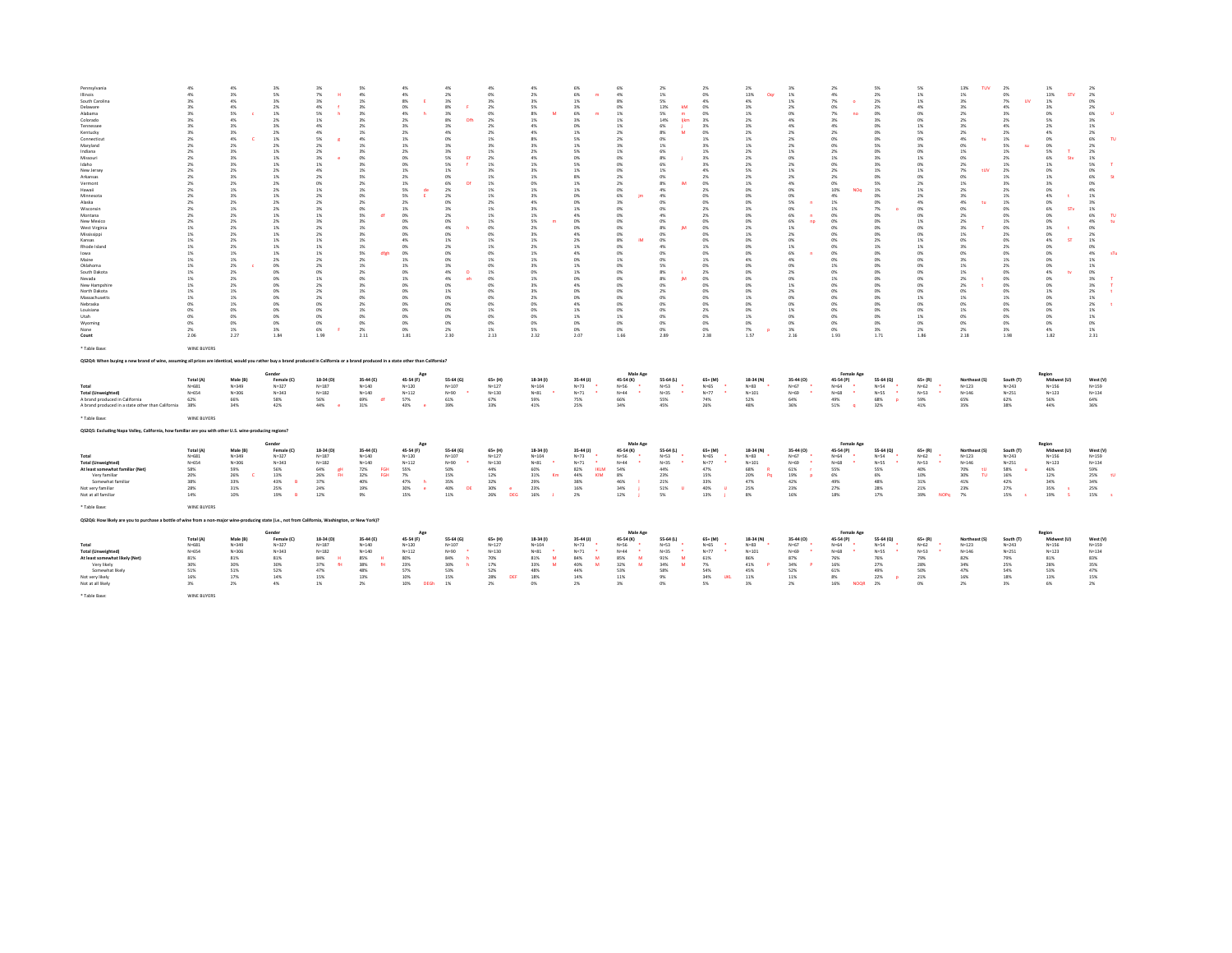Wine Buying

|                                                                | tly buy wine (e.g., from a store, online) for personal      |                   |                                                  |                       |                                           |                                                                    |                                         |                                           |                                           |                                         |                                                                                                             |                                         |                                           |                                          |                                   |                                                      |                                          |                                           |                                           |                                         |                                                  |                                         |
|----------------------------------------------------------------|-------------------------------------------------------------|-------------------|--------------------------------------------------|-----------------------|-------------------------------------------|--------------------------------------------------------------------|-----------------------------------------|-------------------------------------------|-------------------------------------------|-----------------------------------------|-------------------------------------------------------------------------------------------------------------|-----------------------------------------|-------------------------------------------|------------------------------------------|-----------------------------------|------------------------------------------------------|------------------------------------------|-------------------------------------------|-------------------------------------------|-----------------------------------------|--------------------------------------------------|-----------------------------------------|
|                                                                |                                                             |                   | Gender                                           |                       |                                           | Age                                                                |                                         |                                           |                                           |                                         | Male Age                                                                                                    |                                         |                                           |                                          |                                   | <b>Female Age</b>                                    |                                          |                                           |                                           |                                         |                                                  |                                         |
| Total                                                          | Total (A)                                                   | Male (B)          | Female (C)                                       | 18-34 (D)<br>243      | 35-44 (E)                                 | 45-54 (F)                                                          | 55-64 (G)                               | $65+ (H)$                                 | 18-34 (1)                                 | 35-44 (J)                               | 45-54 (K)                                                                                                   | 55-64 (L)                               | $65 + (M)$                                | 18-34 (N)                                | 35-44 (0)                         | 45-54 (P)                                            | 55-64 (Q)                                | $65+ (R)$                                 | Northeast (S)                             | South $(T)$                             | Region<br>Midw                                   | West (V)                                |
| <b>Total (Unweighted)</b>                                      | 998<br>1,007                                                | $\frac{481}{447}$ | 504<br>546<br>327                                | $\frac{249}{187}$     | $\frac{179}{178}$                         | $\begin{array}{c} 171 \\ 165 \\ 120 \end{array}$                   | 176<br>166<br>107                       | $\frac{228}{249}$                         | $\begin{array}{c} 120 \\ 102 \end{array}$ | $\frac{88}{86}$                         | $\begin{array}{c} 83 \\ 65 \end{array}$                                                                     | $\begin{array}{c} 87 \\ 60 \end{array}$ | $\begin{array}{c} 108 \\ 141 \end{array}$ | $\frac{123}{147}$                        | $\frac{91}{92}$                   | $\begin{array}{l} 88 \\ 100 \end{array}$             | $89$<br>$106$                            | $\begin{array}{c} 120 \\ 108 \end{array}$ | 176<br>209<br>123                         | $\frac{381}{417}$                       | $\begin{array}{c} 206 \\ 180 \\ 156 \end{array}$ | 236<br>201<br>159                       |
| Current wine buyers (Net)                                      | 681                                                         | 349<br>42         |                                                  | 28                    | 140<br>$\bf 22$                           |                                                                    |                                         | 127                                       | 104<br>$\overline{22}$                    | 73<br>13                                | 56                                                                                                          | 53                                      | 65                                        | 83                                       | 67                                | 64                                                   | 54                                       | 62                                        |                                           | 243<br>16                               |                                                  |                                         |
| At least once a day<br>Several times a week                    | $\begin{array}{c} 65 \\ 88 \end{array}$                     | 51                | $\bf 23$<br>37                                   | 30                    | 25                                        | 15                                                                 | $12\,$                                  |                                           | 14                                        | 18                                      |                                                                                                             |                                         |                                           | 16                                       |                                   |                                                      |                                          |                                           | $\overline{11}$<br>20                     | 32                                      | $\begin{array}{c} 15 \\ 13 \end{array}$          | $\frac{23}{23}$                         |
| Once a week                                                    | $_{\rm 114}$<br>148                                         | 49                | 64<br>75                                         | 36<br>36              | $\bf 23$                                  | $\begin{array}{c} 28 \\ 19 \end{array}$                            | $13\,$                                  | 15                                        | $15\,$<br>$22\,$                          | $\begin{array}{c} 14 \\ 17 \end{array}$ | $12\,$                                                                                                      |                                         | 17                                        | $\begin{array}{c} 21 \\ 14 \end{array}$  |                                   | $\begin{array}{c} 16 \\ 13 \end{array}$              | $11\,$                                   | $17\,$                                    | 19                                        | 50<br>69                                | $\begin{array}{c} 32 \\ 17 \end{array}$          | $\begin{array}{c} 13 \\ 34 \end{array}$ |
| Several times a month<br>Once a month or less often            | 266                                                         | 72<br>136         | $127\,$                                          | 57                    | 36<br>34                                  |                                                                    | 23<br>54                                | 34<br>$68\,$                              | 30                                        | $12\,$                                  | ${\bf 28}$                                                                                                  | 30                                      |                                           | $\overline{27}$                          | 18<br>$\bf 23$                    |                                                      | 13<br>$^{23}$                            | 33                                        | 29<br>44                                  |                                         |                                                  | $\frac{65}{77}$                         |
| Never                                                          | 318                                                         | 132               | 177                                              | 57                    | 39                                        | $\begin{array}{c} 52 \\ 51 \end{array}$                            | 69                                      | 102                                       | 16                                        | 15                                      | $^{27}$                                                                                                     | 34                                      |                                           | 40                                       | $23\,$                            | $\frac{24}{24}$                                      | 35                                       | 58                                        | 53                                        | 76<br>138                               | $\begin{array}{c} 81 \\ 49 \end{array}$          |                                         |
| * Table Base                                                   | U.S. REPSONDENTS AGE 21+                                    |                   |                                                  |                       |                                           |                                                                    |                                         |                                           |                                           |                                         |                                                                                                             |                                         |                                           |                                          |                                   |                                                      |                                          |                                           |                                           |                                         |                                                  |                                         |
|                                                                | ng factors to you when buying wine for personal consumption |                   |                                                  |                       |                                           |                                                                    |                                         |                                           |                                           |                                         |                                                                                                             |                                         |                                           |                                          |                                   |                                                      |                                          |                                           |                                           |                                         |                                                  |                                         |
|                                                                |                                                             |                   |                                                  |                       |                                           |                                                                    |                                         |                                           |                                           |                                         |                                                                                                             |                                         |                                           |                                          |                                   |                                                      |                                          |                                           |                                           |                                         |                                                  |                                         |
|                                                                |                                                             |                   | Gender                                           |                       |                                           | App                                                                |                                         |                                           |                                           |                                         | Male Ap                                                                                                     |                                         |                                           |                                          |                                   | Female Age                                           |                                          |                                           |                                           |                                         | Region                                           |                                         |
| Total                                                          | Total (A)<br>681                                            | Male (B)<br>349   | Female (C)<br>$\frac{327}{}$                     | 18-34 (D)<br>187      | 35-44 (E)<br>140                          | 45-54 (F)<br>120                                                   | 55-64 (G)<br>107                        | $65 + (H)$<br>127                         | 18-34 (I)<br>104                          | 35-44 (J)<br>73                         | 45-54 (K)                                                                                                   | 55-64 (L)<br>53                         | 65+ (M)<br>65                             | 18-34 (N)<br>83                          | 35-44 (O)<br>67                   | 45-54 (P)<br>64                                      | 55-64 (Q)<br>54                          | $65 + (R)$<br>62                          | ${\bf North east} \atop 123$              | South (T)<br>243                        | $Midn$<br>$156$                                  | West (V)<br>159<br>134<br>112           |
| <b>Total (Unweighted)</b>                                      | 654<br>488                                                  | 306<br>249        | $\frac{343}{234}$                                | $\frac{182}{124}$     | $\begin{array}{c} 140 \\ 112 \end{array}$ | $\frac{112}{84}$                                                   | $\frac{90}{72}$                         | $130\,$                                   | $\begin{array}{c} 81 \\ 64 \end{array}$   | $71\,$                                  | 56<br>44<br>39                                                                                              | $35\,$                                  | $_{\rm 77}$                               | $\begin{array}{c} 101 \\ 60 \end{array}$ | 69                                | $\begin{array}{c} 68 \\ 45 \end{array}$              | 55                                       | $^{\rm 53}$                               | 146<br>96                                 | $\frac{251}{167}$                       | $\begin{array}{c} 123 \\ 113 \end{array}$        |                                         |
| At least somewhat important (Net)<br>Very important            |                                                             |                   |                                                  |                       |                                           |                                                                    |                                         | 96<br>39                                  | 26                                        | 62<br>34                                |                                                                                                             | 35<br>$\bf{^{10}}$                      | 51<br>$20\,$                              | 32                                       | 50                                |                                                      | 36                                       | 45<br>19                                  | 43                                        |                                         |                                                  |                                         |
| Somewhat important                                             | $\begin{array}{c} 202 \\ 285 \end{array}$                   | 99<br>150         | $\begin{array}{c} 100 \\ 134 \end{array}$        | 58<br>66              | $\begin{array}{c} 60 \\ 52 \end{array}$   | $\begin{array}{c} 21 \\ 63 \end{array}$                            | $_{\rm 23}^{23}$                        | 57                                        | 38                                        | $\mathbf{28}$                           | $\begin{array}{c} 10 \\ 29 \end{array}$                                                                     | 26                                      | 30                                        | 28                                       | $\frac{26}{24}$                   | $\begin{array}{c} 11 \\ 34 \end{array}$              | $\frac{14}{22}$                          | 26                                        | 52                                        | $\frac{59}{108}$                        | $^{40}_{74}$                                     | $\begin{array}{c} 60 \\ 52 \end{array}$ |
| Not very important<br>Not at all important                     | 144<br>49                                                   | 74<br>26          | $\rm 70$<br>23                                   | 45<br>$18\,$          | $\mathbf{22}$<br>6                        | $_{\rm 31}$<br>$\overline{\phantom{a}}$                            | $\bf 28$<br>$\mathbf{8}$                | $19\,$<br>$12\,$                          | 27<br>$13\,$                              | $\bf8$<br>$\overline{\mathbf{3}}$       | $17\,$                                                                                                      | 13<br>5                                 | $\overline{9}$                            | 17                                       | $14\,$<br>$\overline{\mathbf{3}}$ | 14<br>$\overline{\phantom{a}}$                       | $15\,$<br>$\overline{\mathbf{3}}$        | $10$                                      | 20                                        | $55\,$<br>20                            | $36\,$                                           | $_{\rm 32}$<br>15                       |
|                                                                |                                                             |                   |                                                  |                       |                                           |                                                                    |                                         |                                           |                                           |                                         |                                                                                                             |                                         |                                           |                                          |                                   |                                                      |                                          |                                           |                                           |                                         |                                                  |                                         |
| * Table Base:<br>Taste                                         | WINE BUYERS                                                 |                   |                                                  |                       |                                           |                                                                    |                                         |                                           |                                           |                                         |                                                                                                             |                                         |                                           |                                          |                                   |                                                      |                                          |                                           |                                           |                                         |                                                  |                                         |
|                                                                | Total (A)                                                   | Male (B)          | Gender<br>Female (C)                             | 18-34 (D)             | 35-44 (E)                                 | Age<br>45-54 (F)                                                   | 55-64 (G)                               | $65 + (H)$                                | $18-34(1)$                                | 35-44 (J)                               | Male Age                                                                                                    | 55-64 (L)                               | $65+ (M)$                                 | 18-34 (N)                                | 35-44 (0)                         | <b>Female Age</b>                                    | 55-64 (Q)                                | $65 + (R)$                                | Northeast (S)                             | South (T)                               | Region<br>Midwest (U)                            | West (V)                                |
|                                                                | $681\,$                                                     | 349               | 327                                              | 187                   | 140                                       | 120                                                                | 107                                     | $127\,$                                   | $\begin{array}{c} 104 \\ 81 \end{array}$  | $73\,$                                  | 45-54 (K)<br>$\frac{56}{44}$                                                                                | 53                                      | $65\,$                                    | 83                                       | 67                                | 45-54 (P)<br>$\begin{array}{c} 64 \\ 68 \end{array}$ | 54                                       | $62\,$                                    | $123\,$                                   | 243                                     | 156                                              | $\frac{159}{134}$                       |
| <b>Total (Unweighted)</b>                                      | 654                                                         | 306               | 343                                              | 182                   | 140                                       | 112                                                                | 90                                      | 130                                       | 84                                        | 71                                      |                                                                                                             | 35                                      | 77<br>62                                  | 101<br>$\overline{74}$                   | 69                                |                                                      | 55<br>53                                 | 53                                        | 146                                       | 251                                     | 123                                              |                                         |
| At least somewhat important (Net)<br>Very important            | 629<br>470                                                  | 316<br>218        | 309<br>248                                       | $^{\rm 158}$<br>107   | 136<br>101                                | $_{\rm 113}$                                                       | $101\,$<br>82                           | $120\,$<br>97                             | <b>SS</b>                                 | $71\,$<br>49                            | 53<br>35                                                                                                    | 48<br>32                                | 48                                        | 52                                       | 65<br>52                          | 61<br>48                                             | 50                                       | 49                                        | $115\,$<br>87                             | $\mathbf{225}$<br>165                   | $141\,$<br>100                                   | $\frac{148}{118}$                       |
| Somewhat important                                             | 159                                                         | 98<br>20          | $\begin{array}{c} 61 \\ 13 \end{array}$          | $\frac{51}{13}$       | $_4^{35}$                                 | $\begin{array}{c} 83 \\ 30 \\ 6 \end{array}$                       | $\begin{array}{c} 19 \\ 6 \end{array}$  | $\bf 23$                                  | $\frac{29}{7}$                            | $\bf{22}$                               | $\overline{17}$                                                                                             | 16                                      | $13\,$                                    | $\overline{22}$                          | 13                                | $1\bar{2}$                                           |                                          | 10                                        | 28                                        | $\begin{array}{c} 60 \\ 11 \end{array}$ | $\begin{array}{c} 41 \\ 11 \end{array}$          | $\frac{30}{5}$                          |
| Not very important<br>Not at all important                     | 34<br>18                                                    | 14                | $\ddot{a}$                                       | 16                    | $\circ$                                   | $\mathbf{1}$                                                       | $\mathbf{1}$                            | 5<br>$\mathbf{1}$                         | 12                                        | $\mathbf 2$<br>$\circ$                  | $\overline{\mathbf{3}}$<br>$\sim$                                                                           | $\sf S$<br>$\overline{1}$               | $\overline{2}$                            | $\mathsf{s}$                             | $\sqrt{2}$<br>$\mathbf{0}$        | $\overline{\mathbf{3}}$                              | $\mathbf{1}$<br>$\theta$                 | $\overline{\mathbf{3}}$<br>$\Omega$       | $\theta$                                  | $\overline{z}$                          |                                                  | $\epsilon$                              |
| * Table Rase                                                   | WINE BUYERS                                                 |                   |                                                  |                       |                                           |                                                                    |                                         |                                           |                                           |                                         |                                                                                                             |                                         |                                           |                                          |                                   |                                                      |                                          |                                           |                                           |                                         |                                                  |                                         |
| <b>Bottle design</b>                                           |                                                             |                   |                                                  |                       |                                           |                                                                    |                                         |                                           |                                           |                                         |                                                                                                             |                                         |                                           |                                          |                                   |                                                      |                                          |                                           |                                           |                                         |                                                  |                                         |
|                                                                | Total (A)                                                   | Male (B)          | Gender                                           | 18-34 (D)             | 35-44 (E)                                 | 45-54 (F)                                                          | 55-64 (G)                               | $65+ (H)$                                 | $18-34(1)$                                | 35-44 (J)                               | Male Age<br>45-54 (K)                                                                                       | 55-64 (L)                               | $65+ (M)$                                 | 18-34 (N)                                | 35-44 (0)                         | Female Ago<br>45-54 (P)                              | 55-64 (Q)                                | $65 + (R)$                                | Northeast (S)                             | South (T)                               | Region<br>Midwest (U)                            | West (V)                                |
| Total                                                          | $\frac{681}{654}$                                           | 349<br>306        | Female (C)<br>327<br>343                         | $\frac{187}{182}$     | $\frac{140}{140}$                         | $\begin{array}{c} 120 \\ 112 \end{array}$                          | 107<br>90                               | $\begin{array}{c} 127 \\ 130 \end{array}$ | $\begin{array}{c} 104 \\ 81 \end{array}$  | $^{73}_{71}$                            | $\frac{56}{44}$                                                                                             | 53<br>35                                | $\frac{65}{77}$                           | $\frac{83}{101}$                         | $\frac{67}{69}$                   | 64<br>68                                             | 54<br>55                                 | $\begin{array}{c} 62 \\ 53 \end{array}$   | 123<br>146                                | 243<br>251                              | $\frac{156}{123}$                                | 159<br>134                              |
| Total (Unweighted)<br>At least somewhat important (Net)        | 282                                                         | 149               | 133                                              | 99                    | 78                                        |                                                                    | 35                                      | 27                                        | 53                                        | 48                                      | 17                                                                                                          | 18                                      | 12                                        | 46                                       | 30                                | 26                                                   | 16                                       | $\lambda$<br>15                           | 59                                        | 92                                      | 62                                               | 69                                      |
| Very important                                                 | $106\,$                                                     | 64                | $42\,$                                           | 40                    | $\overline{32}$                           | $\begin{array}{c} 43 \\ 12 \end{array}$                            | $_{\rm 13}$                             |                                           | $\overline{24}$                           | $_{23}$                                 |                                                                                                             | $11\,$                                  |                                           | 16                                       |                                   |                                                      |                                          |                                           | $\overline{22}$                           | 26                                      | $^{\rm 23}$                                      | 35                                      |
| Somewhat important                                             | 176<br>187                                                  | 84                | 92                                               | 59<br>47              | 46                                        | 31                                                                 | 22                                      | 19                                        | 29                                        | 25<br>$12\,$                            | 11                                                                                                          | $\mathbf{x}$<br>17                      | 11                                        | 31<br>17                                 | 20<br>$_{23}$                     | 19<br>15                                             | 14                                       |                                           | 36                                        | 66                                      | 39                                               | 34                                      |
| ot very important<br>Not at all important                      | 212                                                         | 101               | 107                                              | 41                    | 35<br>27                                  | $\frac{35}{43}$                                                    | 35<br>37                                | 35<br>65                                  | 30<br>21                                  | 12                                      | $\begin{array}{c} 20 \\ 19 \end{array}$                                                                     | 18                                      | 19<br>33                                  | 20                                       | 14                                | 24                                                   | $^{\rm 18}$<br>20                        | 16<br>31                                  | $\overline{27}$<br>37                     | $74\,$<br>77                            | $\begin{array}{c} 41 \\ 53 \end{array}$          | $45\,$<br>45                            |
|                                                                |                                                             |                   |                                                  |                       |                                           |                                                                    |                                         |                                           |                                           |                                         |                                                                                                             |                                         |                                           |                                          |                                   |                                                      |                                          |                                           |                                           |                                         |                                                  |                                         |
| * Table Base:<br>Place of origin (i.e., where the wine is made | WINE BUYERS                                                 |                   |                                                  |                       |                                           |                                                                    |                                         |                                           |                                           |                                         |                                                                                                             |                                         |                                           |                                          |                                   |                                                      |                                          |                                           |                                           |                                         |                                                  |                                         |
|                                                                | Total (A)                                                   | Male (B)          | Gender                                           | 18-34 (D)             | 35-44 (E)                                 | Age<br>45-54 (F)                                                   | 55-64 (G)                               | $65 + (H)$                                | 18-34 (1)                                 | 35-44 (J)                               | Male Age<br>45-54 (K)                                                                                       | 55-64 (L)                               | $65+ (M)$                                 | 18-34 (N)                                | 35-44 (0)                         | <b>Female Age</b><br>45-54 (P)                       | 55-64 (Q)                                | $65 + (R)$                                | Northeast (S)                             | South (T)                               | Region<br>Midw<br>156<br>est (LI)                |                                         |
| Total                                                          | 681                                                         | 349               | Female (C)<br>$327$                              | 187                   | 140                                       | 120                                                                | 107                                     | 127                                       | 104                                       | 73                                      |                                                                                                             | 53                                      |                                           | 83                                       | 67                                |                                                      | 54                                       | 62                                        | 123                                       |                                         |                                                  | West (V)<br>159<br>134<br>92            |
| <b>Total (Unweighted)</b><br>At least somewhat important (Net) | 654<br>366                                                  | 306<br>209        | $\begin{array}{c} 343 \\ 153 \end{array}$        | 182<br>87             | 140                                       | $112\,$                                                            | $\alpha$<br>63                          | $\begin{array}{c} 130 \\ 62 \end{array}$  | $\begin{array}{c} 81 \\ 48 \end{array}$   | $\begin{array}{c} 71 \\ 57 \end{array}$ | 56<br>44<br>35                                                                                              | 35<br>33                                | $\frac{65}{77}$                           | 101                                      | $rac{69}{38}$                     | $\begin{array}{r} 64 \\ 68 \\ 26 \end{array}$        | SS.<br>30                                | $\begin{array}{c} 53 \\ 23 \end{array}$   | 146<br>77                                 | 243<br>251<br>122                       | 123                                              |                                         |
|                                                                | 157                                                         | 92                |                                                  | 43                    | 95<br>46                                  | 61                                                                 |                                         | $\bf 23$                                  | 27                                        | 30                                      |                                                                                                             | 12                                      | 39                                        | 39<br>17                                 | 16                                |                                                      | 13                                       |                                           | 26                                        | $_{\rm 41}$                             | 75<br>26<br>49                                   |                                         |
| Very important<br>Somewhat important                           | 210                                                         | $_{\rm 118}$      | $62$ $91$                                        | 43                    | 48                                        | $\begin{array}{c} 19 \\ 41 \end{array}$                            | $\frac{25}{38}$                         | 39                                        | $21\,$                                    | 26                                      | $\begin{array}{c} 11 \\ 24 \end{array}$                                                                     | $21\,$                                  | $\frac{13}{27}$                           | $\bf{22}$                                | 22                                | $^{\rm 18}$                                          | $17\,$                                   | $\begin{array}{c} 10 \\ 12 \end{array}$   | $\bf{41}$                                 | 80                                      |                                                  | $\begin{array}{c} 53 \\ 40 \end{array}$ |
| Not very important<br>Not at all important                     | $\begin{array}{c} 200 \\ 114 \end{array}$                   | 87<br>53          | $\begin{array}{c} 112 \\ 61 \end{array}$         | 64<br>36              | $_{{\rm 38}}^{{\rm 38}}$                  | $\begin{array}{c} 39 \\ 21 \end{array}$                            | $\begin{array}{c} 26 \\ 19 \end{array}$ | $\frac{34}{31}$                           | 37<br><br>19                              | $_4^{13}$                               | $^{13}$                                                                                                     | $12\,$                                  | $\begin{array}{c} 13 \\ 13 \end{array}$   | $\begin{array}{c} 27 \\ 18 \end{array}$  | $_4^{25}$                         | $\begin{array}{c} 26 \\ 12 \end{array}$              | $\begin{array}{c} 14 \\ 9 \end{array}$   | $\begin{array}{c} 21 \\ 19 \end{array}$   | $\begin{array}{c} 28 \\ 17 \end{array}$   | $\begin{array}{c} 77 \\ 44 \end{array}$ | $\frac{52}{29}$                                  | $\frac{42}{25}$                         |
|                                                                | WINE BUYERS                                                 |                   |                                                  |                       |                                           |                                                                    |                                         |                                           |                                           |                                         |                                                                                                             |                                         |                                           |                                          |                                   |                                                      |                                          |                                           |                                           |                                         |                                                  |                                         |
| Price                                                          |                                                             |                   |                                                  |                       |                                           |                                                                    |                                         |                                           |                                           |                                         |                                                                                                             |                                         |                                           |                                          |                                   |                                                      |                                          |                                           |                                           |                                         |                                                  |                                         |
|                                                                | Total (A)                                                   | Male (B)          | Gender<br>Female (C)                             | 18-34 (D)             | 35-44 (E)                                 | Age<br>45-54 (F)                                                   | 55-64 (G)                               | $65 + (H)$                                | 18-34 (1)                                 | 35-44 (J)                               | Male Age<br>45-54 (K)                                                                                       | 55-64 (L)                               | $65+ (M)$                                 | 18-34 (N)                                | 35-44 (0)                         | Female Age<br>45-54 (P)                              | 55-64 (Q)                                | $65 + (R)$                                | Northeast (S)                             | South (T)                               | Region<br>Midwest (U)                            | West (V)                                |
|                                                                | $\bf681$                                                    | 349               | 327                                              | 187                   | $_{\rm 140}$                              |                                                                    | 107                                     | $127\,$                                   | $\begin{array}{c} 104 \\ 81 \end{array}$  | $73\,$                                  |                                                                                                             | 53                                      | $\frac{65}{77}$                           | 83                                       | 67                                | 64                                                   | $\frac{54}{55}$                          | $\begin{array}{c} 62 \\ 53 \end{array}$   | $123\,$                                   |                                         |                                                  |                                         |
| <b>Total (Unweighted)</b><br>At least somewhat important (Net) |                                                             | 306<br>292        |                                                  | 182<br>152            | $\frac{140}{124}$                         |                                                                    | $\frac{90}{92}$                         | 130<br>110                                | 88                                        | 71<br>64                                |                                                                                                             | 35<br>44                                |                                           | 101<br>6á                                | 69<br>61                          |                                                      | 48                                       | SS                                        | $\frac{146}{106}$                         |                                         |                                                  |                                         |
| Very important                                                 | 654<br>580<br>266                                           | 133               | $\begin{array}{c} 343 \\ 283 \\ 131 \end{array}$ | 83                    | 65                                        | $\begin{array}{r} 120 \\ 112 \\ 102 \\ 39 \\ 62 \\ 16 \end{array}$ | 40                                      | 38                                        | 45                                        | 33                                      | $\begin{array}{r} 56 \\ 44 \\ 45 \\ 21 \end{array}$                                                         | 20                                      | $13\,$                                    | 38                                       | 32                                | $\begin{array}{c} 68 \\ 57 \\ 18 \end{array}$        | $\overline{20}$                          | 25                                        | 44                                        | 243<br>251<br>205<br>99                 | 156<br>123<br>130<br>49<br>81<br>20              | 159<br>134<br>139<br>74                 |
| Somewhat important                                             | 314<br>78                                                   | 160<br>42         | 153                                              | 69<br>24              | $\frac{59}{12}$                           |                                                                    | 52<br>$10$                              | $\boldsymbol{\eta}$<br>15                 | 43                                        | 30<br>$\mathbf{s}$                      | $\begin{array}{c} 23 \\ 10 \end{array}$                                                                     | $\frac{24}{4}$                          | $41\,$                                    | 26<br>$\overline{14}$                    | $\frac{29}{4}$                    | 39                                                   | ${\begin{array}{c} 28 \\ 6 \end{array}}$ | $_{31}$                                   | 63<br>$12\,$                              | 106<br>28                               |                                                  | $\begin{array}{c} 65 \\ 18 \end{array}$ |
| lot very important<br>Not at all important                     | $23\,$                                                      | 15                | 35<br>$\mathbf{8}$                               | 10                    | $\ddot{a}$                                | $\overline{2}$                                                     | $\mathsf{s}$                            | $\mathbf{1}$                              | 10<br>6                                   | $\,$ 1 $\,$                             | $\overline{2}$                                                                                              |                                         | 9                                         |                                          | $\overline{\mathbf{3}}$           | 6                                                    | $\theta$                                 | 6<br>$\Omega$                             | $\Delta$                                  | $10$                                    | 6                                                | $\overline{2}$                          |
| * Table Rase:                                                  | WINE BUYERS                                                 |                   |                                                  |                       |                                           |                                                                    |                                         |                                           |                                           |                                         |                                                                                                             |                                         |                                           |                                          |                                   |                                                      |                                          |                                           |                                           |                                         |                                                  |                                         |
| The types/blends of wine a brand offers                        |                                                             |                   |                                                  |                       |                                           |                                                                    |                                         |                                           |                                           |                                         |                                                                                                             |                                         |                                           |                                          |                                   |                                                      |                                          |                                           |                                           |                                         |                                                  |                                         |
|                                                                | Total (A)                                                   | Male (B)          | Gender<br>Female (C)                             | 18-34 (D)             | 35-44 (E)                                 | Ago<br>45-54 (F)                                                   | 55-64 (G)                               | $65+ (H)$                                 | 18-34 (1)                                 | 35-44 (J)                               | Male Age<br>45-54 (K)                                                                                       | 55-64 (L)                               | 65+ (M)                                   |                                          |                                   | <b>Female Ago</b><br>$45-54(P)$                      | 55-64 (Q)                                | $65+ (R)$                                 | Northeast (S)                             | South (T)                               | Region<br>Midw<br>156<br>est (U)                 | West (V)                                |
| Total                                                          | 681                                                         | 349               | 327                                              | 187                   | 140                                       | $\begin{array}{c} 120 \\ 112 \end{array}$                          | 107                                     | 127                                       | $\begin{array}{c} 104 \\ 81 \end{array}$  | $\frac{73}{71}$                         | $\frac{56}{44}$                                                                                             | 53                                      | $\frac{65}{77}$                           | 18-34 (N)<br>83<br>101                   | 35-44 (O)<br>67<br>69             | $\begin{array}{c} 64 \\ 68 \end{array}$              | 54<br>55                                 | 62<br>53                                  | 123                                       | 243<br>251                              |                                                  | 159<br>134<br>128                       |
| <b>Total (Unweighted)</b><br>At least somewhat important (Net) | 654<br>552                                                  | 306<br>297        | 343<br>253                                       | 182<br>155            | $140\,$<br>113                            | 100                                                                | 90<br>87                                | 130<br>98                                 | 89                                        | 62                                      | 51                                                                                                          | 35<br>42                                | 53                                        | 66                                       | 51                                | 48                                                   | 45                                       | 45                                        | 146<br>106                                | 195                                     | $123\,$<br>123                                   |                                         |
| Very important                                                 | 263                                                         | 136               | $124\,$                                          | 72                    | 67                                        | $\frac{42}{57}$                                                    | 40                                      | 42                                        |                                           | 38                                      | $_{\rm 21}$                                                                                                 | $^{\rm 18}$                             | $\bf{21}$                                 | 34                                       | 29                                | $\frac{22}{27}$                                      | $_{\rm 21}$                              | $\bf{21}$                                 | 56                                        | $\frac{73}{121}$                        |                                                  | $66$<br>$63$                            |
| Somewhat important<br>t very important                         | 290                                                         | 161<br>37         | 129<br>${\sf s}{\sf 4}$                          | 83<br>$\overline{20}$ | 46<br>$_{20}$                             | 15                                                                 | 47<br>$^{\rm 19}$                       | 56<br>$^{\rm 18}$                         | 51                                        | 24<br>$\bf 8$                           | 30                                                                                                          | 24<br>$10$                              | 32                                        | 32<br>$\overline{12}$                    | 22<br>$12$                        | $10$                                                 | 24<br>$^{\rm g}$                         | 24<br>$11\,$                              | 50<br>10                                  |                                         | $\begin{array}{c} 68 \\ 55 \\ 29 \end{array}$    | $17\,$                                  |
| Not at all important                                           | $\frac{92}{37}$                                             | 15                | 20                                               | 12                    | $\overline{7}$                            | 6                                                                  | $\mathbf{1}$                            | 10                                        |                                           | $\overline{\mathbf{a}}$                 | $\Omega$                                                                                                    | $\mathbf{1}$                            |                                           | $\mathbf{r}$                             | $\ddot{a}$                        | 6                                                    | $\Omega$                                 | 6                                         |                                           | $\frac{36}{12}$                         | $\Delta$                                         | 14                                      |
| * Table Base:                                                  | WINE BUYERS                                                 |                   |                                                  |                       |                                           |                                                                    |                                         |                                           |                                           |                                         |                                                                                                             |                                         |                                           |                                          |                                   |                                                      |                                          |                                           |                                           |                                         |                                                  |                                         |
| Year the wine was bottled                                      |                                                             |                   | Gender                                           |                       |                                           | Age                                                                |                                         |                                           |                                           |                                         |                                                                                                             |                                         |                                           |                                          |                                   | <b>Female Age</b>                                    |                                          |                                           |                                           |                                         |                                                  |                                         |
|                                                                | Total (A)                                                   | Male (B)<br>349   | Female (C)                                       | 18-34 (D)<br>$187$    | 35-44 (E)                                 | 45-54 (F)                                                          | 55-64 (G)                               | $65 + (H)$                                | 18-34 (1)                                 | 35-44 (J)                               | $\begin{array}{c} \mathsf{Im}\mathbb{L}_1 \\ 45\text{-}54\,\langle\mathsf{K}\rangle \\ \bullet \end{array}$ | 55-64 (L)<br>53                         |                                           | 18-34 (N)<br>83                          | 35-44 (O)<br>67                   |                                                      |                                          | $65+ (R)$ $62$                            | Northeast (S)                             | South (T)<br>$243\,$                    | Region<br>Midw<br>156<br>est (U)                 |                                         |
| Total<br><b>Total (Unweighted)</b>                             | 681                                                         | 306               | 327                                              | 182                   | 140                                       | 120<br>112                                                         | 107<br>90                               | 127<br>130                                | $\frac{10}{104}$<br>81<br>77              | 73                                      | $\frac{56}{44}$<br>36                                                                                       | 35                                      | 65+ (M)<br>65<br>77                       | $101\,$                                  | 69                                | 45-54 (P)<br>64<br>68<br>25                          | 55-64 (Q)<br>54<br>55                    | ${\sf s}_3$                               | 123<br>146                                |                                         | 123                                              | West (V)<br>159<br>134<br>97<br>51      |
| At least somewhat important (Net)                              | 654<br>383<br>153                                           | $^{241}$          | 343<br>139<br>57                                 | 123                   | 140<br>94<br>54                           | $\begin{array}{c} 111 \\ 62 \\ 13 \end{array}$                     | $rac{55}{17}$                           | $\frac{49}{12}$                           |                                           | $\begin{array}{c} 71 \\ 61 \end{array}$ |                                                                                                             | 31                                      |                                           | 46                                       | 33                                |                                                      | 24                                       | 12                                        | 66                                        | $\frac{251}{127}$                       | $\frac{93}{21}$                                  |                                         |
| Very important<br>Somewhat important                           | 230                                                         | 95<br>147         | 82                                               | 58<br>66              | 40                                        |                                                                    | 39                                      |                                           | 37<br>40                                  | 33                                      |                                                                                                             | $\bf{22}$                               | $\boldsymbol{27}$                         | 21<br>25                                 | 21<br>$12\,$                      |                                                      | $17\,$                                   |                                           | 36<br>30                                  | 45<br>82                                |                                                  |                                         |
| Not very important                                             | 171                                                         | 70                | 99                                               | 31                    | 33                                        | $49$<br>$36$                                                       | 36                                      | 34                                        | 13                                        | $\begin{array}{c} 28 \\ 12 \end{array}$ | $\frac{30}{14}$                                                                                             | 16                                      | 16                                        | 18                                       | 22                                | $\begin{array}{c} 19 \\ 22 \end{array}$              | 20                                       | 19                                        | 38                                        | 56                                      | $72 \\  40\n$                                    | $\frac{46}{37}$                         |
| Not at all importan                                            | 126                                                         | 38                |                                                  | $\overline{32}$       | $12\,$                                    | $\overline{22}$                                                    | 16                                      | 44                                        | $\overline{13}$                           | $\circ$                                 |                                                                                                             |                                         |                                           | 19                                       | $12$                              | 17                                                   | 10                                       |                                           | 18                                        | 60                                      | 23                                               | 25                                      |
|                                                                | WINE BUYERS                                                 |                   |                                                  |                       |                                           |                                                                    |                                         |                                           |                                           |                                         |                                                                                                             |                                         |                                           |                                          |                                   |                                                      |                                          |                                           |                                           |                                         |                                                  |                                         |
|                                                                |                                                             | stry? Please:     | that apply                                       |                       |                                           |                                                                    |                                         |                                           |                                           |                                         |                                                                                                             |                                         |                                           |                                          |                                   |                                                      |                                          |                                           |                                           |                                         |                                                  |                                         |
|                                                                |                                                             |                   | Gende                                            |                       |                                           |                                                                    |                                         |                                           |                                           |                                         |                                                                                                             |                                         |                                           |                                          |                                   |                                                      |                                          |                                           |                                           |                                         |                                                  |                                         |
|                                                                | Total (A)                                                   | Male (B)          | Female (C)                                       | 18-34 (D)             | 35-44 (E)                                 | Age<br>45-54 (F)                                                   | 55-64 (G)                               | $65+ (H)$                                 | 18-34 (I)                                 | 35-44 (J)                               | Male Age<br>$45-54 (K)$                                                                                     | 55-64 (L)                               | $65+ (M)$                                 | 18-34 (N)                                | 35-44 (O)                         | <b>Female Age</b><br>$45-54(P)$                      | 55-64 (Q)                                | $65+ (R)$                                 | Northeast (S)                             | South (T)                               | Region<br>Midwest (U)                            | West (V)                                |
| Total<br><b>Total (Unweighted)</b>                             | 681<br>654                                                  | 349<br>306        | 327<br>$\frac{1}{343}$                           | 187<br>182            | 140<br>$140\,$                            | $\begin{array}{c} 120 \\ 112 \end{array}$                          | 107<br>90                               | $\frac{127}{130}$                         | $\begin{array}{c} 104 \\ 81 \end{array}$  | $^{73}_{71}$                            | 56<br>44                                                                                                    | 53<br>35                                | 65<br>77                                  | $\begin{array}{c} 83 \\ 101 \end{array}$ | $\frac{67}{69}$                   | $\begin{array}{c} 64 \\ 68 \end{array}$              | 54<br>55                                 | $\begin{array}{c} 62 \\ 53 \end{array}$   | $\begin{array}{c} 123 \\ 146 \end{array}$ | $\frac{243}{251}$                       | 156<br>123                                       | 159<br>134                              |
| California                                                     |                                                             | 193               | 178                                              | 63                    | 73                                        |                                                                    | 70                                      | 104                                       | 40                                        | 24                                      | 24                                                                                                          | 31                                      | SS.                                       | 23                                       | 39                                |                                                      | 40                                       |                                           | 69                                        | 128                                     | 70                                               | 107                                     |
| New York                                                       | $\frac{373}{118}$                                           | 70                | 48                                               | 22                    | 31                                        | $\begin{array}{c} 63 \\ 20 \end{array}$                            |                                         | 37                                        | 17                                        |                                         |                                                                                                             |                                         | 25                                        |                                          | 14                                | $\begin{array}{c} 29 \\ 11 \end{array}$              |                                          | 12                                        |                                           | 26                                      |                                                  | $\overline{23}$                         |
| Washington                                                     | $\begin{array}{r} 82 \\ 54 \\ 48 \end{array}$               | 41<br>33          | 42<br>22                                         | 24                    | 14                                        | 14                                                                 | 14<br>14                                | 16                                        | 11                                        |                                         |                                                                                                             |                                         | 10 <sup>10</sup>                          | 13                                       |                                   | 12                                                   |                                          |                                           |                                           | 25                                      | $\begin{array}{c} 12 \\ 11 \end{array}$          | 38                                      |
| Oregon<br>Georgia<br>Florida                                   |                                                             | 29                | 19                                               | 21                    |                                           |                                                                    |                                         |                                           | 11                                        |                                         |                                                                                                             |                                         |                                           |                                          |                                   |                                                      |                                          |                                           |                                           |                                         |                                                  |                                         |
| Texas                                                          |                                                             | 28                | 19                                               | 12                    | 10                                        |                                                                    |                                         |                                           |                                           |                                         |                                                                                                             |                                         |                                           |                                          |                                   |                                                      |                                          |                                           |                                           |                                         |                                                  |                                         |
| Arizona<br>Michigan                                            |                                                             | 22                |                                                  |                       |                                           |                                                                    |                                         |                                           |                                           |                                         |                                                                                                             |                                         |                                           |                                          |                                   |                                                      |                                          |                                           |                                           |                                         |                                                  |                                         |
| Virginia                                                       |                                                             | 24                | 10                                               |                       |                                           |                                                                    | 11                                      |                                           |                                           |                                         |                                                                                                             |                                         |                                           |                                          |                                   |                                                      |                                          |                                           |                                           |                                         |                                                  |                                         |
| Ohio                                                           |                                                             | 14                |                                                  |                       |                                           |                                                                    |                                         |                                           |                                           |                                         |                                                                                                             |                                         |                                           |                                          |                                   |                                                      |                                          |                                           |                                           |                                         |                                                  |                                         |
| North Car                                                      |                                                             |                   |                                                  |                       |                                           |                                                                    |                                         |                                           |                                           |                                         |                                                                                                             |                                         |                                           |                                          |                                   |                                                      |                                          |                                           |                                           |                                         |                                                  |                                         |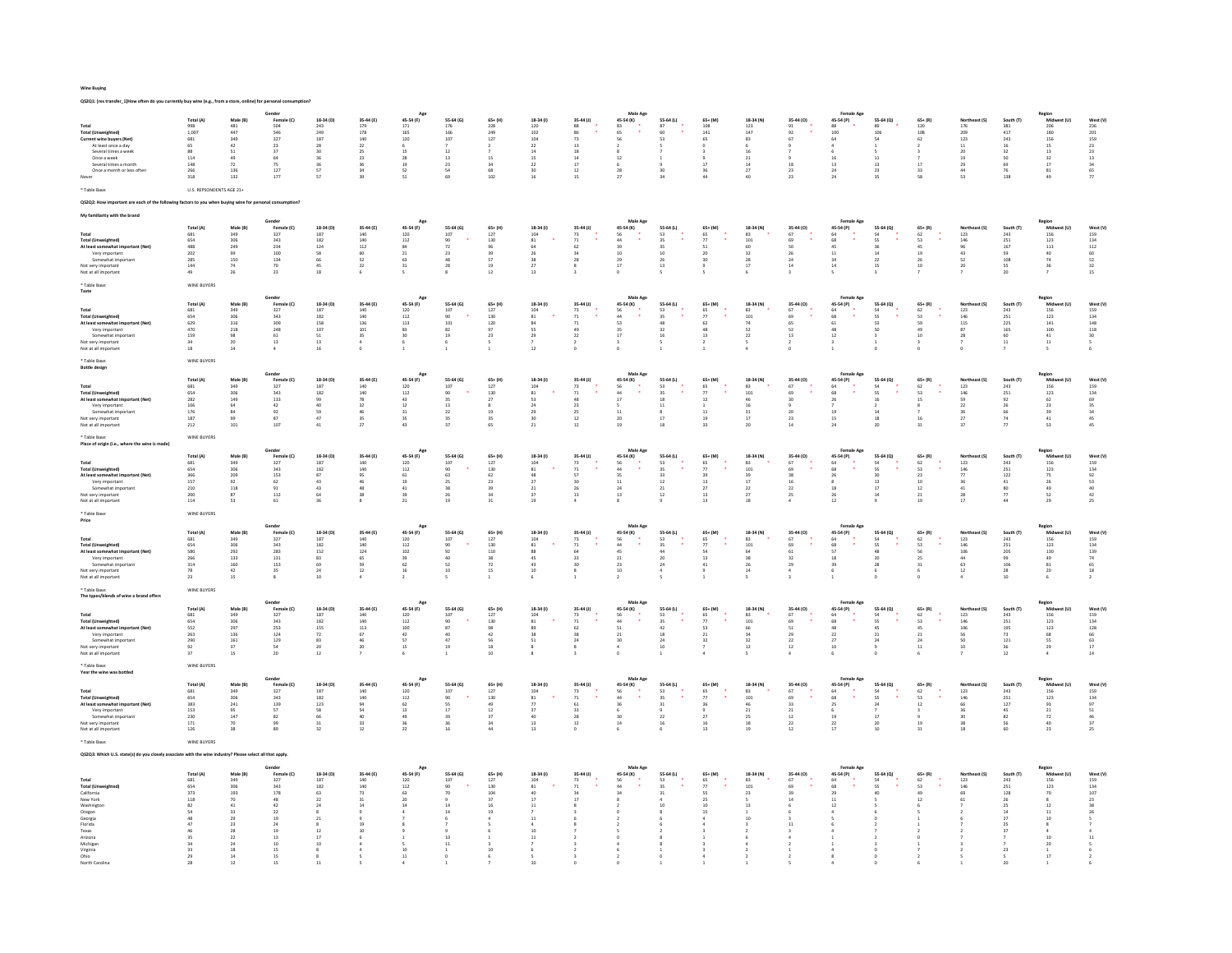| Pennsylvania                                                                                                                                                                          | 26          | 14            | 11         |                         |                          |                |                |                         |                |                                     |                       |                          |                                   |               |                                   |                          |                          |                     |                |                  |                       |                         |
|---------------------------------------------------------------------------------------------------------------------------------------------------------------------------------------|-------------|---------------|------------|-------------------------|--------------------------|----------------|----------------|-------------------------|----------------|-------------------------------------|-----------------------|--------------------------|-----------------------------------|---------------|-----------------------------------|--------------------------|--------------------------|---------------------|----------------|------------------|-----------------------|-------------------------|
| Illinois.                                                                                                                                                                             | 25          | $\ddot{q}$    | 16         | 13                      |                          | ×.             | $\rightarrow$  | $\Omega$                | $\overline{2}$ |                                     | $\overline{2}$        |                          | -0                                | 11            | $\mathbf{1}$                      |                          | $\mathbf{r}$             | $\Omega$            | $\mathbf{r}$   | $\Omega$         | 21                    | $\rightarrow$           |
| South Carolina                                                                                                                                                                        | 23          | 13            |            | £.                      |                          |                | $\overline{a}$ |                         |                |                                     |                       |                          |                                   |               | $\Omega$                          |                          |                          |                     | $\Delta$       | 18               | $\mathcal{L}$         | $^{\circ}$              |
| Delaware                                                                                                                                                                              | 22          | 14            |            |                         |                          |                |                |                         |                |                                     |                       |                          |                                   |               |                                   |                          |                          |                     |                | 10 <sub>10</sub> |                       | $\overline{\mathbf{3}}$ |
| Alabama                                                                                                                                                                               | 21          | 16            |            |                         |                          |                |                |                         |                |                                     |                       |                          |                                   |               | n                                 |                          |                          |                     |                |                  |                       | $10\,$                  |
| Colorado                                                                                                                                                                              | 21          | 13            |            |                         |                          |                |                |                         |                |                                     |                       |                          |                                   |               |                                   |                          |                          |                     |                |                  |                       | $\leq$                  |
| Tennessee                                                                                                                                                                             | 18          | 10            |            |                         |                          |                |                |                         |                |                                     |                       |                          |                                   |               |                                   |                          |                          |                     |                |                  |                       | $\rightarrow$           |
| Kentucky                                                                                                                                                                              | 18          | 10            |            |                         |                          |                |                |                         |                |                                     |                       |                          |                                   |               |                                   |                          |                          |                     |                |                  |                       | $\overline{2}$          |
| Connecticut                                                                                                                                                                           | 16          | 13            |            |                         |                          |                |                |                         |                |                                     |                       |                          |                                   |               |                                   |                          |                          |                     |                |                  |                       | 10                      |
| Maryland                                                                                                                                                                              | 16          | $\mathbf{Q}$  |            |                         |                          |                |                |                         |                |                                     |                       |                          |                                   |               |                                   |                          |                          |                     |                |                  |                       | $\overline{\mathbf{3}}$ |
| Indiana                                                                                                                                                                               | 14          | 10            |            |                         |                          |                |                |                         |                |                                     |                       |                          |                                   |               |                                   |                          |                          |                     |                |                  |                       |                         |
| Missouri                                                                                                                                                                              | 14          |               |            |                         |                          |                |                |                         |                |                                     |                       |                          |                                   |               |                                   |                          |                          |                     |                |                  |                       |                         |
| Idaho                                                                                                                                                                                 | 14          |               |            |                         |                          | $\Delta$       |                |                         | $\mathbf{1}$   |                                     |                       |                          |                                   |               | $\mathbf{1}$                      |                          |                          |                     |                |                  |                       |                         |
| New Jersey                                                                                                                                                                            | 14          |               |            |                         |                          |                |                |                         | $\overline{z}$ |                                     |                       |                          |                                   |               | $\mathbf{1}$                      |                          |                          |                     |                |                  |                       |                         |
| Arkansas                                                                                                                                                                              | 13          |               |            |                         |                          |                |                |                         |                |                                     |                       |                          |                                   |               |                                   |                          |                          |                     |                |                  |                       |                         |
| Vermont                                                                                                                                                                               | 13          |               |            |                         |                          |                |                |                         | $\Omega$       |                                     |                       |                          |                                   |               |                                   |                          |                          |                     |                |                  |                       |                         |
| Hawaii                                                                                                                                                                                | 13          |               |            |                         |                          |                |                |                         |                |                                     |                       |                          |                                   |               |                                   |                          |                          |                     |                |                  |                       |                         |
| Minnesota                                                                                                                                                                             | 13          |               |            |                         |                          |                | $\rightarrow$  |                         |                |                                     |                       |                          |                                   |               | $\Omega$                          |                          |                          |                     |                |                  |                       |                         |
| Alaska                                                                                                                                                                                | 12          |               |            |                         |                          |                | - O            |                         | $\Delta$       |                                     |                       |                          |                                   |               |                                   |                          |                          |                     |                |                  |                       |                         |
| Wisconsin                                                                                                                                                                             | 12          |               |            |                         |                          |                |                |                         |                |                                     |                       |                          |                                   |               | $^{\circ}$                        |                          |                          |                     |                |                  |                       |                         |
| Montana                                                                                                                                                                               | 11          |               |            |                         |                          |                | $\rightarrow$  |                         |                |                                     |                       |                          |                                   |               |                                   |                          |                          |                     |                |                  |                       |                         |
| New Mexico                                                                                                                                                                            | 11          |               |            |                         |                          |                | - 0            |                         |                |                                     |                       |                          |                                   |               | 4                                 |                          |                          |                     |                |                  |                       |                         |
| West Virginia<br>Mississippi                                                                                                                                                          |             |               |            |                         |                          |                | $\Omega$       |                         |                |                                     |                       |                          |                                   |               |                                   |                          |                          |                     |                |                  |                       |                         |
| Kansas                                                                                                                                                                                |             |               |            |                         |                          | $\Omega$       |                |                         | -3             |                                     |                       |                          |                                   |               | $\rightarrow$<br>$^{\circ}$       |                          |                          |                     |                |                  |                       |                         |
|                                                                                                                                                                                       |             |               |            |                         |                          |                |                |                         |                |                                     |                       |                          |                                   |               |                                   |                          |                          |                     |                |                  |                       |                         |
| Rhode Island<br>lowa                                                                                                                                                                  |             |               |            |                         |                          | $\sim$         | - 0            |                         |                |                                     |                       |                          |                                   |               |                                   |                          |                          |                     |                |                  |                       |                         |
| Maine                                                                                                                                                                                 |             |               |            |                         |                          |                |                |                         |                |                                     |                       |                          |                                   |               |                                   |                          |                          |                     |                |                  |                       |                         |
|                                                                                                                                                                                       |             |               |            |                         |                          |                |                |                         |                |                                     |                       |                          |                                   |               | n                                 |                          |                          |                     |                |                  |                       |                         |
| Oklahoma<br>South Dakota                                                                                                                                                              |             |               |            |                         |                          | $\sim$         | - 4            |                         | $\Omega$       |                                     |                       |                          |                                   |               |                                   |                          |                          |                     |                |                  |                       |                         |
| Nevada                                                                                                                                                                                |             |               |            |                         |                          |                |                |                         |                |                                     |                       |                          |                                   |               | $\Omega$                          |                          |                          |                     |                |                  |                       |                         |
| New Hampshire                                                                                                                                                                         |             |               |            |                         |                          |                |                |                         |                |                                     |                       |                          |                                   |               |                                   |                          |                          |                     |                |                  |                       |                         |
| North Dakota                                                                                                                                                                          |             |               |            |                         |                          |                |                |                         |                |                                     |                       |                          |                                   |               |                                   |                          |                          |                     |                |                  |                       |                         |
| Massachusetts                                                                                                                                                                         |             |               |            |                         |                          |                |                |                         |                |                                     |                       |                          |                                   |               | $\theta$                          |                          |                          |                     |                |                  |                       |                         |
| Nebraska                                                                                                                                                                              |             | $\rightarrow$ |            | $\sim$                  |                          | $\Omega$       | $\Omega$       | $\Omega$                | $\Omega$       |                                     | $\sim$                |                          | $\Omega$                          | $\sim$        | $\Omega$                          |                          | $\sim$                   |                     | $\Delta$       |                  |                       |                         |
| Louisiana                                                                                                                                                                             |             |               |            |                         |                          | $\Omega$       | n              |                         | $\Omega$       |                                     |                       |                          |                                   | $\Omega$      | $\mathbf{1}$                      |                          | n                        |                     |                |                  |                       |                         |
| Utah                                                                                                                                                                                  |             |               |            |                         |                          | $\Omega$       | $\circ$        | $\theta$                | $\circ$        |                                     |                       |                          |                                   | $\mathbf{1}$  | $\circ$                           |                          | $\circ$                  |                     |                |                  | $\Omega$              |                         |
| Wyoming                                                                                                                                                                               | $\Omega$    | $\Omega$      |            | $\Omega$                | $\Omega$                 | $\Omega$       | $\Omega$       | $\Omega$                | $^{\circ}$     | $^{\circ}$                          | $\Omega$              | $\Omega$                 | $\Omega$                          | $\sim$        | $^{\circ}$                        |                          | $\Omega$                 | $\sim$              | $^{\circ}$     |                  | $^{\circ}$            | $^{\circ}$              |
| None                                                                                                                                                                                  | 16          | -5            | 10         | 11                      | $\overline{\phantom{a}}$ | $^{\circ}$     | $\overline{z}$ | $\overline{2}$          | -5             | $^{\circ}$                          | $^{\circ}$            | $^{\circ}$               | $^{\circ}$                        | -6            | $\overline{2}$                    | $\Omega$                 | $\overline{2}$           | $\mathcal{L}$       | $\overline{2}$ |                  | 6                     | $\overline{2}$          |
|                                                                                                                                                                                       | 2.06        | 2.27          | 1.84       | 1.99                    | 2.11                     | 1.81           | 2.30           | 2.13                    | 2.32           | 2.07                                | 1.66                  | 2.89                     | 2.38                              | 1.57          | 2.16                              | 1.93                     | 1.71                     | 1.86                | 2.18           | 1.98             | 1.82                  | 2.31                    |
|                                                                                                                                                                                       |             |               |            |                         |                          |                |                |                         |                |                                     |                       |                          |                                   |               |                                   |                          |                          |                     |                |                  |                       |                         |
| Count                                                                                                                                                                                 |             |               |            |                         |                          |                |                |                         |                |                                     |                       |                          |                                   |               |                                   |                          |                          |                     |                |                  |                       |                         |
| * Table Base:                                                                                                                                                                         | WINE BUYERS |               |            |                         |                          |                |                |                         |                |                                     |                       |                          |                                   |               |                                   |                          |                          |                     |                |                  |                       |                         |
|                                                                                                                                                                                       |             |               |            |                         |                          |                |                |                         |                |                                     |                       |                          |                                   |               |                                   |                          |                          |                     |                |                  |                       |                         |
| Q\$2Q4: When buying a new brand of wine, assuming all prices are identical, would you rather buy a brand produced in California or a brand produced in a state other than California? |             |               |            |                         |                          |                |                |                         |                |                                     |                       |                          |                                   |               |                                   |                          |                          |                     |                |                  |                       |                         |
|                                                                                                                                                                                       |             |               |            |                         |                          |                |                |                         |                |                                     |                       |                          |                                   |               |                                   |                          |                          |                     |                |                  |                       |                         |
|                                                                                                                                                                                       |             |               | Gender     |                         |                          | Age            |                |                         |                |                                     | Male Age              |                          |                                   |               |                                   | <b>Female Age</b>        |                          |                     |                |                  | Region                |                         |
|                                                                                                                                                                                       | Total (A)   | Male (B)      | Female (C) | 18-34 (D)               | 35-44 (E)                | 45-54 (F)      | 55-64 (G)      | $65+ (H)$               | 18-34 (1)      | $35-44$ (J)<br>$\ddot{\phantom{1}}$ | 45-54 (K)<br>$\sim$   | 55-64 (L)                | $65+ (M)$<br>$\ddot{\phantom{1}}$ | 18-34 (N)     | 35-44 (0)<br>$\ddot{\phantom{1}}$ | 45-54 (P)                | 55-64 (Q)                | $65+ (R)$<br>$\sim$ | Northeast (S)  | South (T)        | Midwest (U)           | West (V)                |
| Total                                                                                                                                                                                 | 681<br>654  | 349<br>306    | 327        | 187                     | 140                      | 120            | 107            | 127                     | 104            | 73<br>$\ddot{\phantom{1}}$<br>71    | 56<br>$\sim$<br>44    | 53<br>$\mathbf{r}$<br>35 | 65<br>$\sim$<br>77                | 83            | 67<br>٠.<br>69                    | 64<br>68                 | 54<br>$\mathbf{r}$<br>52 | 62<br>$\sim$        | 123            | 243              | 156                   | 159                     |
| <b>Total (Unweighted)</b>                                                                                                                                                             |             |               | 343        | 182                     | 140                      | 112            | 90             | 130                     | 81             |                                     |                       |                          |                                   | 101           |                                   |                          |                          | 53                  | 146            | 251              | 123                   | 134                     |
| A brand produced in California                                                                                                                                                        | 421         | 229           | 190        | 105                     | 97                       | 68             | 66             | 85                      | 61             | SS <sub></sub>                      | 37                    | 30 <sub>2</sub>          | 48                                | 43            | 43                                | 31                       | 36                       | 37                  | 80             | 151              | 88                    | 102                     |
| A brand produced in a state other than California                                                                                                                                     | 260         | 120           | 137        | 82                      | 43                       | 52             | 41             | 42                      | 43             | 18                                  | 19                    | 24                       | $17\,$                            | 40            | 24                                | 33                       | 17                       | 25                  | 43             | 92               | 68                    | 57                      |
| * Table Base:                                                                                                                                                                         | WINE BUYERS |               |            |                         |                          |                |                |                         |                |                                     |                       |                          |                                   |               |                                   |                          |                          |                     |                |                  |                       |                         |
|                                                                                                                                                                                       |             |               |            |                         |                          |                |                |                         |                |                                     |                       |                          |                                   |               |                                   |                          |                          |                     |                |                  |                       |                         |
| QS2Q5: Excluding Napa Valley, California, how familiar are you with other U.S. wine-producing regions?                                                                                |             |               |            |                         |                          |                |                |                         |                |                                     |                       |                          |                                   |               |                                   |                          |                          |                     |                |                  |                       |                         |
|                                                                                                                                                                                       |             |               |            |                         |                          |                |                |                         |                |                                     |                       |                          |                                   |               |                                   |                          |                          |                     |                |                  |                       |                         |
|                                                                                                                                                                                       |             |               | Gende      |                         |                          | Age            |                |                         |                |                                     | Male Age              |                          |                                   |               |                                   | Female Age               |                          |                     |                |                  | Region                |                         |
|                                                                                                                                                                                       | Total (A)   | Male (B)      | Female (C) | 18-34 (D)               | 35-44 (E)                | 45-54 (F)      | 55-64 (G)      | $65+ (H)$               | 18-34 (1)      | $35-44$ (J)                         | 45-54 (K)             | 55-64 (L)                | $65+ (M)$                         | 18-34 (N)     | 35-44 (0)                         | 45-54 (P)                | 55-64 (Q)                | $65+ (R)$           | Northeast (S)  | South (T)        | Midwest (U)           | West (V)                |
| Total                                                                                                                                                                                 | 681         | 349           | 327        | 187                     | 140                      | 120            | 107            | 127                     | 104            | 73                                  | 56                    | 53                       | 65                                | 83            | 67                                | 64                       | 54                       | 62                  | 123            | 243              | 156                   | 159                     |
| <b>Total (Unweighted)</b>                                                                                                                                                             | 654         | 306           | 343        | 182                     | 140                      | 112            | 90             | 130                     | 81             | 71                                  | 44                    | 35                       | 77                                | 101           | 69                                | 68                       | SS.                      | 53                  | 146            | 251              | 123                   | 134                     |
| At least somewhat familiar (Net)                                                                                                                                                      | 394         | 206           | 184        | 119                     | 101                      | 66             | 53             | 56                      | 63             | 60                                  | 30<br>×,              | 24                       | 31                                | 56            | 41                                | 35                       | 30                       | 25                  | 86<br>26       | 141              | 72                    | 94                      |
| Very familiar                                                                                                                                                                         | 134         | 92            | 43         | 49                      | 45                       | $\overline{9}$ | 16             | 16                      | 32             | 32                                  |                       | 12                       | 10                                | 17            | 12                                |                          | $\overline{\mathbf{3}}$  |                     | 50             | 39               | 18                    | 40                      |
| Somewhat familiar                                                                                                                                                                     | 260         | 114           | 141        | 70                      | 56                       | 57             | 37             | 40                      | 30             | 27                                  | 25                    | 11                       | $21\,$                            | 39            | 28                                | 31                       | 26                       | 19                  |                | 102              | 54                    | 54                      |
| Not very familiar                                                                                                                                                                     | 189         | 107           | 81         | 45                      | 27                       | 36             | 43             | 38                      | 24             | $11\,$                              | 19<br>$\overline{z}$  | 27                       | 26                                | 21            | 15                                | $17\,$                   | 15                       | 13                  | 28             | 66               | 54                    | 40                      |
| Not at all familiar                                                                                                                                                                   | 98          | 36            | 62         | 23                      | 13                       | 18             | 12             | 32                      | 17             | $\overline{2}$                      |                       | $\overline{\mathbf{3}}$  | $\mathbf{8}$                      | 6             | 11                                | 11                       | $\overline{9}$           | 24                  | 8              | 35               | 30                    | 25                      |
|                                                                                                                                                                                       |             |               |            |                         |                          |                |                |                         |                |                                     |                       |                          |                                   |               |                                   |                          |                          |                     |                |                  |                       |                         |
| * Table Base:                                                                                                                                                                         | WINE BUYERS |               |            |                         |                          |                |                |                         |                |                                     |                       |                          |                                   |               |                                   |                          |                          |                     |                |                  |                       |                         |
| Q\$2Q6: How likely are you to purchase a bottle of wine from a non-major wine-producing state (i.e., not from California, Washington, or New York)?                                   |             |               |            |                         |                          |                |                |                         |                |                                     |                       |                          |                                   |               |                                   |                          |                          |                     |                |                  |                       |                         |
|                                                                                                                                                                                       |             |               | Gender     |                         |                          | App            |                |                         |                |                                     |                       |                          |                                   |               |                                   |                          |                          |                     |                |                  |                       |                         |
|                                                                                                                                                                                       | Total (A)   | Male (B)      | Female (C) | 18-34 (D)               | 35-44 (E)                | 45-54 (F)      | 55-64 (G)      | $65+ (H)$               | 18-34 (f)      | $35-44$ (J)                         | Male Age<br>45-54 (K) | 55-64 (L)                | $65+ (M)$                         | 18-34 (N)     | 35-44 (0)                         | <b>Female Age</b>        | 55-64 (0)                | $65+ (R)$           | Northeast (S)  | South (T)        | Region<br>Midwest (U) | West (V)                |
| Total                                                                                                                                                                                 | 681         | 349           | 327        | 187                     | 140                      | 120            | 107            | 127                     | 104            | 73                                  | 56                    | 53                       | 65                                | 83            | 67                                | 45-54 (P)<br>64          | 54                       | 62                  | 123            | 243              | 156                   | 159                     |
| <b>Total (Unweighted)</b>                                                                                                                                                             | 654         | 306           | 343        | 182                     | 140                      | 112            | 90             | 130                     | 81             | 71                                  | $\mathbf{r}$<br>44    | 35                       | ٠.<br>77                          | 101           | 69                                | 68                       | 55                       | 53<br>$\mathbf{r}$  | 146            | 251              | 123                   | 134                     |
| At least somewhat likely (Net)                                                                                                                                                        | 550         | 282           | 265        | 156                     | 120                      | 96             | 90             | 88                      | 85             | 61                                  | 48                    | 49                       | 40                                | $71\,$        | 58                                | 49                       | 41                       | 49                  | 100            | 192              | 127                   | 131                     |
| Very likely                                                                                                                                                                           | 204         | 105           | 97         | 68                      | 53                       | 28             | 33             | 22                      | 35             | 29                                  | 18                    | 18                       | $\mathsf{s}$                      | 34            | 23                                | 10                       | 15                       | 17                  | 42             | 62               | 44                    | 56                      |
| Somewhat likely                                                                                                                                                                       | 347         | 178           | 168        | 88                      | 67                       | 69             | 57             | 66                      | 50             | 32                                  | 30                    | 31                       | 35                                | 38            | 35                                | 39                       | 27                       | 31                  | 58             | 130              | 84                    | 75                      |
| Not very likely                                                                                                                                                                       | 109         | 60            | 47         | 28                      | 18                       | $12\,$         | 17             | 35                      | 19             | 10                                  | 6                     | $\mathsf{s}$             | $22\,$                            | 9             | $\mathbf{s}$                      | $\overline{\phantom{a}}$ | 12                       | 13                  | 20             | 45               | 20                    | 25                      |
| Not at all likely                                                                                                                                                                     | 21          | $\mathbf{r}$  | 14         | $\overline{\mathbf{3}}$ | $\rightarrow$            | 12             | $\mathbf{1}$   | $\overline{\mathbf{3}}$ | $^{\circ}$     | $\mathbf{1}$                        | $\overline{2}$        | $\Omega$                 | $\overline{\mathbf{3}}$           | $\rightarrow$ | $\overline{1}$                    | 10                       | $\overline{1}$           | $\sim$              | $\overline{2}$ | -6               | $10$                  | $\overline{\mathbf{3}}$ |
| * Table Base:                                                                                                                                                                         | WINE BUYERS |               |            |                         |                          |                |                |                         |                |                                     |                       |                          |                                   |               |                                   |                          |                          |                     |                |                  |                       |                         |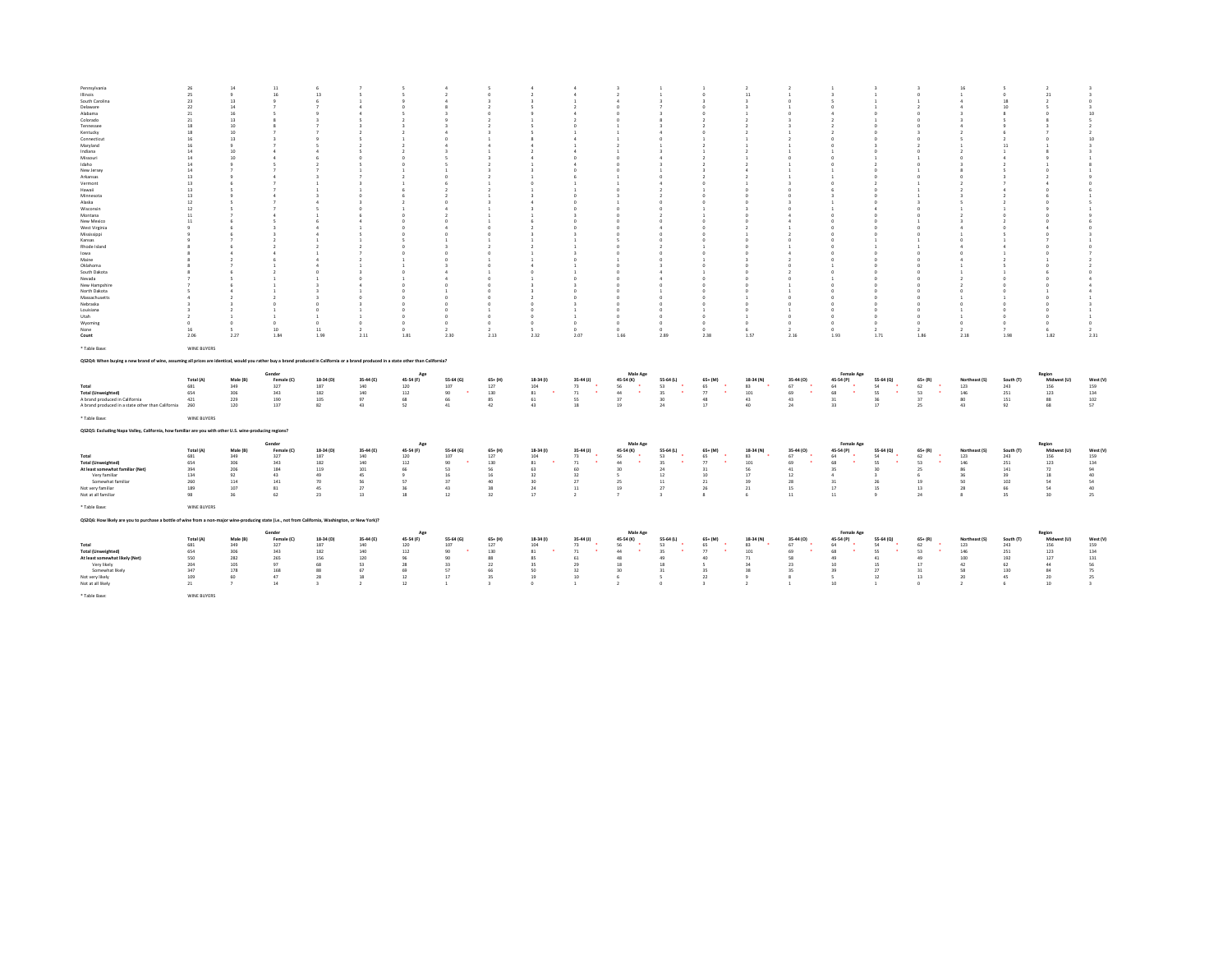Wine Buying

| QS2Q1: [res transfer_1]How often do you currently buy wine (e.g., from a store, online) for personal co                                                                                             |                                                                                                                    |                                                                                                    |                                                                                                                      |                                                                                                                                              |                                                                                                                                                                              |                                                                                                                             |                                                                                                        |                                                                                                                                           |                                                                                          |                                                                                                        |                                                                                          |                                                                                                        |                                                                                                                         |                                                                                                                                           |                                                                                                                    |                                                                                                                         |                                                                                                                              |                                                                                                                            |                                                                                                     |                                                                                                             |                                                                                                   |
|-----------------------------------------------------------------------------------------------------------------------------------------------------------------------------------------------------|--------------------------------------------------------------------------------------------------------------------|----------------------------------------------------------------------------------------------------|----------------------------------------------------------------------------------------------------------------------|----------------------------------------------------------------------------------------------------------------------------------------------|------------------------------------------------------------------------------------------------------------------------------------------------------------------------------|-----------------------------------------------------------------------------------------------------------------------------|--------------------------------------------------------------------------------------------------------|-------------------------------------------------------------------------------------------------------------------------------------------|------------------------------------------------------------------------------------------|--------------------------------------------------------------------------------------------------------|------------------------------------------------------------------------------------------|--------------------------------------------------------------------------------------------------------|-------------------------------------------------------------------------------------------------------------------------|-------------------------------------------------------------------------------------------------------------------------------------------|--------------------------------------------------------------------------------------------------------------------|-------------------------------------------------------------------------------------------------------------------------|------------------------------------------------------------------------------------------------------------------------------|----------------------------------------------------------------------------------------------------------------------------|-----------------------------------------------------------------------------------------------------|-------------------------------------------------------------------------------------------------------------|---------------------------------------------------------------------------------------------------|
| <b>Total (Unweighted)</b><br>Current wine buyers (Net)<br>At least once a day<br>Several times a week<br>Once a week<br>Several times a month<br>Once a month or less often<br>Table Base:          | <b>Total (A)</b><br>N=998<br>$N = 1007$<br>68%<br>7%<br>9%<br>11%<br>15%<br>27%<br>32%<br>U.S. REPSONDENTS AGE 21+ | $N = 281$<br>$N = 378$<br>59%<br>5%<br>$11\%$<br>$\epsilon$<br>9%<br>10%<br>24%<br>41%<br>DE       | $N = 161$<br>$N = 203$<br>67%<br>2%<br>6%<br>9%<br>17%<br>33%<br>33%<br>$\overline{h}$                               | Less than \$50K (B) \$50K - \$74.9K (C) \$75K - \$99.9K (D)<br>$N = 130$<br>$N = 149$<br>$77\%$<br>3%<br>13%<br>14%<br>24%<br>23%<br>23%     | \$100K+(E)<br>$N = 377$<br>$N = 232$<br>$77%$<br>11%<br>BCD<br>$8\%$<br>$\begin{array}{l} 15\% \\ 16\% \end{array}$<br>28%<br>23%                                            | HS or Less (F)<br>$N = 276$<br>$N = 263$<br>59%<br>7%<br>$7\%$<br>6%<br>14%<br>25%<br>41%                                   | Education<br>Some College (G)<br>N=344<br>$N = 324$<br>$66\%$<br>4%<br>10%<br>11%<br>17%<br>25%<br>34% | College Grad+ (H)<br>$N = 235$<br>$N = 264$<br>$72\%$<br>9%<br>G<br>6%<br>15%<br>15%<br>27%<br>28%                                        | Yes (I)<br>$N = 573$<br>$N = 542$<br>75%<br>10%<br>$11\%$<br>14%<br>$14\%$<br>26%<br>25% | Employed<br>No(1)<br>$N = 425$<br>$N = 465$<br>58%<br>2%<br>$5\%$<br>8%<br>15%<br>28%<br>42%           | Yes (K)<br>N=377<br>$N = 355$<br>78%<br>11%<br>14%<br>15%<br>18%<br>20%<br>22%           | Children in HH<br>No (L)<br>$N = 62$<br>$N = 652$<br>62%<br>4%<br>$6\%$<br>9%<br>13%<br>31%<br>38%     | Yes (M)<br>N=348<br>$N = 330$<br>82%<br>12%<br>$\overline{\mathbf{M}}$<br>15%<br>15%<br>N<br>18%<br>21%<br>18%          | t of Child Under 18<br>No (N)<br>$N = 650$<br>$N = 677$<br>61%<br>3%<br>6%<br>9%<br>13%<br>30%<br>39%<br>$\frac{\mathsf{M}}{\mathsf{M}}$  | r (O)<br>$N = 672$<br>$N = 672$<br>71%<br>9%<br>8%<br>13%<br>14%<br>27%<br>29%                                     | Renter (P)<br>N=295<br>$N = 302$<br>65%<br>2%<br>10%<br>9%<br>17%<br>26%<br>35%                                         | Married (O)<br>$N = 501$<br>$N = 542$<br>75%<br>$9\%$<br>9%<br>14%<br>$17\%$<br>26%<br>25%                                   | Marital Statu<br>Not married (R)<br>N=498<br>$N = 465$<br>62%<br>4%<br>9%<br>9%<br>12%<br>27%<br>38%<br>$\alpha$           | White (S)<br>$N = 654$<br>$N = 773$<br>65%<br>5%<br>7%<br>10%<br>$14\%$<br>30%<br>35%               | Race/Eth<br>AA (T)<br>$N = 100$<br>$N = 62$<br>69%<br>11%<br>11%<br>12%<br>$22\%$<br>14%<br>31%             | <b>Hispanic (L</b><br>$N=155$<br>$N = 88$<br>$79%$<br>$12%$<br>$17\%$<br>13%<br>15%<br>21%<br>21% |
| QS2Q2: How important are each of the follo                                                                                                                                                          |                                                                                                                    | ing factors to you when buying wine for personal consumption?                                      |                                                                                                                      |                                                                                                                                              |                                                                                                                                                                              |                                                                                                                             |                                                                                                        |                                                                                                                                           |                                                                                          |                                                                                                        |                                                                                          |                                                                                                        |                                                                                                                         |                                                                                                                                           |                                                                                                                    |                                                                                                                         |                                                                                                                              |                                                                                                                            |                                                                                                     |                                                                                                             |                                                                                                   |
| familiarity with the brane                                                                                                                                                                          |                                                                                                                    |                                                                                                    |                                                                                                                      |                                                                                                                                              |                                                                                                                                                                              |                                                                                                                             |                                                                                                        |                                                                                                                                           |                                                                                          |                                                                                                        |                                                                                          |                                                                                                        |                                                                                                                         |                                                                                                                                           |                                                                                                                    |                                                                                                                         |                                                                                                                              |                                                                                                                            |                                                                                                     |                                                                                                             |                                                                                                   |
| Total<br><b>Total (Unweighted)</b><br>At least somewhat important (Net)<br>Very important<br>Somewhat importan<br>Not very important<br>Not at all importan                                         | <b>Total (A)</b><br>$N = 681$<br>$N = 654$<br>72%<br>30%<br>42%<br>21%<br>7%                                       | $N = 165$<br>$N = 204$<br>$72\%$<br>30%<br>42%<br>20%<br>9%                                        | $N = 108$<br>$N=135$<br>71%<br>33%<br>38%<br>18%<br>$11\%$<br><b>d</b>                                               | Less than \$50K (B) \$50K - \$74.9K (C) \$75K - \$99.9K (D)<br>$N = 100$<br>$N = 110$<br>68%<br>22%<br>46%<br>29%<br>3%                      | \$100K+(E)<br>$N = 289$<br>$N = 187$<br>73%<br>31%<br>42%<br>21%<br>$7\%$                                                                                                    | HS or Less (F)<br>$N = 163$<br>$N = 136$<br>67%<br>32%<br>$35\%$<br>24%<br>9%                                               | Educatio<br>Some College (G)<br>$N=228$<br>$N = 214$<br>$66\%$<br>25%<br>$41\%$<br>26%<br>8%           | College Grad+ (H)<br>$N = 170$<br>$N = 181$<br>$75\%$<br>30%<br>45%<br>20%<br>5%                                                          | Yes (I)<br>$N = 433$<br>$N = 404$<br>73%<br>31%<br>42%<br>20%<br>$8\%$                   | Employed<br>No(1)<br>$N = 248$<br>$N = 250$<br>70%<br>28%<br>41%<br>24%<br>7%                          | Yes (K)<br>$N = 293$<br>$N = 266$<br>78%<br>39%<br>39%<br>18%<br>3%                      | Children in HH<br>No (L)<br>$N = 388$<br>$N = 388$<br>67%<br>23%<br>44%<br>23%<br>10%                  | Yes (M)<br>$N = 284$<br>$N = 257$<br>$78\%$<br>N<br>39%<br>39%<br>$\overline{N}$<br>18%<br>3%                           | Parent of Child Under 18<br>No (N)<br>N=397<br>$N = 397$<br>67%<br>23%<br>44%<br>23%<br>10%<br>$\overline{M}$                             | Homeowner (O)<br>N=479<br>$N = 450$<br>$74\%$<br>$\frac{p}{p}$<br>33%<br>42%<br>18%<br>$7\%$                       | Renter (P)<br>$N = 192$<br>$N = 195$<br>65%<br>$\frac{22\%}{43\%}$<br>29%<br>$\circ$<br>$6\%$                           | Married (Q)<br>$N = 374$<br>$N = 380$<br>77%<br>31%<br>45%<br>19%<br>$4\%$                                                   | Not married (R)<br>$N = 307$<br>$N = 274$<br>66%<br>28%<br>38%<br>24%<br>$11\%$<br>$\alpha$                                | White (S)<br>$N = 427$<br>$N = 491$<br>$74\%$<br>29%<br>46%<br>18%<br>8%                            | Race/Et<br>AA (T)<br>$N=70$<br>$N=41$<br>70%<br>34%<br>$36\%$<br>25%<br>5%                                  | Hispanic (U<br>$N = 124$<br>$N = 69$<br>70%<br>34%<br>36%<br>25%<br>$5\%$                         |
| Table Base:<br>Taste                                                                                                                                                                                | WINE BUYERS                                                                                                        |                                                                                                    |                                                                                                                      |                                                                                                                                              |                                                                                                                                                                              |                                                                                                                             |                                                                                                        |                                                                                                                                           |                                                                                          |                                                                                                        |                                                                                          |                                                                                                        |                                                                                                                         |                                                                                                                                           |                                                                                                                    |                                                                                                                         |                                                                                                                              |                                                                                                                            |                                                                                                     |                                                                                                             |                                                                                                   |
| Total<br><b>Total (Unweighted)</b><br>At least somewhat important (Net<br>Very important<br>Somewhat importan<br>Not very importan<br>Not at all important<br>' Table Base:<br><b>Bottle design</b> | Total (A)<br>$N = 681$<br>$N = 654$<br>92%<br>69%<br>23%<br>5%<br>3%<br>WINE BUYERS                                | Less than \$50K (B)<br>$N = 165$<br>$N = 204$<br>88%<br>$62\%$<br>26%<br>$\epsilon$<br>$8\%$<br>4% | $N = 108$<br>$N = 135$<br>93%<br>70%<br>23%<br>$5\%$<br>$\epsilon$<br>2%                                             | \$50K - \$74.9K (C) \$75K - \$99.9K (D)<br>$N = 100$<br>$N = 110$<br>86%<br>59%<br>27%<br>11%<br>$\epsilon$<br>3%                            | \$100K+(E)<br>$N = 289$<br>$N = 187$<br><b>BD</b><br>97%<br>77%<br>20%<br>BD<br>$1\%$<br>2%                                                                                  | <b>HS or Less (F)</b><br>$N = 163$<br>$N = 136$<br>92%<br>$61\%$<br>31%<br>$5\%$<br>3%                                      | Education<br>Some College (G)<br>$N = 228$<br>$N = 214$<br>89%<br>66%<br>23%<br>6%<br>5%               | College Grad+ (H)<br>$N = 170$<br>$N = 181$<br>94%<br>$^{73\%}_{21\%}$<br>5%<br>1%                                                        | Yes (I)<br>$N = 433$<br>$N = 404$<br>91%<br>68%<br>24%<br>$5\%$<br>4%                    | Employed<br>No(1)<br>$N = 248$<br>$N = 250$<br>94%<br>71%<br>23%<br>5%<br>1%                           | Yes (K)<br>$N = 293$<br>$N = 266$<br>91%<br>66%<br>25%<br>$7\%$<br>2%                    | Children in HH<br>No (I)<br>$N = 388$<br>$N = 388$<br>93%<br>$71\%$<br>22%<br>4%<br>3%                 | Yes (M)<br>$N = 284$<br>$N = 257$<br>91%<br>$67\%$<br>25%<br>6%<br>3%                                                   | Parent of Child Under 18<br>No (N)<br>$N = 397$<br>$N = 397$<br>93%<br>$71\%$<br>22%<br>4%<br>3%                                          | r (O)<br>N=479<br>N=450<br>92%<br>$71\%$ 21%<br>$5\%$<br>3%                                                        | <b>Home Ownership</b><br>Renter (P)<br>$N = 192$<br>N=195<br>93%<br>$\frac{62\%}{31\%}$<br>$6\%$<br>2%                  | Married (O)<br>$N = 374$<br>$N = 380$<br>95%<br>$\mathbf{R}$<br>73%<br>22%<br>$3\%$<br>2%                                    | <b>Marital Status</b><br>Not married (R)<br>$N = 307$<br>$N = 274$<br>89%<br>64%<br>25%<br>$7\%$<br>$\overline{q}$<br>4%   | White (S)<br>$N = 427$<br>$N = 491$<br><b>U</b><br>95%<br>73%<br>22%<br>2%<br>3%                    | Race/Eth<br>AA (T)<br>$N=70$<br>$N = 41$<br>89%<br>58%<br>30%<br>$8\%$<br>3%                                | <b>Hispanic (L</b><br>$N = 124$<br>$N = 69$<br>85%<br>$\frac{61\%}{24\%}$<br>$11\%$<br>4%         |
| Total<br><b>Total (Unweighted)</b><br>At least somewhat important (Net)<br>Very important<br>Somewhat important<br>Not very important<br>Not at all important                                       | Total (A)<br>$N = 681$<br>$N=654$<br>41%<br>16%<br>26%<br>27%<br>31%                                               | Less than \$50K (B)<br>$N = 165$<br>$N = 204$<br>44%<br>13%<br>$31\%$<br>$\epsilon$<br>30%<br>27%  | \$50K - \$74.9K (C)<br>$N = 108$<br>$N=135$<br>33%<br>12%<br>$\begin{array}{l} 21\% \\ 35\% \end{array}$<br>E<br>32% | Household Incom<br>\$75K - \$99.9K (D)<br>$N = 100$<br>$N = 110$<br>41%<br>13%<br>28%<br>33%<br>$\epsilon$<br>26%                            | $$100K + (E)$<br>$N = 289$<br>$N = 187$<br>43%<br>19%<br>$\frac{24\%}{21\%}$<br>36%                                                                                          | HS or Less (F)<br>$N = 163$<br>$N = 136$<br>48%<br>G<br>20%<br>G<br>28%<br>28%<br>23%                                       | Education<br>Some College (G)<br>$N = 228$<br>$N = 214$<br>34%<br>10%<br>25%<br>35%<br>31%             | College Grad+ (H)<br>$N = 170$<br>$N = 181$<br>43%<br>19%<br>G<br>$\frac{24\%}{21\%}$<br>37%                                              | Yes (I)<br>$N = 433$<br>$N = 404$<br>48%<br>19%<br>29%<br>26%<br>26%                     | Employed<br>No (J)<br>$N = 248$<br>$N = 250$<br>30%<br>$9\%$<br>20%<br>29%<br>41%                      | Yes (K)<br>$N = 293$<br>$N = 266$<br>52%<br>21%<br>30%<br>24%<br>24%                     | Children in HH<br>No (L)<br>$N = 388$<br>$N = 388$<br>34%<br>11%<br>22%<br>30%<br>37%                  | Yes (M)<br>$N = 284$<br>$N = 257$<br>53%<br>N<br>22%<br>$\overline{N}$<br>$31\%$<br>$\overline{N}$<br>23%<br>24%        | Parent of Child Under 18<br>No (N)<br>$N = 397$<br>N=397<br>33%<br>11%<br>$\frac{22\%}{31\%}$<br>36%<br>$\overline{\mathbf{u}}$           | r (O)<br>$N = 479$<br>$N = 450$<br>40%<br>17%<br>$23\%$<br>28%<br>31%                                              | Home Ownership<br>Renter (P)<br>$N = 192$<br>N=195<br>45%<br>11%<br>34%<br>26%<br>$\alpha$<br>28%                       | Married (Q)<br>$N = 374$<br>$N = 380$<br>45%<br>19%<br>26%<br>22%<br>32%                                                     | <b>Marital Status</b><br>Not married (R)<br>$N = 307$<br>$N = 274$<br>37%<br>12%<br>25%<br>34%<br>$\alpha$<br>29%          | White (S)<br>$N = 427$<br>$N = 491$<br>38%<br>13%<br>25%<br>29%<br>33%                              | <b>Race/Ethnicity</b><br>AA (T)<br>$N=70$<br>$N = 41$<br>52%<br>22%<br>30%<br>20%<br>29%                    | Hispanic (U<br>$N = 124$<br>$N = 69$<br>47%<br>$24\%$<br>23%<br>28%<br>25%                        |
| Table Base<br>Place of origin (i.e., where the wine is made                                                                                                                                         | WINE BUYERS                                                                                                        |                                                                                                    |                                                                                                                      |                                                                                                                                              |                                                                                                                                                                              |                                                                                                                             |                                                                                                        |                                                                                                                                           |                                                                                          |                                                                                                        |                                                                                          |                                                                                                        |                                                                                                                         |                                                                                                                                           |                                                                                                                    |                                                                                                                         |                                                                                                                              |                                                                                                                            |                                                                                                     |                                                                                                             |                                                                                                   |
|                                                                                                                                                                                                     |                                                                                                                    |                                                                                                    |                                                                                                                      |                                                                                                                                              |                                                                                                                                                                              |                                                                                                                             | Education                                                                                              |                                                                                                                                           |                                                                                          | :<br>mployed                                                                                           |                                                                                          | Children in HH                                                                                         |                                                                                                                         | Parent of Child Under 18                                                                                                                  |                                                                                                                    | harrhii                                                                                                                 |                                                                                                                              | <b>Marital Statu</b>                                                                                                       |                                                                                                     | Race/Eth                                                                                                    |                                                                                                   |
| Total                                                                                                                                                                                               | Total (A)<br>$N = 681$                                                                                             | $N = 165$                                                                                          | Less than \$50K (B) \$50K - \$74.9K (C)<br>$N = 108$                                                                 | \$75K - \$99.9K (D)<br>$N = 100$                                                                                                             | \$100K+(E)<br>$N = 289$                                                                                                                                                      | HS or Less (F)<br>$N = 163$                                                                                                 | Some College (G)<br>$N = 228$                                                                          | College Grad+ (H)<br>$N = 170$                                                                                                            | Yes (I)<br>$N = 433$                                                                     | No (J)<br>$N = 248$                                                                                    | Yes (K)<br>$N = 293$                                                                     | No (L)<br>$N = 388$                                                                                    | Yes (M)<br>$N = 284$                                                                                                    | No (N)<br>$N = 397$                                                                                                                       | er (O)<br>Homeo <sub>1</sub><br>$N = 479$                                                                          | Renter (P)<br>$N = 192$                                                                                                 | Married (Q)<br>$N = 374$                                                                                                     | Not married (R)<br>$N = 307$                                                                                               | White (S)<br>$N = 427$                                                                              | AA (T)<br>$N=70$                                                                                            | Hispanic (U<br>$N = 124$                                                                          |
| <b>Total (Unweighted)</b><br>At least somewhat important (Net                                                                                                                                       | $N = 654$<br>54%                                                                                                   | $N = 204$<br>$52\%$                                                                                | $N = 135$<br>45%                                                                                                     | $N = 110$<br>52%                                                                                                                             | $N = 187$<br>59%                                                                                                                                                             | $N = 136$                                                                                                                   | $N = 214$<br>$47\%$                                                                                    | $N = 181$<br>fG                                                                                                                           | $N = 404$                                                                                | $N = 250$<br>45%                                                                                       | $N = 266$<br>63%                                                                         | $N = 388$<br>47%                                                                                       | $N = 257$<br>$62\%$                                                                                                     | $N = 397$<br>48%                                                                                                                          | N=450<br>56%                                                                                                       | $N = 195$<br>50%                                                                                                        | $N = 380$                                                                                                                    | $N = 274$<br>48%                                                                                                           | $N = 491$<br>$57\%$                                                                                 | $N = 41$<br>$54\%$                                                                                          | $N = 69$                                                                                          |
| Very important<br>Somewhat importan                                                                                                                                                                 | 23%                                                                                                                | 19%<br>33%                                                                                         | 16%                                                                                                                  | 18%                                                                                                                                          | 29%<br><b>bC</b>                                                                                                                                                             | 48%<br>27%<br><b>G</b>                                                                                                      | 14%<br>$\overline{f}$                                                                                  | 62%<br>26%<br>37%<br>G<br>÷.                                                                                                              | 59%<br>27%                                                                               | 16%                                                                                                    | 29%                                                                                      | 19%                                                                                                    | 29%<br>$\overline{N}$                                                                                                   | 19%                                                                                                                                       | 26%<br><b>P</b>                                                                                                    | 16%                                                                                                                     | $58%$<br>$27%$<br>$\mathbb{R}$                                                                                               | 18%                                                                                                                        | 20%<br>TU.                                                                                          | 39%<br>×                                                                                                    | $43%$<br>$23%$                                                                                    |
| Not very important                                                                                                                                                                                  | 31%<br>29%                                                                                                         | 29%                                                                                                | 28%<br><b>bE</b><br>40%                                                                                              | 34%<br>35%<br>$\mathbf{r}$                                                                                                                   | 30%<br>24%                                                                                                                                                                   | $21\%$<br>32%                                                                                                               | 33%<br>35%                                                                                             | 24%                                                                                                                                       | $32\%$<br>28%                                                                            | 29%<br>32%                                                                                             | 34%<br>24%                                                                               | 29%<br>34%                                                                                             | 33%<br>24%                                                                                                              | 29%<br>33%<br>$\blacksquare$                                                                                                              | 30%<br>28%                                                                                                         | 34%<br>35%                                                                                                              | 31%<br>25%                                                                                                                   | 30%<br>$\alpha$<br>35%                                                                                                     | 36%<br>25%                                                                                          | $16\%$<br>29%                                                                                               | $\frac{20\%}{44\%}$                                                                               |
| Not at all important                                                                                                                                                                                | $17\%$                                                                                                             | 19%                                                                                                | 15%                                                                                                                  | 13%                                                                                                                                          | 18%                                                                                                                                                                          | 20%                                                                                                                         | 18%                                                                                                    | 13%                                                                                                                                       | 14%                                                                                      | 22%                                                                                                    | 14%                                                                                      | 19%                                                                                                    | 13%                                                                                                                     | 19%                                                                                                                                       | 17%                                                                                                                | 15%                                                                                                                     | 17%                                                                                                                          | 17%                                                                                                                        | 18%                                                                                                 | 17%                                                                                                         | 14%                                                                                               |
| Table Base:<br>Price                                                                                                                                                                                | WINE BUYERS                                                                                                        |                                                                                                    |                                                                                                                      |                                                                                                                                              |                                                                                                                                                                              |                                                                                                                             |                                                                                                        |                                                                                                                                           |                                                                                          |                                                                                                        |                                                                                          |                                                                                                        |                                                                                                                         |                                                                                                                                           |                                                                                                                    |                                                                                                                         |                                                                                                                              |                                                                                                                            |                                                                                                     |                                                                                                             |                                                                                                   |
| Total<br><b>Total (Unweighted)</b><br>At least somewhat important (Net<br>Very important<br>Somewhat important<br>Not very important<br>Not at all important                                        | Total (A)<br>$N = 681$<br>$N = 654$<br>85%<br>39%<br>46%<br>$11\%$<br>3%                                           | Less than \$50K (B)<br>$N = 165$<br>$N = 204$<br>82%<br>43%<br>$\overline{a}$<br>39%<br>13%<br>5%  | $N = 108$<br>$N = 135$<br>86%<br>34%<br>52%<br>$\overline{h}$<br>$11\%$<br>3%                                        | \$50K - \$74.9K (C) \$75K - \$99.9K (D)<br>$N = 100$<br>$N = 110$<br>83%<br>30%<br>53%<br>$\mathbf{b}$<br>12%<br>5%                          | $$100K + (E)$<br>$N = 289$<br>$N = 1.87$<br>87%<br>$42\%$<br>45%<br>$11\%$<br>2%                                                                                             | HS or Less (F)<br>$N = 163$<br>$N = 136$<br>79%<br>33%<br>46%<br>17%<br>$\overline{H}$<br>4%                                | Education<br>Some College (G)<br>$N = 228$<br>$N = 214$<br>83%<br>$38\%$<br>45%<br>$12\%$<br>5%        | College Grad+ (H)<br>$N = 170$<br>$N = 181$<br>RG<br>92%<br>$42\%$<br>50%<br>7%<br>1%                                                     | Yes (I)<br>$N = 433$<br>$N = 404$<br>$86\%$<br>41%<br>44%<br>$12\%$<br>3%                | <i>Employed</i><br>No(1)<br>$N = 248$<br>$N = 250$<br>85%<br>35%<br>49%<br>$11\%$<br>4%                | Yes (K)<br>$N = 293$<br>$N = 266$<br>84%<br>42%<br>42%<br>10%<br>6%                      | Children in HH<br>No (L)<br>$N = 388$<br>$N = 288$<br>86%<br>37%<br>49%<br>12%<br>2%                   | Yes (M)<br>$N = 284$<br>$N = 257$<br>84%<br>43%<br>41%<br>10%<br>$\overline{\mathbf{M}}$<br>6%                          | Parent of Child Under 18<br>No (N)<br>$N = 397$<br>$N = 397$<br>86%<br>36%<br>50%<br>$\blacksquare$<br>12%<br>2%                          | r (O)<br>$N = 479$<br>N=450<br>85%<br>39%<br>46%<br>11%<br>4%                                                      | Home Ownershij<br>Renter (P)<br>$N = 192$<br>$N = 195$<br>86%<br>39%<br>46%<br>13%<br>2%                                | Married (O)<br>$N = 374$<br>$N = 380$<br>87%<br>43%<br>44%<br>$11\%$<br>2%                                                   | <b>Marital Status</b><br>Not married (R)<br>$N = 307$<br>$N = 274$<br>83%<br>$35\%$<br>49%<br>$12\%$<br>5%                 | White (S)<br>$N = 427$<br>$N = 491$<br>86%<br>34%<br>53%<br>- 11<br>$11\%$<br>2%                    | Race/Eti<br>AA $(T)$<br>$N=70$<br>$N = 41$<br>83%<br>46%<br>37%<br>$14\%$<br>3%                             | <b>Hispanic (L</b><br>$N = 124$<br>$N = 69$<br>82%<br>49%<br>33%<br>10%<br>7%                     |
| Table Base:                                                                                                                                                                                         | WINE BUYERS                                                                                                        |                                                                                                    |                                                                                                                      |                                                                                                                                              |                                                                                                                                                                              |                                                                                                                             |                                                                                                        |                                                                                                                                           |                                                                                          |                                                                                                        |                                                                                          |                                                                                                        |                                                                                                                         |                                                                                                                                           |                                                                                                                    |                                                                                                                         |                                                                                                                              |                                                                                                                            |                                                                                                     |                                                                                                             |                                                                                                   |
| The types/blends of wine a brand offer<br>Total<br><b>Total (Unweighted</b><br>At least somewhat im<br>Very important<br>Somewhat important<br>ot very important<br>Not at all important            | Total (A)<br>$N = 681$<br>$N = 654$<br>81%<br>39%<br>43%<br>$13\%$<br>5%                                           | Less than \$50K (B)<br>$N=165$<br>$N = 204$<br>77%<br>34%<br>43%<br>16%<br>7%                      | \$50K - \$74.9K (C)<br>$N = 108$<br>$N = 135$<br>79%<br>32%<br>47%<br>16%<br>6%                                      | Household Income<br>\$75K - \$99.9K (D)<br>$N = 100$<br>$N = 110$<br>81%<br>37%<br>44%<br>17%<br>2%                                          | $$100K + (E)$<br>$N = 289$<br>$N = 187$<br>85%<br>45%<br>h<br>$_{\rm bc}$<br>$\begin{array}{l} 41\% \\ 9\% \\ 5\% \end{array}$                                               | HS or Less (F)<br>$N = 163$<br>$N = 136$<br>81%<br>36%<br>45%<br>15%<br>5%                                                  | Education<br>Some College (G)<br>$N = 228$<br>$N = 214$<br>79%<br>33%<br>45%<br>$16\%$<br>5%           | College Grad+ (H)<br>$N = 170$<br>$N = 181$<br>86%<br>41%<br>44%<br>$10\%$<br>4%                                                          | Yes $(l)$<br>$N = 433$<br>$N = 404$<br>83%<br>$41\%$<br>42%<br>13%<br>5%                 | Employed<br>No(1)<br>$N = 248$<br>$N = 250$<br>78%<br>35%<br>44%<br>15%<br>6%                          | Yes (K)<br>$N = 293$<br>$N = 266$<br>81%<br>42%<br>39%<br>12%<br>6%                      | Children in HH<br>No (L)<br>$N = 388$<br>$N = 388$<br>81%<br>36%<br>45%<br>$14\%$<br>5%                | Yes (M<br>$N = 284$<br>$N = 257$<br>82%<br>$43\%$<br>39%<br>12%<br>6%                                                   | Parent of Child Under 18<br>No (N)<br>$N = 397$<br>$N = 397$<br>81%<br>35%<br>45%<br>$14\%$<br>5%                                         | er (O)<br>$N = 479$<br>$N = 450$<br>$\substack{83\% \\ 44\%}$<br>$\overline{P}$<br>$\substack{39\% \\ 11\%}$<br>6% | <b>Home Ownership</b><br>Renter (P)<br>$N = 192$<br>N=195<br>76%<br>24%<br>52%<br>$\Omega$<br>20%<br>$\mathbf{o}$<br>3% | Married (Q)<br>$N = 374$<br>$N = 380$<br>82%<br>42%<br>40%<br>12%<br>6%                                                      | <b>Marital Status</b><br>Not married (R)<br>$N = 307$<br>$N = 274$<br>80%<br>35%<br>45%<br>15%<br>5%                       | White (S)<br>$N = 427$<br>$N = 491$<br>83%<br>40%<br>44%<br>$13\%$<br>3%                            | Race/Ethnicity<br>AA (T)<br>$N=70$<br>$N = 41$<br>78%<br>43%<br>35%<br>$9\%$<br>14%                         | Hispanic (l<br>$N = 124$<br>$N = 69$<br>80%<br>38%<br>41%<br>16%<br>4%                            |
| * Table Rase<br>Year the wine was bottled                                                                                                                                                           | WINE BUYERS                                                                                                        |                                                                                                    |                                                                                                                      |                                                                                                                                              |                                                                                                                                                                              |                                                                                                                             |                                                                                                        |                                                                                                                                           |                                                                                          |                                                                                                        |                                                                                          |                                                                                                        |                                                                                                                         |                                                                                                                                           |                                                                                                                    |                                                                                                                         |                                                                                                                              |                                                                                                                            |                                                                                                     |                                                                                                             |                                                                                                   |
| Total<br><b>Total (Unweighted)</b><br>At least somewhat impo<br>Very important<br>Somewhat importan<br>Not very important<br>Vot at all important                                                   | Total (A)<br>$N = 681$<br>$N = 654$<br>56%<br>23%<br>34%<br>25%<br>19%                                             | Less than \$50K (B)<br>$\texttt{N=165}$<br>$N = 204$<br>53%<br>24%<br>$29\%$<br>28%<br>19%         | \$50K - \$74.9K (C)<br>$N = 108$<br>$N=135$<br>$\frac{52\%}{14\%}$<br>38%<br>30%<br>19%                              | hold inc<br>\$75K - \$99.9K (D)<br>$N = 100$<br>$N = 110$<br>58%<br>20%<br>38%<br>29%<br>13%                                                 | \$100K+(E)<br>$N = 289$<br>$N = 187$<br>60%<br>26%<br>$\epsilon$<br>$34\%$<br>19%<br>21%                                                                                     | HS or Less (F)<br>$\mathsf{N}{=}163$<br>$N = 136$<br>$\frac{56\%}{32\%}$<br><b>GH</b><br>$24\%$<br>25%<br>19%               | Educatio<br>Some College (G)<br>$N = 228$<br>$N = 214$<br>$\frac{52\%}{15\%}$<br>$37\%$<br>29%<br>19%  | College Grad+ (H)<br>$N = 170$<br>$N = 181$<br>$62\%$<br>19%<br>$43\%$<br>22%<br>16%                                                      | Yes (I)<br>$N = 433$<br>$N = 404$<br>63%<br>27%<br>$36\%$<br>24%<br>$13\%$               | Employed<br>No (J)<br>$N = 248$<br>$N = 250$<br>45%<br>15%<br>30%<br>26%<br>29%                        | Yes (K)<br>$N = 293$<br>$N = 266$<br>$72\%$<br>32%<br>$40\%$<br>17%<br>11%               | Children in HH<br>No (L)<br>$N = 388$<br>$N = 388$<br>45%<br>15%<br>29%<br>31%<br>24%                  | Yes (M)<br>$N = 284$<br>$N=257$<br>72%<br>$\frac{N}{N}$<br>33%<br>$38\%$<br>17%<br>11%                                  | Parent of Child Under 18<br>No (N)<br>N=397<br>$N = 397$<br>45%<br>15%<br>$31\%$<br>31%<br>M<br>24%<br>$\mathbf{M}$                       | Home Or<br>er (O)<br>$N = 479$<br>$N = 450$<br>57%<br>23%<br>$34\%$<br>24%<br>20%                                  | mershir<br>Renter (P)<br>$N = 192$<br>$N = 195$<br>55%<br>21%<br>34%<br>28%<br>16%                                      | Married (Q)<br>$N = 374$<br>$N = 380$<br>57%<br>23%<br>34%<br>24%<br>19%                                                     | <b>Marital Status</b><br>Not married (R)<br>N=307<br>$N = 274$<br>56%<br>22%<br>$34\%$<br>27%<br>18%                       | White (S)<br>$N = 427$<br>$N = 491$<br>52%<br>17%<br>36%<br>27%<br>21%                              | Race/Eth<br>AA (T)<br>$N=70$<br>$N=41$<br>$71\%$<br>38%<br>$\overline{\phantom{a}}$<br>$33\%$<br>14%<br>15% | Hispanic (U<br>$N = 124$<br>$N = 69$<br>$66%$<br>34%<br>$32\%$<br>25%<br>9%                       |
|                                                                                                                                                                                                     | WINE BUYERS                                                                                                        |                                                                                                    |                                                                                                                      |                                                                                                                                              |                                                                                                                                                                              |                                                                                                                             |                                                                                                        |                                                                                                                                           |                                                                                          |                                                                                                        |                                                                                          |                                                                                                        |                                                                                                                         |                                                                                                                                           |                                                                                                                    |                                                                                                                         |                                                                                                                              |                                                                                                                            |                                                                                                     |                                                                                                             |                                                                                                   |
| QS2Q3: Which U.S. state(s) do you closely                                                                                                                                                           |                                                                                                                    | with the wine industry? Please select all that apply.                                              |                                                                                                                      |                                                                                                                                              |                                                                                                                                                                              |                                                                                                                             |                                                                                                        |                                                                                                                                           |                                                                                          |                                                                                                        |                                                                                          |                                                                                                        |                                                                                                                         |                                                                                                                                           |                                                                                                                    |                                                                                                                         |                                                                                                                              |                                                                                                                            |                                                                                                     |                                                                                                             |                                                                                                   |
| Total<br><b>Total (Unw</b><br>California<br>New York<br>Washington<br>Oregon<br>Georgia<br>Florida<br>Texas<br>Arizona                                                                              | Total (A)<br>$N = 681$<br>N=654<br>55%<br>$17\%$ 12%<br>8%<br>7%<br>7%<br>7%                                       | $N = 165$<br>$N = 204$<br>39%<br>$9\%$<br>5%<br>5%<br>7%<br>5%<br>5%<br>6%                         | $N = 108$<br>$N = 135$<br>49%<br>$\frac{21\%}{13\%}$<br>12%<br>7%<br>6%<br>9%<br>o%                                  | Less than \$50K (B) \$50K - \$74.9K (C) \$75K - \$99.9K (D)<br>$N = 100$<br>$N=110$<br>48%<br>$14\%$<br>7%<br>$8\%$<br>9%<br>8%<br>10%<br>8% | \$100K+(E)<br>$N = 289$<br>$N = 187$<br><b>BCD</b><br>69%<br>$\begin{array}{l} 21\% \\ 16\% \end{array}$<br>$\frac{\mathsf{B}}{\mathsf{B}}$<br>$8\%$<br>6%<br>8%<br>6%<br>5% | <b>HS or Less (F)</b><br>$N = 163$<br>$\frac{\mathsf{N}=136}{41\%}$<br>$\frac{14\%}{10\%}$<br>$6\%$<br>7%<br>3%<br>8%<br>4% | Educatio<br>Some College (G)<br>$N = 228$<br>$N = 214$<br>55%<br>$12\%$ 12%<br>9%<br>8%<br>5%<br>8%    | College Grad+ (H)<br>$N = 170$<br>$N = 181$<br>64%<br>23%<br>12%<br>G<br>$10\%$<br>$\begin{array}{l} 8\% \\ 9\% \\ 8\% \end{array}$<br>1% | Yes (I)<br>$N = 433$<br>$N = 404$<br>50%<br>$17\%$ 10%<br>$7\%$<br>7%<br>8%<br>8%        | <b>Employed</b><br>No(1)<br>$N = 248$<br>$N = 250$<br>63%<br>19%<br>15%<br>10%<br>7%<br>6%<br>4%<br>6% | Yes (K)<br>$N = 293$<br>$N = 266$<br>46%<br>17%<br>$8\%$<br>4%<br>11%<br>11%<br>8%<br>8% | Children in HH<br>No (I)<br>$N = 388$<br>$N = 388$<br>61%<br>17%<br>15%<br>11%<br>4%<br>4%<br>6%<br>3% | Yes (M)<br>$N = 284$<br>$N=257$<br>46%<br>$18\%$<br>8%<br>4%<br>11%<br>$\overline{N}$<br>$12\%$<br>$\overline{N}$<br>9% | Parent of Child Under 18<br>No (N)<br>N=397<br>$N = 397$<br>M<br>61%<br>17%<br>15%<br>$\mathbf{M}$<br>$11\%$<br>M<br>4%<br>4%<br>5%<br>3% | r (O)<br>$N = 479$<br>$N = 450$<br>59%<br>18%<br>13%<br>$9\%$<br>7%<br>7%<br>7%                                    | <b>Renter (P)</b><br>$N = 192$<br>$N = 195$<br>45%<br>17%<br>10%<br>$5\%$<br>7%<br>7%<br>6%                             | Married (O)<br>$N = 374$<br>$N = 380$<br>63%<br>$\mathbf{R}$<br>18%<br>$\mathbf R$<br>16%<br>$11\%$<br>7%<br>10%<br>8%<br>3% | <b>Aarital Status</b><br>Not married (R)<br>$N = 307$<br>$N = 274$<br>45%<br>$17\%$<br>7%<br>$5\%$<br>7%<br>3%<br>5%<br>8% | White (S)<br>$N = 427$<br>$N = 491$<br>63%<br>TU<br>$18\%$<br>13%<br>$10\%$<br>5%<br>7%<br>6%<br>4% | Race/Et<br>$AA(T)$<br>N=70<br>$N=41$<br>40%<br>8%<br>3%<br>$0\%$<br>10%<br>7%<br>16%<br>4%                  | Hispanic (L<br>$N = 124$<br>N=69<br>47%<br>19%<br>10%<br>9%<br>12%<br>10%<br>7%<br>8%             |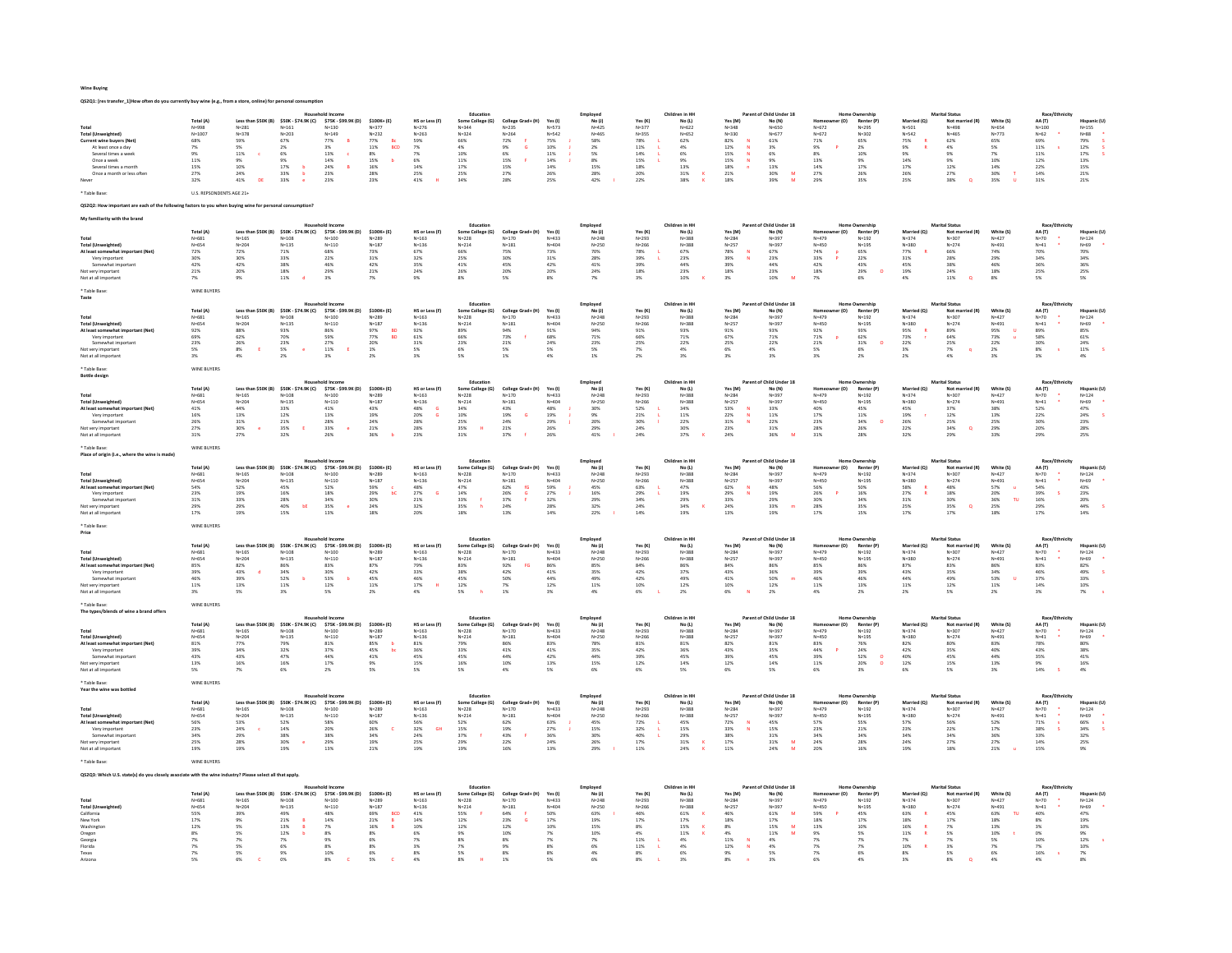| Michigan<br>Virginia<br>Ohio<br>North Carolina<br>Pennsylvania<br>Illinois<br>South Carolina<br>Delaware<br>Alabama<br>Colorado<br>Tennessee<br>Kentucky<br>Connecticut<br>Maryland<br>Indiana<br>Missouri<br>Idaho<br>New Jersey<br>Arkansas<br>Vermont<br>Hawaii<br>Minnesota<br>Abska<br>Wisconsi<br>Montana<br>New Mexico<br>West Virginia<br>Mississippi<br>Kansas<br>Rhode Island<br>lowa<br>Maine<br>Oklahoma<br>South Dakota<br>Nevada<br>New Hampshire<br>North Dakota<br>Massachusetts<br>Nehraska<br>Louisiana<br><b>Utah</b><br>Wyoming<br>None<br>Count | 5%<br>5%<br>4%<br>4%<br>4%<br>4%<br>3%<br>3%<br>3%<br>3%<br>3%<br>3%<br>2%<br>2%<br>2%<br>2%<br>2%<br>2%<br>2%<br>2%<br>2%<br>2%<br>2%<br>2%<br>2%<br>2%<br>1%<br>$1\%$<br>1%<br>1%<br>1%<br>1%<br>1%<br>1%<br>1%<br>1%<br>1%<br>1%<br>0%<br>0%<br>0%<br>0%<br>2%<br>2.06 | 6%<br>1%<br>3%<br>4%<br>2%<br>4%<br>2%<br>4%<br>3%<br>3%<br>4%<br>2%<br>1%<br>2%<br>4%<br>2%<br>2%<br>3%<br>1%<br>1%<br>1%<br>1%<br>O%<br>1%<br>0%<br>1%<br>1%<br>3%<br>O%<br>1%<br>1%<br>2%<br>O%<br>0%<br>2%<br>O%<br>2%<br>1%<br>O%<br>0%<br>O%<br>0%<br>3%<br>1.54 | $1\%$<br>3%<br>6%<br>$2\%$<br>6%<br>3%<br>1%<br>0%<br>0%<br>1%<br>4%<br>0%<br>1%<br>3%<br>$0\%$<br>$2\%$<br>4%<br>1%<br>1%<br>$1\%$<br>3%<br>1%<br>1%<br>2%<br>6%<br>Bdc<br>5%<br>ЪE<br>O%<br>$2\%$<br>1%<br>0%<br>4%<br>0%<br>1%<br>0%<br>0%<br>$2\%$<br>0%<br>1%<br>O%<br>$1\%$<br>O%<br>0%<br>4%<br>1.92 | 6%<br>5%<br>ь<br>6%<br>7%<br>4%<br>9%<br>cE<br>2%<br>5%<br>2%<br>8%<br>c.<br>$-296$<br>2%<br>1%<br>0%<br>2%<br>0%<br>2%<br>3%<br>1%<br>2%<br>0%<br>0%<br>1%<br>2%<br>0%<br>1%<br>0%<br>0%<br>1%<br>1%<br>CON<br>2%<br>OW <sub>1</sub><br>0%<br>1%<br>2%<br>0%<br>1%<br>OW <sub>1</sub><br>0%<br>OW <sub>1</sub><br>O%<br>2%<br>1.96 | 6%<br>7%<br>3%<br>4%<br>4%<br>2%<br>S%<br>3%<br>5%<br>2%<br>1%<br>4%<br>2%<br>3%<br>2%<br>3%<br>2%<br>1%<br>3%<br>3%<br>3%<br>3%<br>2%<br>2%<br>2%<br>0%<br>2 <sup>96</sup><br>1%<br>2 <sup>9</sup><br>2%<br>1%<br>1%<br>2 <sup>9</sup><br>2%<br>1%<br>$1\%$<br>1%<br>0%<br>1%<br>0%<br>0%<br>0%<br>1%<br>2.40 | 5%<br>$1\%$<br>4%<br>5%<br>3%<br>1%<br>1%<br>$4\%$<br>0%<br>3%<br>3%<br>$1\%$<br>$2\%$<br>0%<br>4%<br>$1\%$<br>0%<br>2%<br>O <sup>N</sup><br>0%<br>0%<br>1%<br>2%<br>$1\%$<br>2%<br>$4\%$<br>1%<br>$1\%$<br>0%<br>0%<br>$3\%$<br>2%<br>0%<br>0%<br>O <sup>N</sup><br>$1\%$<br>2%<br>0%<br>O%<br>0%<br>0%<br>0%<br>4%<br>1.62 | 4%<br>8%<br>3%<br>6%<br>4%<br>7%<br>6%<br>2%<br>6%<br>4%<br>4%<br>2%<br>3%<br>3%<br>1%<br>2%<br>3%<br>3%<br>1%<br>2%<br>2%<br>1%<br>1%<br>4%<br>1%<br>1%<br>1%<br>2%<br>1%<br>1%<br>0%<br>1%<br>1%<br>1%<br>1%<br>1%<br>0%<br>2%<br>0%<br>1%<br>0%<br>0%<br>1%<br>2.09 | 6%<br>5%<br>7%<br>3%<br>4%<br>3%<br>3%<br>2%<br>2%<br>1%<br>1%<br>5%<br>3%<br>2%<br>1%<br>5%<br>2%<br>2%<br>3%<br>3%<br>2%<br>1%<br>1%<br>1%<br>0%<br>1%<br>3%<br>1%<br>3%<br>1%<br>0%<br>1%<br>3%<br>3%<br>1%<br>2%<br>0%<br>0%<br>2%<br>0%<br>0%<br>0%<br>1%<br>2.23 | 4%<br>5%<br>4%<br>2%<br>5%<br>4%<br>4%<br>3%<br>4%<br>3%<br>3%<br>3%<br>3%<br>2%<br>3%<br>2%<br>3%<br>2%<br>2%<br>$2\%$<br>2%<br>3%<br>2%<br>$1\%$<br>3%<br>2%<br>1%<br>2%<br>2%<br>2%<br>2%<br>2%<br>2%<br>1%<br>1%<br>$1\%$<br>1%<br>1%<br>1%<br>$1\%$<br>O <sup>N</sup><br>0%<br>2%<br>2.08 | 6%<br>4%<br>4%<br>$8\%$<br>2%<br>2%<br>3%<br>3%<br>2%<br>4%<br>2%<br>3%<br>1%<br>2%<br>1%<br>2%<br>1%<br>3%<br>1%<br>$1\%$<br>1%<br>1%<br>1%<br>2%<br>0%<br>2%<br>1%<br>0%<br>1%<br>1%<br>0%<br>1%<br>ON <sub>5</sub><br>1%<br><b>ON</b><br>0%<br>1%<br>1%<br>O%<br>0%<br>O%<br>0%<br>4%<br>2.02 | 5%<br>2%<br><b>S%</b><br>5%<br>4%<br>4%<br>4%<br>6%<br>4%<br>5%<br>2%<br>3%<br>2 <sup>9</sup><br>2%<br>$2\%$<br>3%<br>2%<br>2%<br>2%<br>$3\%$<br>4%<br>$3\%$<br>2 <sup>9</sup><br>1%<br>3%<br>$3\%$<br>2%<br>$3\%$<br>2%<br>2%<br>2%<br>1%<br>$-2\%$<br>2%<br>1%<br>1%<br>1%<br>1%<br>1%<br>0%<br>1%<br>0%<br>2 <sup>9</sup><br>2.28 | 5%<br>7%<br>2%<br>4%<br>4%<br>3%<br>3%<br>$1\%$<br>2%<br>1%<br>2%<br>2%<br>2%<br>3%<br>2%<br>1%<br>2%<br>2%<br>1%<br>$1\%$<br>1%<br>1%<br>1%<br>$2\%$<br>0%<br>1%<br>1%<br>0%<br>CH6<br>1%<br>O%<br>1%<br>O <sup>N</sup><br>O%<br>1%<br>$1\%$<br>1%<br>0%<br>O%<br>$0\%$<br>O%<br>0%<br>3%<br>1.89 | 4%<br>2%<br>5%<br>5%<br>4%<br>4%<br>4%<br>6%<br>5%<br>5%<br>2%<br>4%<br>2%<br>2%<br>2%<br>3%<br>2%<br>2%<br>3%<br>3%<br>3%<br>4%<br>2%<br>1%<br>4%<br>3%<br>2%<br>3%<br>2%<br>N<br>2%<br>2%<br>1%<br>3%<br>2%<br>1%<br>2%<br>1%<br>1%<br>1%<br>0%<br>1%<br>0%<br>2%<br>2.30 | 5%<br>7%<br>M<br>3%<br>4%<br>4%<br>4%<br>3%<br>1%<br>2%<br>1%<br>3%<br>2%<br>2%<br>3%<br>2%<br>1%<br>2%<br>2%<br>1%<br>1%<br>1%<br>1%<br>1%<br>2%<br>0%<br>1%<br>1%<br>0%<br>O%<br>1%<br>0%<br>1%<br>O%<br>0%<br>1%<br>1%<br>1%<br>0%<br>O%<br>0%<br>0%<br>0%<br>3%<br>1.88 | 6%<br>6%<br>5%<br>4%<br>5%<br>3%<br>2%<br>3%<br>3%<br>3%<br>3%<br>3%<br>$-2%$<br>3%<br>2%<br>2%<br>3%<br>2%<br>2%<br>2%<br>2%<br>2%<br>2%<br>2%<br>1%<br>1%<br>1%<br>$1\%$<br>2%<br>1%<br>1%<br>1%<br>1%<br>2%<br>1%<br>$1\%$<br>1%<br>1%<br>1%<br>$0\%$<br>0%<br>0%<br>2%<br>2.18 | 4%<br>1%<br>2%<br>5%<br>2%<br>5%<br>3%<br>3%<br>3%<br>3%<br>3%<br>3%<br>2%<br>1%<br>2%<br>2%<br>1%<br>3%<br>1%<br>1%<br>2%<br>2%<br>1%<br>2%<br>3%<br>4%<br>1%<br>1%<br>OW <sub>5</sub><br>1%<br>2%<br>1%<br>1%<br>0%<br>1%<br>0%<br>0%<br>1%<br>OW <sub>5</sub><br>1%<br>0%<br>0%<br>3%<br>1.79 | 6%<br>5%<br>5%<br>5%<br>5%<br>3%<br>4%<br>$2\%$<br>2%<br>3%<br>3%<br>4%<br>2 <sup>9</sup><br>$3\%$<br>$3\%$<br>$3\%$<br>2%<br>$2\%$<br>3%<br>$3\%$<br>2%<br>$2\%$<br>2%<br>$2\%$<br>1%<br>$1\%$<br>1%<br>$1\%$<br>2%<br>$1\%$<br>1%<br>1%<br>1%<br>$2\%$<br>n%<br>$1\%$<br>1%<br>1%<br>1%<br>0%<br>1%<br>0%<br>1%<br>2.31 | 4%<br>5%<br>4%<br>3%<br>2 <sub>N</sub><br>3%<br>4%<br>4%<br>3%<br>3%<br>1%<br>3%<br>1%<br>1%<br>1%<br>2 <sub>1</sub><br>2N<br>1%<br>1%<br>2%<br>2%<br>2 <sub>1</sub><br>1%<br>2%<br>2%<br>1%<br>1%<br>n <sub>K</sub><br>1%<br>2 <sub>1</sub><br>1%<br>1%<br>m<br>2 <sub>1</sub><br>1%<br>1%<br>1%<br>n <sub>K</sub><br>0%<br>n%<br>0%<br>4%<br>$\alpha$<br>1.75 | 5%<br>6%<br>3%<br>4%<br>5%<br>3%<br>4%<br>1%<br>3%<br>3%<br>3%<br>2%<br>2%<br>2%<br>2%<br>2%<br>1%<br>2%<br>2%<br>2%<br>2%<br>1%<br>1%<br>2%<br>1%<br>1%<br>1%<br>1%<br>1%<br>1%<br>O%<br>1%<br>1%<br>1%<br>2%<br>1%<br>1%<br>0%<br>O%<br>1%<br>0%<br>0%<br>2%<br>2.06 | 6%<br>8%<br>3%<br>4%<br>5%<br>5%<br>2%<br>7%<br>3%<br>0%<br>6%<br>1%<br>1%<br>5%<br>5%<br>0%<br>0%<br>4%<br>3%<br>1%<br>0%<br>2%<br>0%<br>0%<br>5%<br>2%<br>0%<br>7%<br>7%<br>s<br>0%<br>3%<br>0%<br>2%<br>0%<br>O%<br>2%<br>0%<br>2%<br>0%<br>0%<br>0%<br>0%<br>2%<br>1.93 | 4%<br>$2\%$<br>7%<br>7%<br>1%<br>5%<br>2%<br>8%<br>3%<br>6%<br>0%<br>5%<br>4%<br>$0\%$<br>0%<br>6%<br>8%<br>2%<br>2%<br>4%<br>1%<br>4%<br>3%<br>$1\%$<br>3%<br>5%<br>5%<br>$1\%$<br>0%<br>$1\%$<br>3%<br>$1\%$<br>1%<br>3%<br>O%<br>2%<br>2%<br>1%<br>2%<br>$0\%$<br>0%<br>$0\%$<br>3%<br>2.42 |
|----------------------------------------------------------------------------------------------------------------------------------------------------------------------------------------------------------------------------------------------------------------------------------------------------------------------------------------------------------------------------------------------------------------------------------------------------------------------------------------------------------------------------------------------------------------------|---------------------------------------------------------------------------------------------------------------------------------------------------------------------------------------------------------------------------------------------------------------------------|------------------------------------------------------------------------------------------------------------------------------------------------------------------------------------------------------------------------------------------------------------------------|-------------------------------------------------------------------------------------------------------------------------------------------------------------------------------------------------------------------------------------------------------------------------------------------------------------|-------------------------------------------------------------------------------------------------------------------------------------------------------------------------------------------------------------------------------------------------------------------------------------------------------------------------------------|----------------------------------------------------------------------------------------------------------------------------------------------------------------------------------------------------------------------------------------------------------------------------------------------------------------|------------------------------------------------------------------------------------------------------------------------------------------------------------------------------------------------------------------------------------------------------------------------------------------------------------------------------|------------------------------------------------------------------------------------------------------------------------------------------------------------------------------------------------------------------------------------------------------------------------|------------------------------------------------------------------------------------------------------------------------------------------------------------------------------------------------------------------------------------------------------------------------|------------------------------------------------------------------------------------------------------------------------------------------------------------------------------------------------------------------------------------------------------------------------------------------------|--------------------------------------------------------------------------------------------------------------------------------------------------------------------------------------------------------------------------------------------------------------------------------------------------|--------------------------------------------------------------------------------------------------------------------------------------------------------------------------------------------------------------------------------------------------------------------------------------------------------------------------------------|----------------------------------------------------------------------------------------------------------------------------------------------------------------------------------------------------------------------------------------------------------------------------------------------------|-----------------------------------------------------------------------------------------------------------------------------------------------------------------------------------------------------------------------------------------------------------------------------|-----------------------------------------------------------------------------------------------------------------------------------------------------------------------------------------------------------------------------------------------------------------------------|------------------------------------------------------------------------------------------------------------------------------------------------------------------------------------------------------------------------------------------------------------------------------------|--------------------------------------------------------------------------------------------------------------------------------------------------------------------------------------------------------------------------------------------------------------------------------------------------|---------------------------------------------------------------------------------------------------------------------------------------------------------------------------------------------------------------------------------------------------------------------------------------------------------------------------|-----------------------------------------------------------------------------------------------------------------------------------------------------------------------------------------------------------------------------------------------------------------------------------------------------------------------------------------------------------------|------------------------------------------------------------------------------------------------------------------------------------------------------------------------------------------------------------------------------------------------------------------------|-----------------------------------------------------------------------------------------------------------------------------------------------------------------------------------------------------------------------------------------------------------------------------|------------------------------------------------------------------------------------------------------------------------------------------------------------------------------------------------------------------------------------------------------------------------------------------------|
| * Table Base<br>Q\$2Q4: When buying a new brand of wine, assuming all prices are identical, would you rather buy a brand produced in California or a brand produced in a state other than California?                                                                                                                                                                                                                                                                                                                                                                | WINE BUYERS                                                                                                                                                                                                                                                               |                                                                                                                                                                                                                                                                        |                                                                                                                                                                                                                                                                                                             |                                                                                                                                                                                                                                                                                                                                     |                                                                                                                                                                                                                                                                                                                |                                                                                                                                                                                                                                                                                                                              |                                                                                                                                                                                                                                                                        |                                                                                                                                                                                                                                                                        |                                                                                                                                                                                                                                                                                                |                                                                                                                                                                                                                                                                                                  |                                                                                                                                                                                                                                                                                                                                      |                                                                                                                                                                                                                                                                                                    |                                                                                                                                                                                                                                                                             |                                                                                                                                                                                                                                                                             |                                                                                                                                                                                                                                                                                    |                                                                                                                                                                                                                                                                                                  |                                                                                                                                                                                                                                                                                                                           |                                                                                                                                                                                                                                                                                                                                                                 |                                                                                                                                                                                                                                                                        |                                                                                                                                                                                                                                                                             |                                                                                                                                                                                                                                                                                                |
|                                                                                                                                                                                                                                                                                                                                                                                                                                                                                                                                                                      |                                                                                                                                                                                                                                                                           |                                                                                                                                                                                                                                                                        |                                                                                                                                                                                                                                                                                                             | lousehold Income                                                                                                                                                                                                                                                                                                                    |                                                                                                                                                                                                                                                                                                                |                                                                                                                                                                                                                                                                                                                              | Education                                                                                                                                                                                                                                                              |                                                                                                                                                                                                                                                                        |                                                                                                                                                                                                                                                                                                | Employed                                                                                                                                                                                                                                                                                         |                                                                                                                                                                                                                                                                                                                                      | Children in HH                                                                                                                                                                                                                                                                                     |                                                                                                                                                                                                                                                                             | Parent of Child Under 18                                                                                                                                                                                                                                                    |                                                                                                                                                                                                                                                                                    | Home Ownership                                                                                                                                                                                                                                                                                   |                                                                                                                                                                                                                                                                                                                           | <b>Marital Status</b>                                                                                                                                                                                                                                                                                                                                           |                                                                                                                                                                                                                                                                        | Race/Ethnicity                                                                                                                                                                                                                                                              |                                                                                                                                                                                                                                                                                                |
| Total<br><b>Total (Unweighted)</b><br>A brand produced in California<br>A brand produced in a state other than California                                                                                                                                                                                                                                                                                                                                                                                                                                            | Total (A)<br>$N = 681$<br>$N = 654$<br>62%<br>38%                                                                                                                                                                                                                         | $N = 165$<br>$N = 204$<br>52%<br>CE<br>48%                                                                                                                                                                                                                             | Less than \$50K (B) \$50K - \$74.9K (C)<br>$N = 108$<br>$N = 135$<br>67%<br>B<br>33%                                                                                                                                                                                                                        | \$75K - \$99.9K (D)<br>$N = 100$<br>$N = 110$<br>62%<br>38%                                                                                                                                                                                                                                                                         | \$100K+(E)<br>$N = 289$<br>$N = 187$<br>66%<br>B<br>34%                                                                                                                                                                                                                                                        | HS or Less (F)<br>$N = 163$<br>$N = 136$<br>49%<br><b>GH</b><br>51%                                                                                                                                                                                                                                                          | Some College (G)<br>$N = 228$<br>$N = 214$<br>64%<br>36%                                                                                                                                                                                                               | College Grad+ (H)<br>$N = 170$<br>$N = 181$<br>71%<br>29%                                                                                                                                                                                                              | Yes (I)<br>$N = 433$<br>$N = 404$<br>59%<br>41%                                                                                                                                                                                                                                                | No(1)<br>$N = 248$<br>$N = 250$<br>66%<br>34%                                                                                                                                                                                                                                                    | Yes (K)<br>$N = 293$<br>$N = 266$<br>66%<br>3.4%                                                                                                                                                                                                                                                                                     | No (1)<br>$N = 388$<br>$N = 388$<br>59%<br>41%                                                                                                                                                                                                                                                     | Yes (M)<br>$N = 284$<br>$N=257$<br>66%<br>34%                                                                                                                                                                                                                               | No (N)<br>$N = 397$<br>$N = 397$<br>59%<br>41%                                                                                                                                                                                                                              | r (O)<br>N=479<br>$N = 450$<br>63%<br>37%                                                                                                                                                                                                                                          | Renter (P)<br>$N = 192$<br>$N = 195$<br>58%<br>42%                                                                                                                                                                                                                                               | Married (O)<br>$N = 374$<br>$N = 380$<br>64%<br>36%                                                                                                                                                                                                                                                                       | Not married (R)<br>$N = 307$<br>$N = 274$<br>60%<br>40%                                                                                                                                                                                                                                                                                                         | White (S)<br>$N = 427$<br>$N = 491$<br>65%<br>35%                                                                                                                                                                                                                      | AA (T)<br>$N=70$<br>$N = 41$<br>63%<br>37%                                                                                                                                                                                                                                  | Hispanic (U<br>$N = 124$<br>$N = 69$<br>55%<br>45%                                                                                                                                                                                                                                             |
| * Table Base:                                                                                                                                                                                                                                                                                                                                                                                                                                                                                                                                                        | WINE BUYERS                                                                                                                                                                                                                                                               |                                                                                                                                                                                                                                                                        |                                                                                                                                                                                                                                                                                                             |                                                                                                                                                                                                                                                                                                                                     |                                                                                                                                                                                                                                                                                                                |                                                                                                                                                                                                                                                                                                                              |                                                                                                                                                                                                                                                                        |                                                                                                                                                                                                                                                                        |                                                                                                                                                                                                                                                                                                |                                                                                                                                                                                                                                                                                                  |                                                                                                                                                                                                                                                                                                                                      |                                                                                                                                                                                                                                                                                                    |                                                                                                                                                                                                                                                                             |                                                                                                                                                                                                                                                                             |                                                                                                                                                                                                                                                                                    |                                                                                                                                                                                                                                                                                                  |                                                                                                                                                                                                                                                                                                                           |                                                                                                                                                                                                                                                                                                                                                                 |                                                                                                                                                                                                                                                                        |                                                                                                                                                                                                                                                                             |                                                                                                                                                                                                                                                                                                |
| QS2Q5: Excluding Napa Valley, California, how familiar are you with other U.S. wine-producing regions?                                                                                                                                                                                                                                                                                                                                                                                                                                                               |                                                                                                                                                                                                                                                                           |                                                                                                                                                                                                                                                                        |                                                                                                                                                                                                                                                                                                             |                                                                                                                                                                                                                                                                                                                                     |                                                                                                                                                                                                                                                                                                                |                                                                                                                                                                                                                                                                                                                              |                                                                                                                                                                                                                                                                        |                                                                                                                                                                                                                                                                        |                                                                                                                                                                                                                                                                                                |                                                                                                                                                                                                                                                                                                  |                                                                                                                                                                                                                                                                                                                                      |                                                                                                                                                                                                                                                                                                    |                                                                                                                                                                                                                                                                             |                                                                                                                                                                                                                                                                             |                                                                                                                                                                                                                                                                                    |                                                                                                                                                                                                                                                                                                  |                                                                                                                                                                                                                                                                                                                           |                                                                                                                                                                                                                                                                                                                                                                 |                                                                                                                                                                                                                                                                        |                                                                                                                                                                                                                                                                             |                                                                                                                                                                                                                                                                                                |
| Total<br><b>Total (Unweighted)</b><br>At least somewhat familiar (Net)<br>Very familiar<br>Somewhat familiar<br>Not very familiar<br>Not at all familiar                                                                                                                                                                                                                                                                                                                                                                                                             | Total (A)<br>$N = 681$<br>$N = 654$<br>58%<br>20%<br>38%<br>28%<br>14%                                                                                                                                                                                                    | $N = 165$<br>$N = 204$<br>SO <sub>%</sub><br>12%<br>38%<br>30%<br>20%<br>-n                                                                                                                                                                                            | Less than \$50K (B) \$50K - \$74.9K (C)<br>$N=108$<br>$N=135$<br><b>54%</b><br>15%<br>40%<br>30%<br>16%<br>d                                                                                                                                                                                                | Household Income<br>\$75K - \$99.9K (D)<br>$N = 100$<br>$N = 110$<br>62%<br>20%<br>42%<br>31%<br>7%                                                                                                                                                                                                                                 | $$100K + (E)$<br>$N = 289$<br>$N = 187$<br>62%<br>-6<br>26%<br><b>Bc</b><br>36%<br>24%<br>14%                                                                                                                                                                                                                  | <b>HS or Less (F</b><br>$N = 163$<br>$N = 136$<br>56%<br>22%<br>34%<br>29%<br>15%                                                                                                                                                                                                                                            | Education<br>Some College (G)<br>$N=228$<br>$N = 214$<br>49%<br>9%<br>40%<br>35%<br>16%                                                                                                                                                                                | College Grad+ (H)<br>$N = 170$<br>$N = 181$<br>65%<br><b>G</b><br>24%<br><b>G</b><br>41%<br>23%<br>13%                                                                                                                                                                 | Yes (I)<br>$N = 422$<br>$N = 404$<br>63%<br>25%<br>38%<br>28%<br>9%                                                                                                                                                                                                                            | Employed<br>No(1)<br>$N = 248$<br>$N = 250$<br>50%<br>10%<br>39%<br>27%<br>23%                                                                                                                                                                                                                   | Yes (K)<br>$N = 293$<br>$N = 266$<br>71%<br>30%<br>41%<br>23%<br>6%                                                                                                                                                                                                                                                                  | Children in HH<br>No (L)<br>$N = 2.88$<br>$N = 388$<br>48%<br>12%<br>36%<br>31%<br>21%                                                                                                                                                                                                             | Yes (M)<br>$N = 284$<br>$N = 257$<br>71%<br>N<br>30%<br>N<br>40%<br>23%<br>6%                                                                                                                                                                                               | Parent of Child Under 18<br>No (N)<br>$N = 397$<br>$N = 397$<br>49%<br>12%<br>37%<br>$31\%$<br>m<br>20%<br>M                                                                                                                                                                | er (O)<br>Homeoy<br>$N = 479$<br>N=450<br>59%<br>23%<br>37%<br>26%<br>14%                                                                                                                                                                                                          | Home Ownership<br>Renter (P)<br>$N=192$<br>$N = 195$<br>55%<br>13%<br>42%<br>29%<br>15%                                                                                                                                                                                                          | Married (O)<br>$N = 374$<br>$N = 380$<br>62%<br>22%<br>40%<br>26%<br>12%                                                                                                                                                                                                                                                  | <b>Marital Statu</b><br>Not married (R)<br>$N = 307$<br>$N = 274$<br>53%<br>17%<br>36%<br>30%<br>18%                                                                                                                                                                                                                                                            | White (S)<br>$N = 427$<br>$N = 491$<br>54%<br>18%<br>36%<br>31%<br>15%                                                                                                                                                                                                 | Race/Ethnicit<br>AA (T)<br>$N=70$<br>$N = 41$<br>$\bullet$<br>77%<br>-Su<br>34%<br>×.<br>43%<br>6%<br>18%                                                                                                                                                                   | Hispanic (L<br>$N = 124$<br>$N = 69$<br>54%<br>19%<br>35%<br>33%<br>12%                                                                                                                                                                                                                        |
| * Table Base:                                                                                                                                                                                                                                                                                                                                                                                                                                                                                                                                                        | WINE BUYERS                                                                                                                                                                                                                                                               |                                                                                                                                                                                                                                                                        |                                                                                                                                                                                                                                                                                                             |                                                                                                                                                                                                                                                                                                                                     |                                                                                                                                                                                                                                                                                                                |                                                                                                                                                                                                                                                                                                                              |                                                                                                                                                                                                                                                                        |                                                                                                                                                                                                                                                                        |                                                                                                                                                                                                                                                                                                |                                                                                                                                                                                                                                                                                                  |                                                                                                                                                                                                                                                                                                                                      |                                                                                                                                                                                                                                                                                                    |                                                                                                                                                                                                                                                                             |                                                                                                                                                                                                                                                                             |                                                                                                                                                                                                                                                                                    |                                                                                                                                                                                                                                                                                                  |                                                                                                                                                                                                                                                                                                                           |                                                                                                                                                                                                                                                                                                                                                                 |                                                                                                                                                                                                                                                                        |                                                                                                                                                                                                                                                                             |                                                                                                                                                                                                                                                                                                |
| Q\$2Q6: How likely are you to purchase a bottle of wine from a non-major wine-producing state (i.e., not from California, Washington, or New York)?                                                                                                                                                                                                                                                                                                                                                                                                                  |                                                                                                                                                                                                                                                                           |                                                                                                                                                                                                                                                                        |                                                                                                                                                                                                                                                                                                             |                                                                                                                                                                                                                                                                                                                                     |                                                                                                                                                                                                                                                                                                                |                                                                                                                                                                                                                                                                                                                              |                                                                                                                                                                                                                                                                        |                                                                                                                                                                                                                                                                        |                                                                                                                                                                                                                                                                                                |                                                                                                                                                                                                                                                                                                  |                                                                                                                                                                                                                                                                                                                                      |                                                                                                                                                                                                                                                                                                    |                                                                                                                                                                                                                                                                             |                                                                                                                                                                                                                                                                             |                                                                                                                                                                                                                                                                                    |                                                                                                                                                                                                                                                                                                  |                                                                                                                                                                                                                                                                                                                           |                                                                                                                                                                                                                                                                                                                                                                 |                                                                                                                                                                                                                                                                        |                                                                                                                                                                                                                                                                             |                                                                                                                                                                                                                                                                                                |
| Total<br><b>Total (Unweighted)</b><br>At least somewhat likely (Net)<br>Very likely<br>Somewhat likely<br>Not very likely<br>Not at all likely<br>* Table Base:                                                                                                                                                                                                                                                                                                                                                                                                      | Total (A)<br>$N = 681$<br>$N = 654$<br>81%<br>30%<br>51%<br>16%<br>3%<br>WINE BUYERS                                                                                                                                                                                      | Less than \$50K (B)<br>$N = 165$<br>$N = 204$<br>75%<br>25%<br>50%<br>18%<br>7%<br>-F                                                                                                                                                                                  | \$50K - \$74.9K (C)<br>$N = 108$<br>$N = 135$<br>77%<br>26%<br>51%<br>20%<br>3%                                                                                                                                                                                                                             | Household Income<br>\$75K - \$99.9K (D)<br>$N = 100$<br>$N = 110$<br>84%<br>24%<br>60%<br>14%<br>2%                                                                                                                                                                                                                                 | $$100K + (E)$<br>$N = 289$<br>$N = 187$<br>85%<br>$\mathbf{R}$<br>37%<br><b>Bd</b><br>49%<br>14%<br>1%                                                                                                                                                                                                         | HS or Less (F)<br>$N = 163$<br>$N = 136$<br>75%<br>30%<br>46%<br>18%<br>6%                                                                                                                                                                                                                                                   | Education<br>Some College (G)<br>$N = 228$<br>$N = 214$<br>80%<br>26%<br>54%<br>17%<br>3%                                                                                                                                                                              | College Grad+ (H)<br>$N = 170$<br>$N = 181$<br>83%<br>30%<br>54%<br>16%<br>1%                                                                                                                                                                                          | Yes (I)<br>$N = 433$<br>$N = 404$<br>86%<br>35%<br>51%<br>11%<br>3%                                                                                                                                                                                                                            | Employed<br>No(1)<br>$N = 248$<br>$N=250$<br>72%<br>20%<br>52%<br>25%<br>4%                                                                                                                                                                                                                      | Yes (K)<br>$N = 293$<br>$N = 266$<br>83%<br>37%<br>46%<br>14%<br>3%                                                                                                                                                                                                                                                                  | Children in HH<br>No (L)<br>$N = 388$<br>$N = 388$<br>79%<br>25%<br>55%<br>18%<br>3%                                                                                                                                                                                                               | Yes (M)<br>$N = 284$<br>$N = 257$<br>84%<br>38%<br>N<br>46%<br>13%<br>3%                                                                                                                                                                                                    | Parent of Child Under 18<br>No (N)<br>N=397<br>$N = 397$<br>79%<br>24%<br>55%<br>18%<br>3%                                                                                                                                                                                  | Homeowner (O)<br>$N = 479$<br>N=450<br>81%<br>32%<br>49%<br>16%<br>3%                                                                                                                                                                                                              | Home Ownership<br>Renter (P)<br>$N = 192$<br>$N = 195$<br>81%<br>25%<br>56%<br>16%<br>3%                                                                                                                                                                                                         | Married (O)<br>$N = 374$<br>$N = 380$<br>85%<br>32%<br>52%<br>12%<br>3%                                                                                                                                                                                                                                                   | <b>Marital Status</b><br>Not married (R)<br>$N = 307$<br>$N = 274$<br>76%<br>27%<br>49%<br>21%<br>$\circ$<br>3%                                                                                                                                                                                                                                                 | White (S)<br>$N = 427$<br>$N = 491$<br>84%<br>29%<br>55%<br>14%<br>3%                                                                                                                                                                                                  | <b>Race/Ethnicity</b><br>AA (T)<br>$N=70$<br>$N = 41$<br>77%<br>39%<br>38%<br>16%<br>6%                                                                                                                                                                                     | Hispanic (U<br>$N = 124$<br>$N = 69$<br>75%<br>30%<br>45%<br>21%<br>4%                                                                                                                                                                                                                         |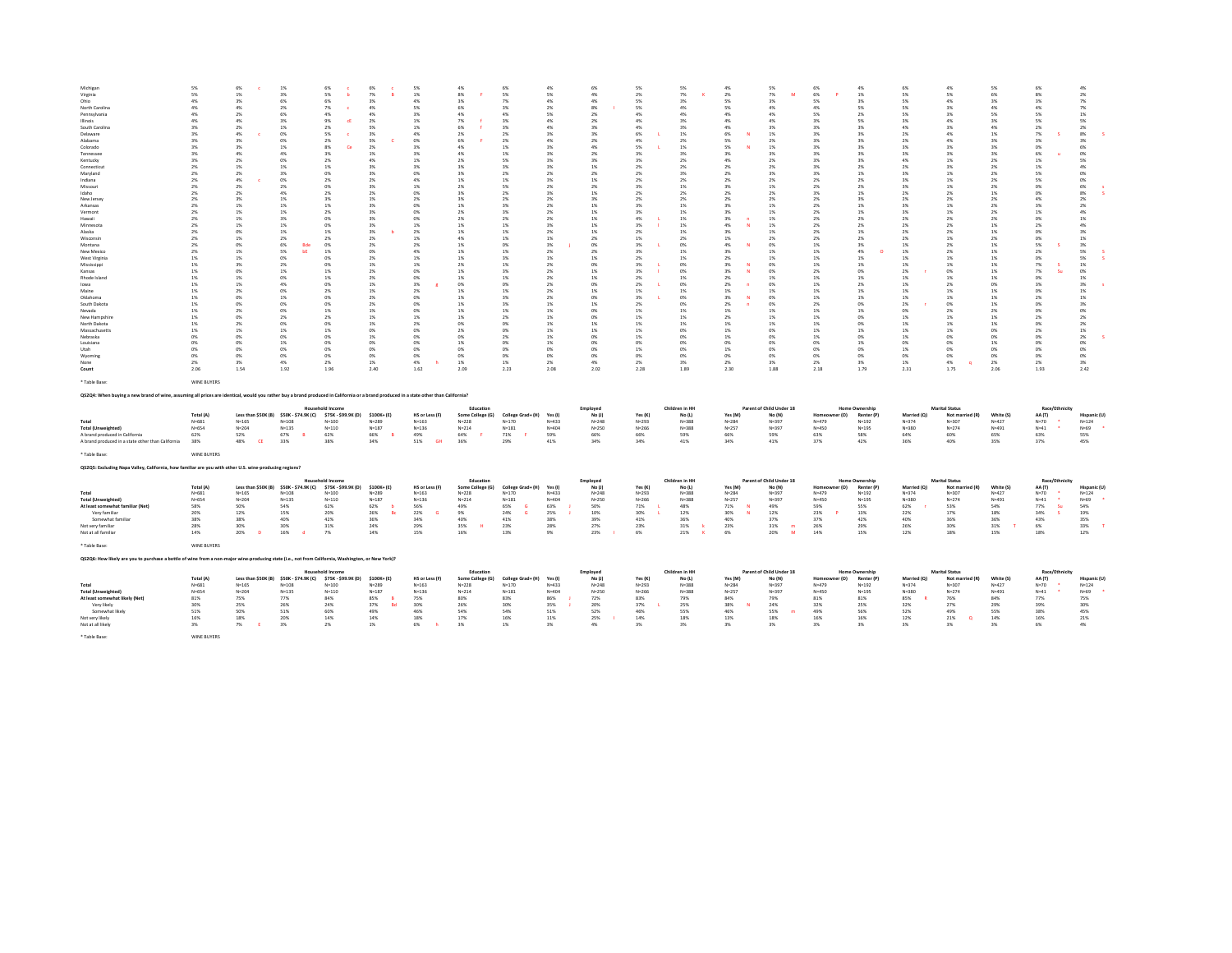## Wine Buying

QS2Q1: [res transfer\_1]How often do you currently buy wine (e.g., from a store, online) for personal consumption?

|                                                                                                           |                          |                  |                                                |                                                             |                      |                                           | Education                                 |                                           |                                          | Employed                                  |                      | Children in HH           |                      | t of Child Under 18                      |                                               | <b>Home Ownership</b>                 |                                          | <b>Marital Status</b>                        |                                          | Race/                                   |                                                     |
|-----------------------------------------------------------------------------------------------------------|--------------------------|------------------|------------------------------------------------|-------------------------------------------------------------|----------------------|-------------------------------------------|-------------------------------------------|-------------------------------------------|------------------------------------------|-------------------------------------------|----------------------|--------------------------|----------------------|------------------------------------------|-----------------------------------------------|---------------------------------------|------------------------------------------|----------------------------------------------|------------------------------------------|-----------------------------------------|-----------------------------------------------------|
| Total                                                                                                     | Total (A)<br>998         | 281              | Less than \$50K (B) \$50K - \$74.9K (C)<br>161 | \$75K - \$99.9K (D)<br>130                                  | \$100K+(E)<br>377    | HS or Less (F)<br>276                     | Some College (G)<br>344                   | College Grad+ (H)<br>235                  | Yes (I)<br>573                           | No(1)<br>425                              | Yes (K)<br>377       | No (L)<br>622            | Yes (M)<br>348       | No (N)<br>650                            | 672                                           | (O)<br>Renter (P)<br>295              | d (O)<br>501                             | Not m<br>ed (R)<br>498                       | White (S)<br>654                         | (T) AA<br>100                           | 155                                                 |
| <b>Total (Unweighted)</b>                                                                                 | 1,007                    | 378              | 203                                            | 149                                                         | 232                  | 263                                       | 324                                       | 264                                       | 542                                      | 465                                       | 355                  | 652                      | 330                  | 677                                      | 672                                           | 302                                   | 542                                      | 46S                                          | 773                                      | 62                                      | 88                                                  |
| Current wine buyers (Net)                                                                                 | 681                      | 165              | 108                                            | 100                                                         | 289                  | 163                                       | 228                                       | 170                                       | 433                                      | 248                                       | 293                  | 388                      | 284                  | 397                                      | 479                                           | 192                                   | 374                                      | 307                                          | 427                                      | 70                                      | $\begin{array}{c} 124 \\ 18 \end{array}$            |
| At least once a day                                                                                       | 65                       | $13\,$           | $\bar{2}$<br>10                                |                                                             | $42\,$               | 19                                        | $12\,$                                    | $^{21}$                                   | 56                                       |                                           | $43\,$               | $\bf 22$                 | 43                   | $\bf{22}$                                | 59<br>56                                      | 6                                     | 43                                       | $\overline{22}$<br>43                        | 32                                       | $11$                                    |                                                     |
| Several times a week<br>Once a week                                                                       | 88<br>114                | 32<br>24         | 14                                             | 17<br>19                                                    | 29<br>SS.            | 20<br>18                                  | 33<br>38                                  | 15<br>36                                  | 66<br>80                                 | 22<br>34                                  | 53<br>57             | 35<br>57                 | 51<br>54             | 37<br>61                                 | 86                                            | 31<br>28                              | 45<br>68                                 | 46                                           | 45<br>63                                 | $11\,$<br>12                            | $\bf{27}$                                           |
| Several times a month                                                                                     | 148                      |                  | 28                                             | 31                                                          | 59                   | 38                                        | 59                                        | $\overline{34}$                           | $\overline{\mathbf{8}}$                  | 65                                        | 66                   | 82                       | 63                   | 84                                       | 97                                            | so                                    | 86                                       | 62                                           | 92                                       | $22\,$                                  |                                                     |
| Once a month or less often                                                                                | 266                      | 66               | 53                                             | 30                                                          | 105                  | 68                                        | 84                                        | 64                                        | 148                                      | 118                                       | 74                   | 192                      | 73                   | 193                                      | 181                                           | 78                                    | 132                                      | 134                                          | 194                                      | 14                                      | $\begin{array}{c} 21 \\ 24 \\ 33 \\ 32 \end{array}$ |
|                                                                                                           | 318                      | 116              | 54                                             | 30                                                          | 87                   | 113                                       | 116                                       | 65                                        | $141\,$                                  | 177                                       | 84                   | 234                      | 64                   | 254                                      | 193                                           | 103                                   | 127                                      | 190                                          | 228                                      | 31                                      |                                                     |
| * Table Base:                                                                                             | U.S. REPSONDENTS AGE 21+ |                  |                                                |                                                             |                      |                                           |                                           |                                           |                                          |                                           |                      |                          |                      |                                          |                                               |                                       |                                          |                                              |                                          |                                         |                                                     |
|                                                                                                           |                          |                  |                                                |                                                             |                      |                                           |                                           |                                           |                                          |                                           |                      |                          |                      |                                          |                                               |                                       |                                          |                                              |                                          |                                         |                                                     |
| OS2O2: How important are each of the following factors to you when buying wine for personal consumption?  |                          |                  |                                                |                                                             |                      |                                           |                                           |                                           |                                          |                                           |                      |                          |                      |                                          |                                               |                                       |                                          |                                              |                                          |                                         |                                                     |
|                                                                                                           |                          |                  |                                                |                                                             |                      |                                           |                                           |                                           |                                          |                                           |                      |                          |                      |                                          |                                               |                                       |                                          |                                              |                                          |                                         |                                                     |
|                                                                                                           |                          |                  |                                                | Household Income                                            |                      |                                           | Education                                 |                                           |                                          | Employed                                  |                      | Children in HH           |                      | Parent of Child Under 18                 |                                               | <b>Home Ownership</b>                 |                                          | <b>Marital Status</b>                        |                                          | Race/Ethnicit                           |                                                     |
| Total                                                                                                     | Total (A)<br>681         | 165              | Less than \$50K (B) \$50K - \$74.9K (C)<br>108 | \$75K - \$99.9K (D)<br>100                                  | \$100K+(E)<br>289    | HS or Less (F<br>163                      | Some College (G)<br>228                   | Grad+ (H)<br>170                          | Yes (I<br>433                            | No(1)<br>248                              | Yes (K<br>293        | No(1)<br>388             | Yes (M)<br>284       | No (N)<br>397                            | 479                                           | Renter (P)                            | 374                                      | Not ma<br>307                                | 427                                      | AA (T)<br>70                            |                                                     |
| <b>Total (Unweighted)</b>                                                                                 | 654                      | 204              | 135                                            | 110                                                         | 187                  | 136                                       | $^{214}$                                  | 181                                       | 404                                      | 250                                       | 266                  | 388                      | 257                  | 397                                      | 450                                           | 192<br>195                            | 380                                      | 274                                          | 491                                      | 41                                      | 124<br>69                                           |
| At least somewhat imp                                                                                     | $\bf 488$                | 118              | $\boldsymbol{77}$                              | 69                                                          | 210<br>90            | $110\,$                                   | 150<br>56                                 | 128                                       | $315\,$                                  | $172\,$                                   | 229                  | $_{258}\,$               | $\bf 222$            | 266                                      | 356<br>157                                    | 125                                   | $\frac{286}{117}$                        | 201                                          | $_{\rm 318}$                             | 48                                      | $^{\rm 87}$                                         |
| Very important                                                                                            | 202                      | 49               | 36                                             | 22                                                          |                      | 53                                        |                                           | $\frac{51}{77}$                           | 132                                      | 70                                        | 114                  | 88                       | 111                  | 91                                       |                                               | 41                                    |                                          | 85                                           | 122                                      | 24                                      | 42                                                  |
| Somewhat importan<br>Not very important                                                                   | 285<br>144               | 69<br>32         | 41<br>19                                       | 46<br>29                                                    | 120<br>60            | 57<br>39                                  | 93<br>60                                  | 34                                        | 183<br>85                                | 102<br>59                                 | 115<br>53            | 170<br>90                | $111\,$<br>52        | 174<br>91                                | 199<br>88                                     | 83<br>SS.                             | 169<br>71                                | $116\,$<br>73                                | $\frac{196}{77}$                         | 25<br>18                                | $\frac{45}{30}$                                     |
| Not at all important                                                                                      | 49                       | $14\,$           | 12                                             |                                                             | 19                   | 15                                        | 18                                        |                                           | 33                                       | 16                                        | $10$                 | 39                       |                      | 40                                       | 34                                            | $12\,$                                | 16                                       | 33                                           | 32                                       |                                         |                                                     |
|                                                                                                           |                          |                  |                                                |                                                             |                      |                                           |                                           |                                           |                                          |                                           |                      |                          |                      |                                          |                                               |                                       |                                          |                                              |                                          |                                         |                                                     |
| * Table Base:                                                                                             | WINE BUYERS              |                  |                                                |                                                             |                      |                                           |                                           |                                           |                                          |                                           |                      |                          |                      |                                          |                                               |                                       |                                          |                                              |                                          |                                         |                                                     |
| Taste                                                                                                     |                          |                  |                                                | <b>Household Income</b>                                     |                      |                                           | Education                                 |                                           |                                          | Employed                                  |                      | Children in HH           |                      | Parent of Child Under 18                 |                                               | <b>Home Ownership</b>                 |                                          | <b>Marital Status</b>                        |                                          | Race/Ethnicit                           |                                                     |
|                                                                                                           | Total (A)                |                  | Less than \$50K (B) \$50K - \$74.9K (C)        | \$75K - \$99.9K (D)                                         | $$100K + (E)$        | HS or Less (F)                            | Some College (G)                          | College Grad+ (H)                         | Yes (I)                                  | No(1)                                     | Yes (K)              | No(1)                    | Yes (M)              | No (N)                                   |                                               | Renter (P)<br>r (O)                   | Married                                  | Not man                                      | White (S)                                | AA (T)                                  | Hispanic (U)                                        |
| Total                                                                                                     | 681                      | $165\,$          | $\begin{array}{c} 108 \\ 135 \end{array}$      | 100                                                         | 289                  | 163                                       | 228                                       | 170                                       | 433                                      | 248                                       | 293                  | 388                      | 284<br>257           | 397                                      | 479                                           | $192\,$                               | $_{374}$                                 | 307                                          | 427                                      | 70                                      | $124\,$                                             |
| <b>Total (Unweighted)</b><br>At least somewhat imp                                                        | 654                      | 204              |                                                | 110<br>86                                                   | 187                  | 136<br>150                                | 214                                       | 181                                       | 404                                      | 250                                       | 266                  | 388<br>362               |                      | 397                                      | 450                                           | 195                                   | 380                                      | 274                                          | 491                                      | 41<br>62                                | 69                                                  |
| Very important                                                                                            | 629<br>470               | $145\,$<br>101   | 100                                            | 59                                                          | 280<br>221           |                                           | 202<br>149<br>53                          | 160                                       | 396<br>294                               | 233<br>176                                | $\bf 266$<br>194     | 276                      | 259<br>189           | 370<br>281                               | 441<br>342                                    | 178<br>119                            | 356<br>274                               | 273                                          | 406<br>312                               | 41                                      | 105                                                 |
| Somewhat importan                                                                                         | 159                      | $44$             | 75<br>25                                       | $\overline{27}$                                             | 59                   | 99<br>51                                  |                                           | $\frac{124}{37}$                          | 102                                      | ${\sf s}$                                 | $\scriptstyle\rm 72$ | 87                       | $70\,$               | 89                                       | 98                                            | 59                                    | 82                                       | 197<br>77                                    | 94                                       | $\bf{21}$                               | 75<br>29                                            |
| Not very important                                                                                        | $_{\rm 34}$              | $14\,$           |                                                | $11\,$                                                      | $\,$ 2 $\,$          |                                           | $15\,$                                    |                                           | $\bf{22}$                                | $12\,$                                    | $20\,$               | $14\,$                   | $18\,$               | $16\,$                                   | 23                                            | $11\,$                                | 12                                       | $_{\rm 21}$                                  | $10\,$                                   | 6                                       | $13\,$                                              |
| Not at all important                                                                                      | 18                       | 6                |                                                | $\overline{\mathbf{3}}$                                     | $\overline{ }$       | $\mathsf{s}$                              | 11                                        |                                           | 15                                       | $\overline{\mathbf{3}}$                   | $\overline{7}$       | 11                       |                      | $11\,$                                   | 15                                            | $\overline{\mathbf{3}}$               | 6                                        | 12                                           | 11                                       | $\overline{2}$                          | s                                                   |
| * Table Base:                                                                                             | WINE BUYERS              |                  |                                                |                                                             |                      |                                           |                                           |                                           |                                          |                                           |                      |                          |                      |                                          |                                               |                                       |                                          |                                              |                                          |                                         |                                                     |
| <b>Bottle design</b>                                                                                      |                          |                  |                                                |                                                             |                      |                                           |                                           |                                           |                                          |                                           |                      |                          |                      |                                          |                                               |                                       |                                          |                                              |                                          |                                         |                                                     |
|                                                                                                           |                          |                  |                                                | shold incom                                                 |                      |                                           | Educatio                                  |                                           |                                          | Employed                                  |                      | Children in HH           |                      | Parent of Child Under 18                 |                                               | Home Ownershi                         |                                          | <b>Marital Status</b>                        |                                          | Race/Ethnicit                           |                                                     |
| Total                                                                                                     | Total (A)<br>681         | 165              | Less than \$50K (B) \$50K - \$74.9K (C)        | \$75K - \$99.9K (D)<br>100                                  | $$100K + (E)$<br>289 | HS or Less (F)<br>163                     | Some College (G)<br>228                   | College Grad+ (H)<br>170                  | Yes (I)<br>433                           | No (J)<br>$\bf 248$                       | Yes (K)<br>293       | No (L)<br>388            | Yes (M)<br>$\bf 284$ | No (N)<br>397                            | 479                                           | r (O)<br>Renter (P)<br>192            | Married (Q)<br>374                       | Not married (R)<br>307                       | White (S)<br>427                         | AA (T)<br>70                            | Hispanic (U)<br>$124\,$                             |
| <b>Total (Unweighted)</b>                                                                                 | 654                      | 204              | 108<br>135                                     | 110                                                         | 187                  | 136                                       | 214                                       | 181                                       | 404                                      | 250                                       | 266                  | 388                      | 257                  | 397                                      | 450                                           | 195                                   | 380                                      | 274                                          | 491                                      | 41                                      | 69                                                  |
| At least somewhat impor                                                                                   | $\overline{282}$         | $72\,$           | 36                                             | $41\,$                                                      | 125                  | 79                                        | 78                                        | 73                                        | 208                                      | $74\,$                                    | 152                  | 130                      | $1\bar{5}1$          | $131\,$                                  | 193                                           | 87                                    | 169                                      | 113                                          | 162                                      |                                         | 58                                                  |
| Very important                                                                                            | $\frac{106}{176}$        | 21               | $^{\rm 13}$                                    | 13                                                          | SS                   | 33                                        | 22                                        | 32                                        | $\begin{array}{c} 83 \\ 125 \end{array}$ | $\bf 23$                                  | 63                   | $_{\rm 43}$              | 63                   | 43                                       | 84<br>109                                     | 21                                    | 70<br>99                                 | 36<br>$77\,$                                 | $\begin{array}{c} 54 \\ 108 \end{array}$ | 15                                      |                                                     |
| Somewhat important<br>Not very importan                                                                   | ${\bf 187}$              | 51<br>49         | 23<br>38                                       | 28<br>33                                                    | 70<br>60             | 46<br>46                                  | 56<br>80                                  | 40<br>35                                  | 114                                      | 51<br>$\scriptstyle\rm 72$                | 89<br>$71\,$         | 87<br>$116\,$            | 88<br>66             | 88<br>$121\,$                            | 136                                           | 66<br>51                              | 83                                       | 104                                          | 126                                      | 21<br>$14\,$                            |                                                     |
| Not at all important                                                                                      | 212                      | 44               | 34                                             | 26                                                          | 104                  | 38                                        | 70                                        | 62                                        | 110                                      | 101                                       | 70                   | 142                      | 67                   | 145                                      | 150                                           | 54                                    | 121                                      | 90                                           | 139                                      | 20                                      | $\begin{array}{c} 30 \\ 28 \\ 35 \\ 31 \end{array}$ |
|                                                                                                           |                          |                  |                                                |                                                             |                      |                                           |                                           |                                           |                                          |                                           |                      |                          |                      |                                          |                                               |                                       |                                          |                                              |                                          |                                         |                                                     |
| * Table Base:<br>Place of origin (i.e., where the wine is made)                                           | WINE BUYERS              |                  |                                                |                                                             |                      |                                           |                                           |                                           |                                          |                                           |                      |                          |                      |                                          |                                               |                                       |                                          |                                              |                                          |                                         |                                                     |
|                                                                                                           |                          |                  |                                                |                                                             |                      |                                           | Educati                                   |                                           |                                          | Employed                                  |                      | Children in HI           |                      | of Child Under 18                        |                                               |                                       |                                          | <b>Marital Status</b>                        |                                          | Race/Et                                 |                                                     |
|                                                                                                           | Total (A)                |                  | Less than \$50K (B) \$50K - \$74.9K (C)        | \$75K - \$99.9K (D)                                         | \$100K+(E)           | HS or Less (F)                            | Some College (G)                          | College Grad+ (H)                         | Yes (I)                                  | No(1)                                     | Yes (K)              | No (L)                   | Yes (M)              | No (N)                                   | Homec                                         | er (O)<br>Renter (P)                  | Married (Q)                              | Not married (R)                              | White (S)                                | AA (T)                                  | Hispanic (U)                                        |
| Total                                                                                                     | 681                      | 165<br>204       | 108                                            | 100                                                         | 289<br>187           | 163                                       | 228                                       | 170                                       | 433<br>404                               | 248                                       | 293                  | 388                      | 284                  | 397                                      | 479                                           | 192                                   | 374                                      | 307                                          | 427                                      | 70                                      | $124\,$                                             |
| <b>Total (Unweighted)</b><br>At least somewhat important (Net)                                            | 654<br>366               | 85               | 135<br>48                                      | 110<br>52                                                   | 169                  | 136<br>79                                 | $\begin{array}{c} 214 \\ 107 \end{array}$ | $\begin{array}{c} 181 \\ 106 \end{array}$ | 254                                      | 250<br>112                                | 266<br>183           | 388<br>183               | 257<br>176           | 397<br>190                               | 450<br>266                                    | 195<br>95                             | 380<br>218                               | 274<br>148                                   | 491<br>243                               | 41<br>38                                | $\begin{array}{c} 69 \\ 53 \end{array}$             |
| Very important                                                                                            | $157\,$                  | 31               | $18\,$                                         | $18\,$                                                      |                      | 45                                        | $32\,$                                    |                                           | $116\,$                                  | 40                                        | 85                   | $72\,$                   | 83                   | $74\,$                                   | $124\,$                                       | 31                                    | 100                                      |                                              |                                          | $27\,$                                  |                                                     |
| Somewhat important                                                                                        | 210                      | 54               | 31                                             | 34                                                          | 83<br>87             | 34                                        | 75                                        | $\begin{array}{c} 44 \\ 62 \end{array}$   | 138                                      | 72                                        | 99                   | 111                      | 93                   | 116                                      | 143                                           | 65                                    | 118                                      | 56<br>92                                     | $\begin{array}{c} 87 \\ 156 \end{array}$ | 11                                      | 28<br>25<br>54                                      |
| ot very importan<br>Not at all important                                                                  | 200                      | 48<br>32         | 43<br>16                                       | 35<br>13                                                    | 68<br>52             | 52<br>33                                  | $^{\rm 81}$<br>40                         | 42<br>$_{22}$                             | 120                                      | 80<br><sub>SS</sub>                       | 70<br>40             | 130                      | 69<br>38             | $\bf 131$                                | 132<br>81                                     | 68<br>29                              | 93<br>63                                 | 107<br>52                                    | 108<br>76                                | 20<br>12                                | 17                                                  |
|                                                                                                           | 114                      |                  |                                                |                                                             |                      |                                           |                                           |                                           | 59                                       |                                           |                      | 75                       |                      | 76                                       |                                               |                                       |                                          |                                              |                                          |                                         |                                                     |
| * Table Base                                                                                              | WINE BUYERS              |                  |                                                |                                                             |                      |                                           |                                           |                                           |                                          |                                           |                      |                          |                      |                                          |                                               |                                       |                                          |                                              |                                          |                                         |                                                     |
| Price                                                                                                     |                          |                  |                                                |                                                             |                      |                                           |                                           |                                           |                                          |                                           |                      |                          |                      |                                          |                                               |                                       |                                          |                                              |                                          |                                         |                                                     |
|                                                                                                           | Total (A)                |                  |                                                | Less than \$50K (B) \$50K - \$74.9K (C) \$75K - \$99.9K (D) | \$100K+(E)           | HS or Less (F)                            | Educatio<br>Some College (G)              | College Grad+ (H)                         |                                          | Employed<br>No(1)                         | Yes (K)              | Children in HI<br>No (L) | Yes (M)              | of Child Under 18<br>No (N)              |                                               | Renter (P)<br>r (O)                   | Married (O)                              | <b>Marital Status</b><br>Not may<br>ried (R) | White (S)                                | Race/Et                                 | Hispanic (U)                                        |
| Total                                                                                                     | 681                      | 165              | 108                                            | 100                                                         | 289                  | 163                                       | 228                                       | 170                                       | Yes (I)<br>433                           | 248                                       | 293                  | 388                      | 284                  | 397                                      | 479                                           | 192                                   | 374                                      | 307                                          | 427                                      | AA (T)<br>70                            | 124                                                 |
| <b>Total (Unweighted)</b>                                                                                 | 654<br>580               | $\bf 204$        | 135                                            | 110                                                         | 187                  | $\begin{array}{c} 136 \\ 128 \end{array}$ | $_{\rm 214}$                              | 181                                       | 404                                      | $\begin{array}{c} 250 \\ 210 \end{array}$ | 266<br>246           | 388                      | 257                  | 397                                      | 450                                           | 195<br>164                            | 380<br>324                               | 274                                          | 491                                      | $41\,$                                  | $69 \over 102$                                      |
| At least somewhat important (Net)                                                                         |                          | 134              | 93                                             | 83                                                          | 252                  |                                           | 189                                       | 157                                       | 370                                      |                                           |                      | 334                      | 238                  | 342                                      | 406                                           |                                       |                                          | 255                                          | 368                                      | 58                                      |                                                     |
| Very important<br>Somewhat important                                                                      | ${\bf 266}$<br>314       | $71\,$<br>64     | 36<br>56                                       | 30<br>52                                                    | $121$<br>131         | ${\sf S4}$<br>75                          | 86<br>103                                 | 72<br>85                                  | 178                                      | $^{\rm 88}$<br>122                        | $123\,$<br>123       | $\bf 143$<br>191         | $121\,$<br>117       | 145<br>197                               | 186<br>220                                    | 75<br>89                              | 159<br>165                               | 106                                          | $\bf 144$<br>224                         | 32<br>25                                | $\bf 61$                                            |
| Not very important                                                                                        | 78                       | 22               | $12\,$                                         | $12\,$                                                      | 31                   | 28                                        | 28                                        | $\overline{11}$                           | 193<br>50                                | 28                                        | 30                   | 48                       | 30                   | 48                                       | 53                                            | 24                                    | $41\,$                                   | 149<br>37                                    | $^{\rm 48}$                              | $\overline{10}$                         | $\begin{array}{c} 41 \\ 12 \end{array}$             |
| Not at all important                                                                                      | $_{\rm 23}$              |                  |                                                |                                                             |                      |                                           | $11\,$                                    |                                           | $13\,$                                   | $10\,$                                    | 17                   | $\,$ 6                   | 17                   | $\,$ 6                                   | $20\,$                                        |                                       |                                          | $15\,$                                       | $11\,$                                   | $\overline{2}$                          |                                                     |
| * Table Base:                                                                                             |                          |                  |                                                |                                                             |                      |                                           |                                           |                                           |                                          |                                           |                      |                          |                      |                                          |                                               |                                       |                                          |                                              |                                          |                                         |                                                     |
| The types/blends of wine a brand offer:                                                                   | WINE BUYERS              |                  |                                                |                                                             |                      |                                           |                                           |                                           |                                          |                                           |                      |                          |                      |                                          |                                               |                                       |                                          |                                              |                                          |                                         |                                                     |
|                                                                                                           |                          |                  |                                                |                                                             |                      |                                           | Education                                 |                                           |                                          | Employed                                  |                      | Children in HH           |                      | Parent of Child Under 18                 |                                               | <b>Home Ownership</b>                 |                                          | <b>Marital Status</b>                        |                                          | Race/Et                                 |                                                     |
|                                                                                                           | Total (A)                |                  | Less than \$50K (B) \$50K - \$74.9K (C)        | \$75K - \$99.9K (D)                                         | \$100K+(E)           | HS or Less (F)                            | Some College (G)                          | College Grad+ (H)                         | Yes (I)                                  | No(1)                                     | Yes (K)              | No(1)                    | Yes (M)              | No (N)                                   |                                               | (O)<br>Renter (P)                     | Married (O)                              | Not ma<br>ried (R)                           | White (S)                                | AA (T)                                  | Hispanic (U)                                        |
| Total<br><b>Total (Unweighted)</b>                                                                        | 681<br>$_{654}$          | 165<br>$\bf 204$ | 108<br>135                                     | 100<br>110                                                  | 289<br>187           | 163<br>136                                | 228<br>214                                | 170<br>181                                | 433<br>404                               | 248<br>250                                | 293<br>${\bf 266}$   | 388<br>388               | 284<br>257           | 397<br>397                               | 479<br>450                                    | 192<br>195                            | 374<br>380                               | 307<br>274                                   | 427<br>491                               | 70<br>41                                | 124<br>69                                           |
| At least somewhat important (Net)                                                                         | 552                      | 127              | 85                                             | 81                                                          | 247                  | 132                                       |                                           | 146                                       | 358                                      | 194                                       | 238                  | 314                      | 232                  | 320                                      | 397                                           | 146                                   | 305                                      | 247                                          | 355                                      | 54                                      |                                                     |
| Very important                                                                                            | 263                      | 56               | 35                                             | 37                                                          | 129                  | 59                                        | 179<br>75                                 | 71                                        | 176                                      | 87                                        | 123                  | 140                      | 122                  | 141                                      | 209                                           | 46                                    | 155                                      | 107                                          | 169                                      | 30                                      | $\begin{array}{c} 98 \\ 47 \end{array}$             |
| Somewhat important                                                                                        | 290<br>92                | 70               | 50<br>$\overline{17}$                          | 44<br>17                                                    | $^{\rm 118}$<br>27   | 73<br>$24\,$                              | 104<br>37                                 | $\begin{array}{c} 75 \\ 17 \end{array}$   | $182\,$<br>54                            | $108\,$<br>37                             | $115\,$              | $175\,$                  | $110\,$              | $\begin{array}{c} 180 \\ 57 \end{array}$ | $_{\rm 188}$                                  | 100                                   | 150<br>46                                | 140<br>46                                    | $\begin{array}{c} 186 \\ 57 \end{array}$ | 25                                      | $\begin{array}{c} 51 \\ 20 \end{array}$             |
| Not very important<br>Not at all important                                                                | $37\,$                   | 26<br>$12\,$     |                                                |                                                             | $15\,$               |                                           | $12\,$                                    |                                           | $^{21}$                                  | 16                                        | 36<br>$19\,$         | SS.<br>18                | 35<br>17             | $20\,$                                   | 52<br>30                                      | 39                                    | $\bf{22}$                                | 15                                           | 14                                       |                                         |                                                     |
|                                                                                                           |                          |                  |                                                |                                                             |                      |                                           |                                           |                                           |                                          |                                           |                      |                          |                      |                                          |                                               |                                       |                                          |                                              |                                          |                                         |                                                     |
| * Table Base:                                                                                             | WINE BUYERS              |                  |                                                |                                                             |                      |                                           |                                           |                                           |                                          |                                           |                      |                          |                      |                                          |                                               |                                       |                                          |                                              |                                          |                                         |                                                     |
| Year the wine was bottled                                                                                 |                          |                  |                                                |                                                             |                      |                                           | Education                                 |                                           |                                          | Employed                                  |                      | Children in HI           |                      | Parent of Child Under 18                 |                                               | <b>Home Ownership</b>                 |                                          | <b>Marital Status</b>                        |                                          | Race/Ethnicit                           |                                                     |
|                                                                                                           | Total (A)                | n \$50K (B)      | \$50K - \$74.9K (C)                            | \$75K - \$99.9K (D)                                         | \$100K+(E)           | HS or Less (F)                            | Some College (G)                          | College Grad+ (H)                         | Yes (I)                                  | No(1)                                     | Yes (K)              | No(1)                    | Yes (M)              | No (N)                                   |                                               | Renter (P)<br>(O)                     | Married (Q)                              | Not m<br>ed (R)                              | White (S)                                | AA (T)                                  | Hispanic (U)                                        |
| Total                                                                                                     | 681                      | 165              | 108                                            | 100                                                         | 289                  | 163                                       | 228                                       | 170                                       | 433                                      | 248                                       | 293                  | 388                      | 284                  | 397                                      | 479                                           | 192                                   | 374                                      | 307                                          | 427                                      | $\begin{array}{c} 70 \\ 41 \end{array}$ | $\begin{array}{c} 124 \\ 69 \end{array}$            |
| <b>Total (Unweighted)</b>                                                                                 | 654                      | 204              | 135                                            | 110                                                         | 187                  | 136                                       | 214                                       | 181                                       | 404                                      | 250                                       | 266                  | 388                      | 257                  | 397                                      | 450                                           | 195                                   | 380                                      | 274                                          | 491                                      |                                         |                                                     |
| At least somewhat imp<br><b>ortant</b> (Net)<br>Very important                                            | 383<br>153               | 87<br>39         | $\frac{56}{15}$                                | 58<br>$\overline{20}$                                       | 173<br>75            | $\begin{array}{c} 91 \\ 52 \end{array}$   | 119<br>34                                 | $\frac{105}{32}$                          | $\frac{273}{117}$                        | $110\,$<br>36                             | $_{\rm 211}$<br>95   | 173<br>59                | $\bf 204$<br>95      | 180<br>59                                | $\begin{array}{c} 2 \, 71 \\ 111 \end{array}$ | 106<br>40                             | $\begin{array}{c} 213 \\ 86 \end{array}$ | $\begin{array}{c} 171 \ 68 \end{array}$      | $223\,$<br>72                            | 49<br>26                                | $\begin{array}{c} 81 \\ 42 \end{array}$             |
| Somewhat important                                                                                        | 230                      | 48               | 41                                             | $38\,$                                                      | 98                   | $40\,$                                    | 85                                        | $73\,$                                    | 156                                      | $74\,$                                    | $116\,$              | 114                      | 109                  | $121\,$                                  | $161\,$                                       | 66                                    | $127\,$                                  | $103\,$                                      | $152\,$                                  | 23                                      | $_{\rm 40}$                                         |
| Not very important                                                                                        | 171                      | 46               | 32                                             | 29                                                          | 56                   | $41\,$                                    | 65                                        | 38                                        | 106                                      | $\frac{65}{72}$                           | 51                   | 120                      | 48                   | 123                                      | 114                                           | 54                                    | 89                                       | 82                                           | 116                                      | 10                                      | $\begin{array}{c} 31 \\ 11 \end{array}$             |
| Not at all important                                                                                      | 126                      | 31               | 20                                             | 13                                                          | 60                   | $_{31}$                                   | 44                                        | $\overline{27}$                           | $\overline{54}$                          |                                           | 32                   | 95                       | 32                   | $\mathsf{94}$                            | 94                                            | 32                                    | 72                                       | ss.                                          | 88                                       | 10                                      |                                                     |
| Table Base:                                                                                               | WINE BUYERS              |                  |                                                |                                                             |                      |                                           |                                           |                                           |                                          |                                           |                      |                          |                      |                                          |                                               |                                       |                                          |                                              |                                          |                                         |                                                     |
|                                                                                                           |                          |                  |                                                |                                                             |                      |                                           |                                           |                                           |                                          |                                           |                      |                          |                      |                                          |                                               |                                       |                                          |                                              |                                          |                                         |                                                     |
| OS2O3: Which U.S. state(s) do you closely associate with the wine industry? Please select all that apply. |                          |                  |                                                |                                                             |                      |                                           |                                           |                                           |                                          |                                           |                      |                          |                      |                                          |                                               |                                       |                                          |                                              |                                          |                                         |                                                     |
|                                                                                                           |                          |                  |                                                |                                                             |                      |                                           |                                           |                                           |                                          |                                           |                      | Children in HH           |                      | Parent of Child Under 18                 |                                               |                                       |                                          |                                              |                                          |                                         |                                                     |
|                                                                                                           | Total (A)                |                  | Less than \$50K (B) \$50K - \$74.9K (C)        | \$75K - \$99.9K (D)                                         | $$100K + (E)$        | HS or Less (F)                            | Educatio<br>Some College (G)              | College Grad+ (H)                         | Yes (I)                                  | Employee<br>No(1)                         | Yes (K)              | No (L)                   | Yes (M)              | No (N)                                   |                                               | Home Ownershi<br>Renter (P)<br>er (O) | Married (Q)                              | <b>Marital Status</b><br>Not married (R)     | White (S)                                | Race/Ft<br>(T) AA                       | Hispanic (U)                                        |
| Total                                                                                                     | 681                      | $165\,$          | $_{\rm 108}$                                   | 100                                                         | 289                  | 163                                       | 228                                       | 170                                       | 433                                      | 248                                       | 293                  | 388                      | 284                  | 397                                      | 479                                           | 192                                   | 374                                      | 307                                          | 427                                      | 70                                      | $124\,$                                             |
| <b>Total (Unweighted)</b>                                                                                 | 654                      | 204              | 135                                            | 110                                                         | 187                  | 136                                       | 214                                       | 181                                       | 404                                      | 250                                       | 266                  | 388                      | 257                  | 397                                      | 450                                           | 195                                   | 380                                      | 274                                          | 491                                      | 41                                      | 69                                                  |
| California<br>New York                                                                                    | 373<br>118               | 65<br>16         | $^{\rm 53}$<br>23                              | 14                                                          | 198<br>60            | 67<br>23                                  | 125<br>27                                 | 108<br>40                                 | $_{\rm 218}$                             | 155                                       | 136<br>51            | 237<br>67                | 130<br>51            | 243<br>67                                | 281<br>85                                     | 86<br>33                              | 236<br>66                                | 137<br>52                                    | 269<br>78                                |                                         | 58                                                  |
| Washington                                                                                                | $\overline{82}$          |                  | 14                                             |                                                             | 45                   | 17                                        | $\overline{27}$                           | 21                                        | $72 \atop 45$                            | 46<br>$\overline{37}$                     | $^{22}$              | 60                       | 22                   | 60                                       | 63                                            | 19                                    | 60                                       | $22\,$                                       | <sub>55</sub>                            |                                         | $\begin{array}{c} 23 \\ 13 \end{array}$             |
| Oregor                                                                                                    | 54                       |                  | 13                                             |                                                             | $\bf{24}$            | 10                                        | 20                                        | 16                                        | 30                                       | 24                                        | 12                   | 42                       | 12                   | 42                                       | 44                                            | 10                                    | 40                                       | 15                                           | 41                                       |                                         | 11                                                  |
| Georgia                                                                                                   | 48                       | 12               |                                                |                                                             | 18                   | 11                                        | 17                                        | 13                                        | 30                                       | 18                                        | 33                   | 15                       | 32                   | 16                                       | 34                                            | 14                                    | 25                                       | 23                                           | 23                                       |                                         |                                                     |
| Florida                                                                                                   | 46                       |                  |                                                |                                                             | $^{24}$<br>17        | 14                                        | 16<br>11                                  |                                           | $\overline{33}$<br>35                    | 14                                        | 32                   | 15                       | 33<br>25             | $14\,$                                   | 33<br>35                                      | 14<br>11                              | 39<br>29                                 | 17                                           | 28<br>27                                 |                                         |                                                     |
| Texas<br>Arizona                                                                                          | 35                       |                  |                                                |                                                             | 15                   |                                           | 18                                        |                                           | 21                                       | $11\,$<br>14                              | $\frac{25}{23}$      | $\frac{21}{12}$          | 22                   | $\frac{21}{13}$                          | 27                                            |                                       | 11                                       |                                              | 19                                       |                                         |                                                     |
|                                                                                                           |                          |                  |                                                |                                                             |                      |                                           |                                           |                                           |                                          |                                           |                      |                          |                      |                                          |                                               |                                       |                                          |                                              |                                          |                                         |                                                     |